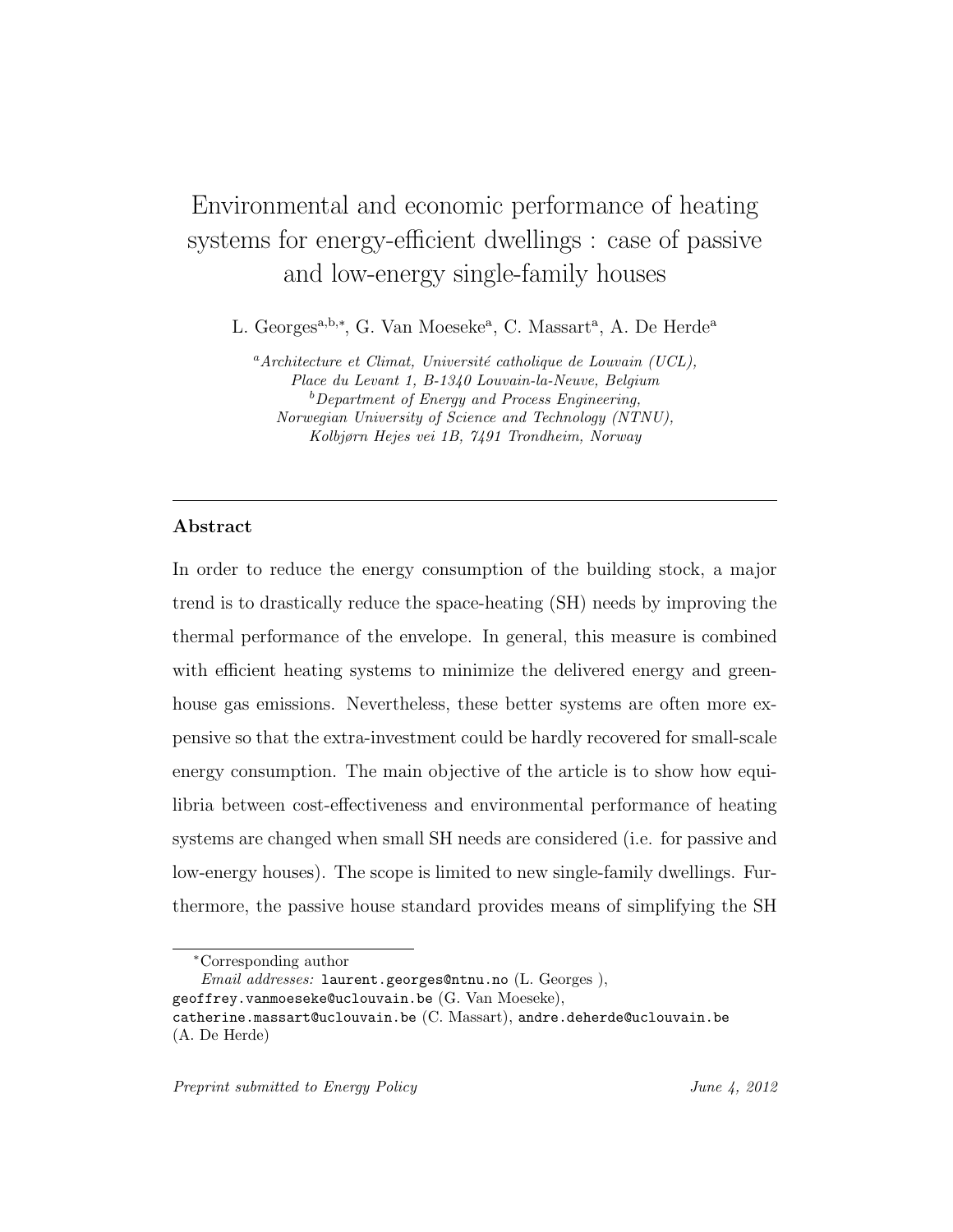by using the ventilation air : the idea is that savings should counterbalance the extra-investment in super-insulation. In theory, a new global economic optimum is generated at the passive house level. The second objective of the work is to study which conditions could lead to this new optimum. Only a detached-house typology is investigated to address this last issue. Regarding methodology, all the investigations are done considering the Belgian context. Energy and environmental performance is evaluated using a method that complies with the EN-15603 and EN-15316 standards.

Keywords: Heating systems, Passive house, Cost-benefit analysis

## 1. Introduction

Considering the global warming issue, the importance of reducing the emissions of greenhouse gases (GHG) from the building stock does not need to be demonstrated any more. A typical measure is reducing our energy needs and subsequently using energy-efficient solutions. The attractiveness for an end user for investing in an energy-savings measure strongly depends on its ability to combine cost-effectiveness with good environmental performance. The present article analyzes this equilibrium for heating systems in lowenergy single-family houses. The rationale of the study as well as the two specific objectives addressed in the paper are developed in the remainder of this section.

## 1.1. Performance of energy supply systems in well-insulated envelopes

In order to reduce the environmental impact from the building stock, the main trend is to drastically reduce the space-heating (SH) needs. Basically, this is done through a large insulation of the building envelope to reduce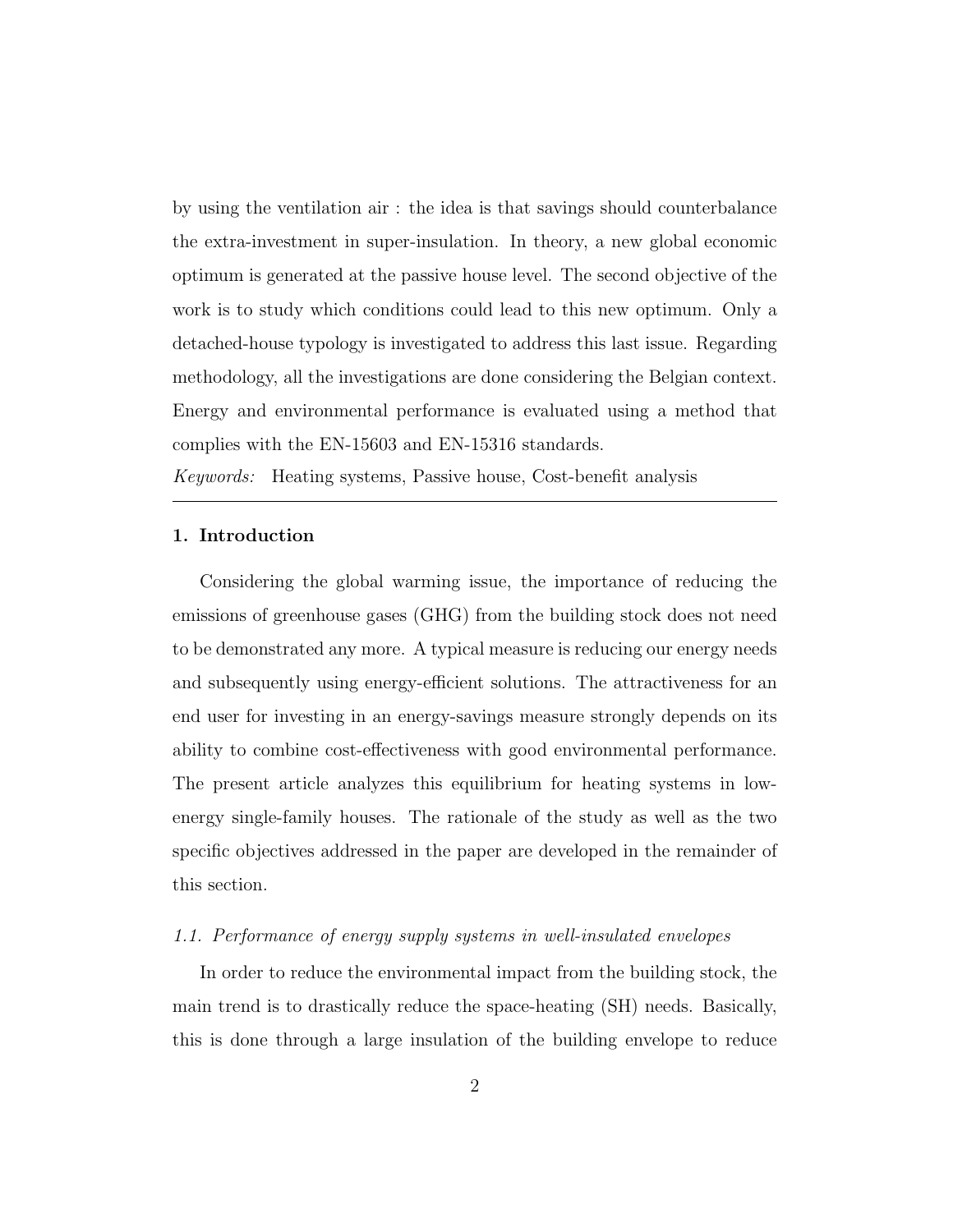the transmission losses. Given the level of efficiency that has to be reached, infiltration and ventilation losses are also important. Infiltration has therefore to be minimized by ensuring the air-tightness and ventilation has to be controlled. When these losses are sufficiently reduced, the internal and solar gains can counterbalance a significant part of the remaining losses so that the *net energy need* to be covered by the SH system is relatively low. This approach to reduce the net SH need is well depicted by the passive house concept [14]. This standard stipulates reaching a maximum of 15 kWh/m<sup>2</sup> year of net SH need, a level that is far below the mean performance of the Belgian building stock (roughly 10 times lower [18]).

Once the net energy need is reduced, it has to be produced using efficient energy supply systems. In general, this is a mandatory condition to minimize delivered energy consumption. Unfortunately, efficient systems are generally more expensive in terms of investment. For example, let us compare the investment in direct electric SH to the investment in a domestic heat pump. The first solution has a lower purchase price than the second but uses more electricity. This is particularly sensitive for energy efficient envelopes as, by definition, their net energy needs are relatively low and the energy costs during operation are therefore low. In terms of payback time, their energy costs counterbalance more slowly the extra-investment in installing the most efficient systems. This argument holds true for other heating systems than heat pumps, such as for biomass boilers and solar thermal panels. From the end user's point of view who wants to select an energy system in a wellinsulated envelope, the better impact on the environment of the best systems could be hampered by their higher investment costs (that reduce their global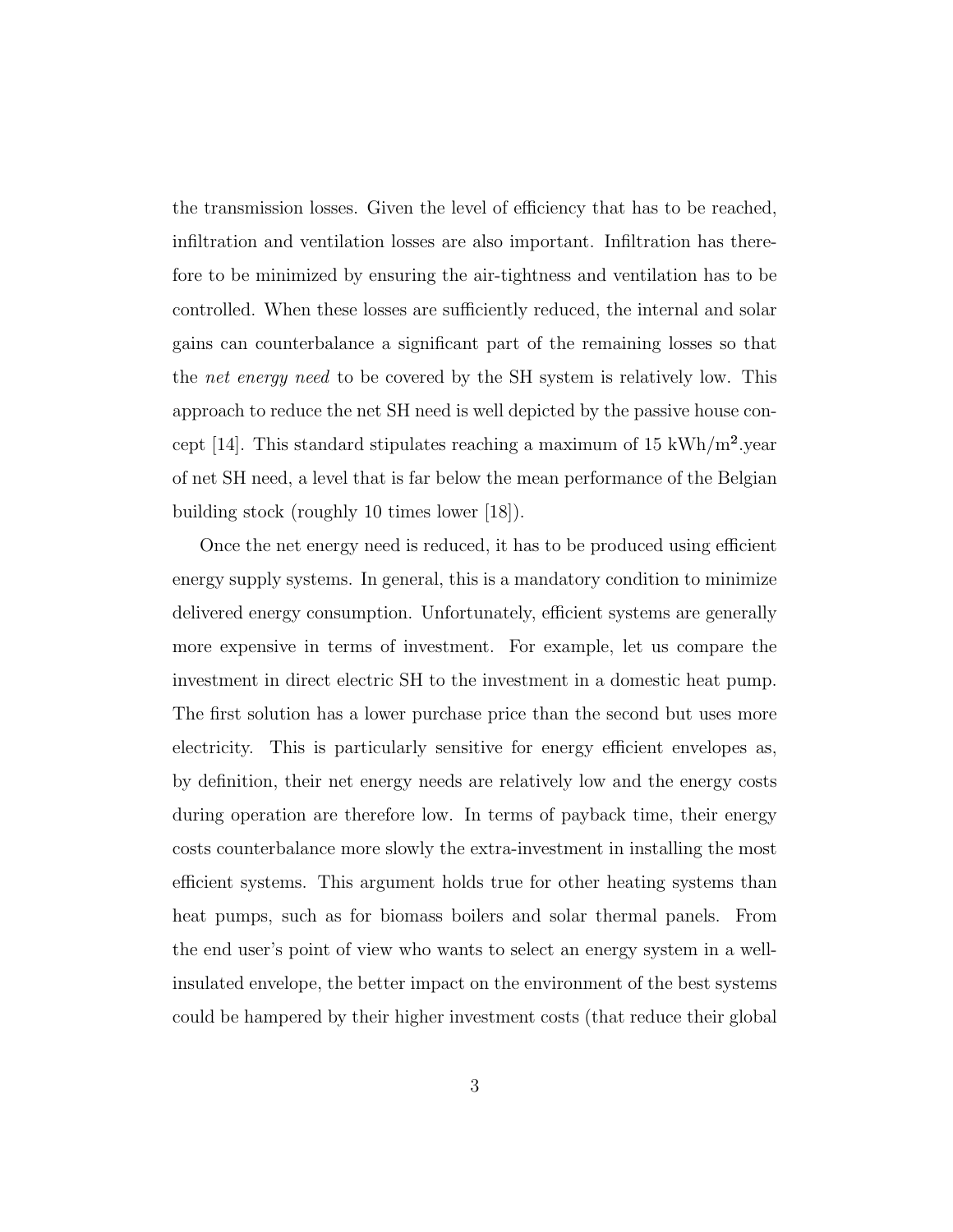economic performance).

Furthermore, a misleading approach is to consider that the net SH need of a well-insulated envelope is so low that interest in investing in efficient energy supply systems is no longer relevant from an environmental point of view. In other words, the net SH needs are so small that the difference in delivered energy between the different energy systems would be negligible. According to this argument, the end user should only focus on the economic performance of the energy supply systems if the net SH needs are very low.

Consequently, the first and main objective of this contribution is to answer to the following question : is the relative performance between energy supply systems modified when the net SH needs are drastically reduced compared to the situation with standard buildings (represented by the current building stock)? The performance of energy supply systems is investigated here using two major dimensions : the first is environmental efficiency, the second is the economic dimension. The environmental impact is only measured here using the total primary energy consumption and the equivalent- $CO<sub>2</sub>$  emissions, while the economic performance is rated using the total discounted costs.

### 1.2. Performance of the passive house standard

A functional way to define a passive house is also often encountered : the maximum power required to heat a passive house is sufficiently reduced so that SH can be done by the air from the controlled ventilation [15]. In fact, this corresponds to SH power that is lower than 10  $\rm W/m^2$  in central Europe. In this case, by keeping the air flow rates compatible with hygienic ventilation standards, the air temperature does not need to exceed 50-55°C to counterbalance all the thermal losses in design weather conditions : a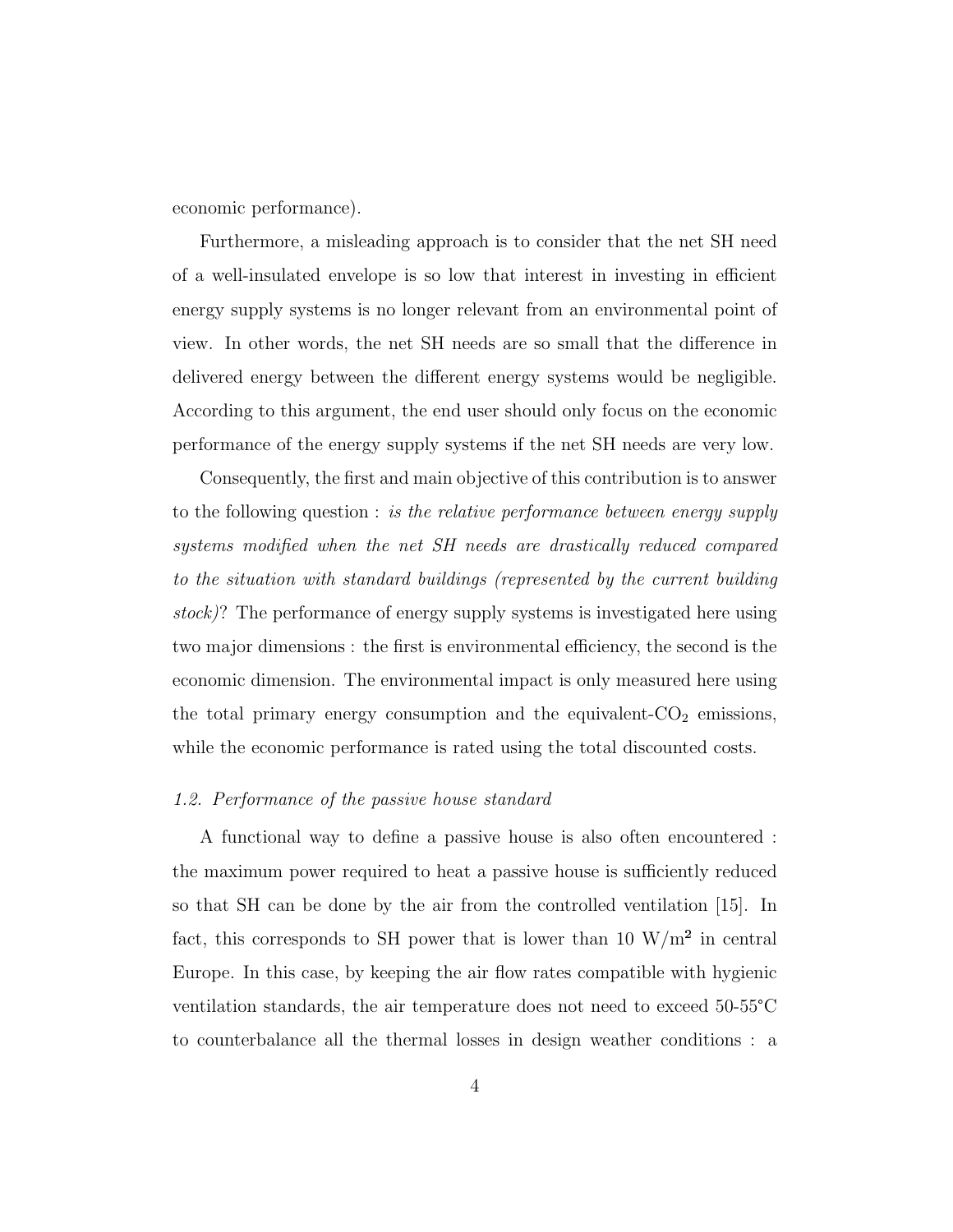higher temperature would indeed lead to dust carbonization in the supply air. This air can be warmed at a central location by a heating coil and then be distributed to the different thermal zones of the passive dwelling using its ventilation network. This leads to a major simplification of the SH distribution where no additional distribution system is required (e.g. a hotwater loop equipped with radiators). Finally, passive house proponents claim that the cost reduction induced by air heating can contribute significantly to counterbalance the extra-investment for insulation and a heat recovery unit (see Fig. 22 in Schnieders et al. [22], [4, 15]). As a consequence, the total costs, the sum of the investment and energy costs during operation, should have a *second economic optimum*. For new single-family houses, it is often shown that the first global optimum is located between a net SH need of 40 and 60 kWh/ $m^2$ , year. The new global optimum would be created at the passive house level (i.e. 15 kWh/m<sup>2</sup>.year) by the simplification induced by the air heating. This is a strong argument in favour of the passive house concept as it acts against the common reluctance to make heavy investments in insulation. The building would be energy efficient as well as cost optimal which is the best combination from the end user's point of view.

The second objective of this paper is to check the last statement on the basis of the Belgian equipment market, mainly using the current prices in this country. The idea is to use results developed during the investigations of the environmental and economic performance of energy supply systems (i.e. the first objective of the paper) to better understand the conditions that could lead to the emergence of a global economic optimum at the passive house level.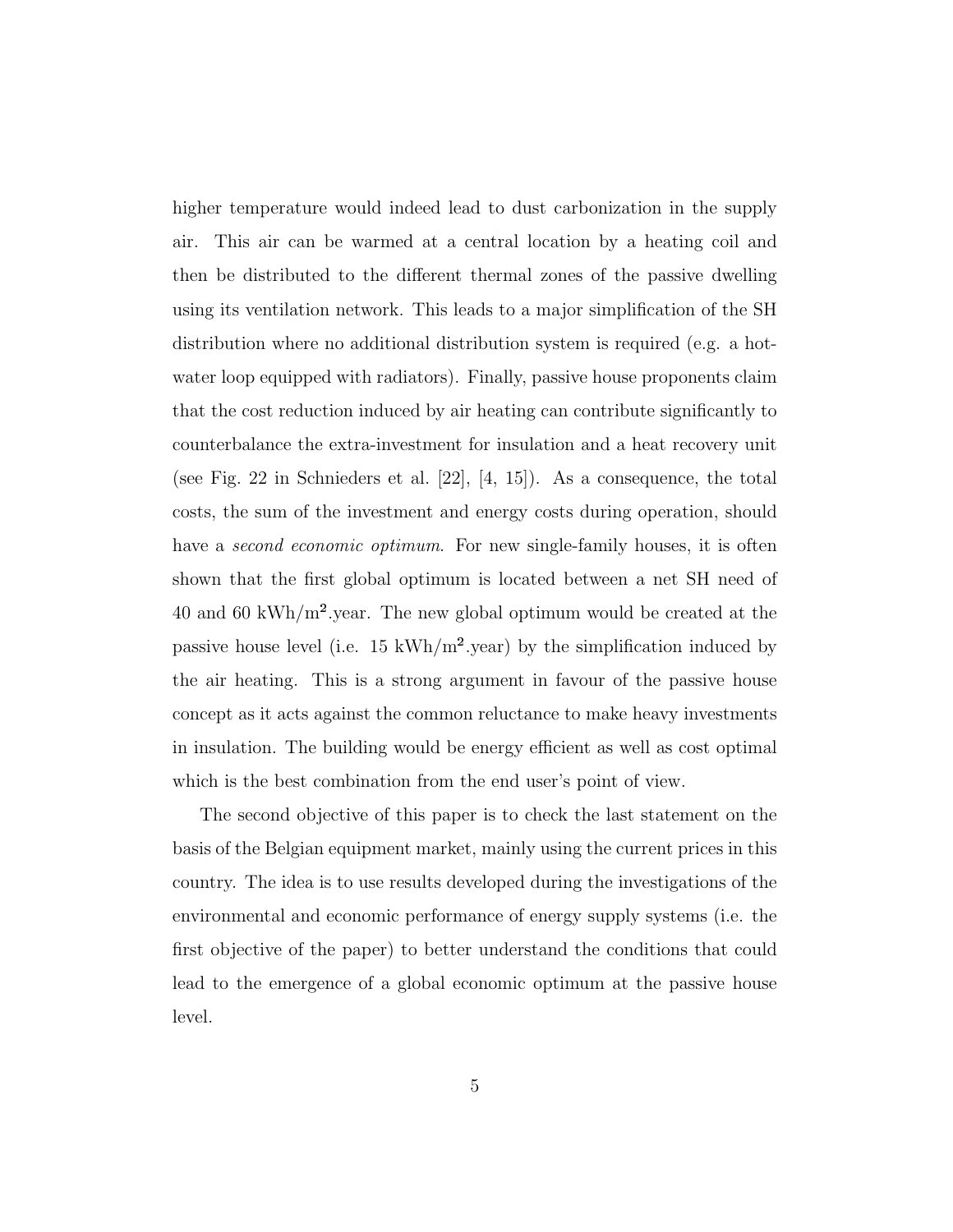#### 1.3. Outline of the paper

The remainder of the article is organized as follows. After describing the current regulatory context in building performance and giving a short literature review in Section 2, the methodology to evaluate the environmental and economic performance is introduced in Section 3. The first question about the performance of the various energy supply systems is then evaluated in Section 4 for different net SH needs. Finally, in order to investigate the second objective of the present contribution, the global performance that couples architectonic measures to improve the envelope with different heating systems, are compared in Section 5 for one single, but typical, geometry of a detached house.

# 2. Regulatory context and existing contributions

The energy policy for dwellings is now briefly introduced for the region where this study concentrates on. On 16 December 2002, the first European Directive for the Energy Performance of Buildings (EPBD) [13] was adopted. The Member States had to transpose the Directive into their national laws. In Belgium, this translation termed EPB was done at the regional level (i.e. in the Flemish, Brussels-Capital and Walloon regions). For the time being, each regional EPB calculation is based on steady-state methods using monthly energy balances. In particular, Wallonia integrated the Directive into its legislation on 19 April 2007 [23].

The extra-investment and cost-effectiveness of passive houses were analyzed in the EU-funded demonstration project CEPHEUS [14]. From 1998 to 2001, 221 houses were built at the passive house standard in the five countries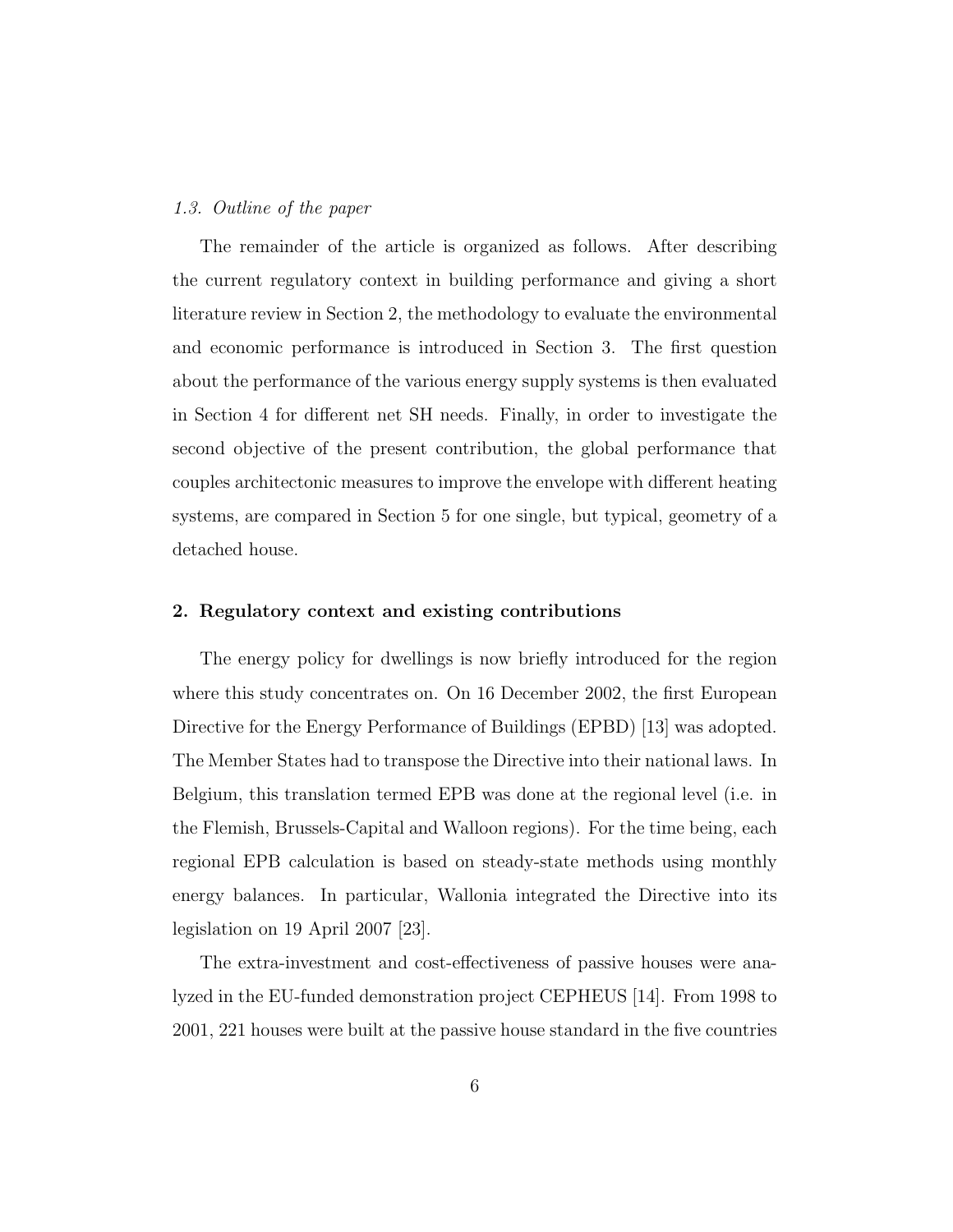participating in this major experimental project. According to Schnieders et al. [22], the extra-investment for construction and engineering systems ranged from 0% to 17% of the total cost with a mean value of 8% over the different implementations. The payback time was estimated to be around 25 years of service life. According to these authors, a significant part of the additional cost was induced by the immaturity of the equipment sector and it was expected that mass production of passive house elements would lead to more favorable economic performance.

A recent contribution from Audenaert at al. [2] performed an economic analysis of passive and low-energy houses compared to standard houses. This study considered data representative of the Flemish context but only dwellings with gas boilers were analyzed, a solution widespread in Belgium. From this study, it turns out that the payback time strongly depends on selected scenarios for the increase in the energy costs. Compared to a standard house built in accordance with the local EPB legislation, a low-energy house with an energy need of 30 kWh/m<sup>2</sup>.year and a passive house using 15 kWh/m².year have a break-even time ranging from 9 to 12 years and 23 to 30 years, respectively. Typically, extra-investments were evaluated to be 4% for a low-energy dwelling and 16% for a passive house (mainly for insulation and ventilation). Finally, this led these researchers to conclude that a low-energy house is the current global economic optimum. Their study only considered the economic dimension.

In investigations by De Coninck et al. [5], Achten et al. [1] and Renard et al. [21], the cost-effectiveness of energy-saving measures was investigated in the context of the Brussels, Flemish and Walloon regions, respectively. These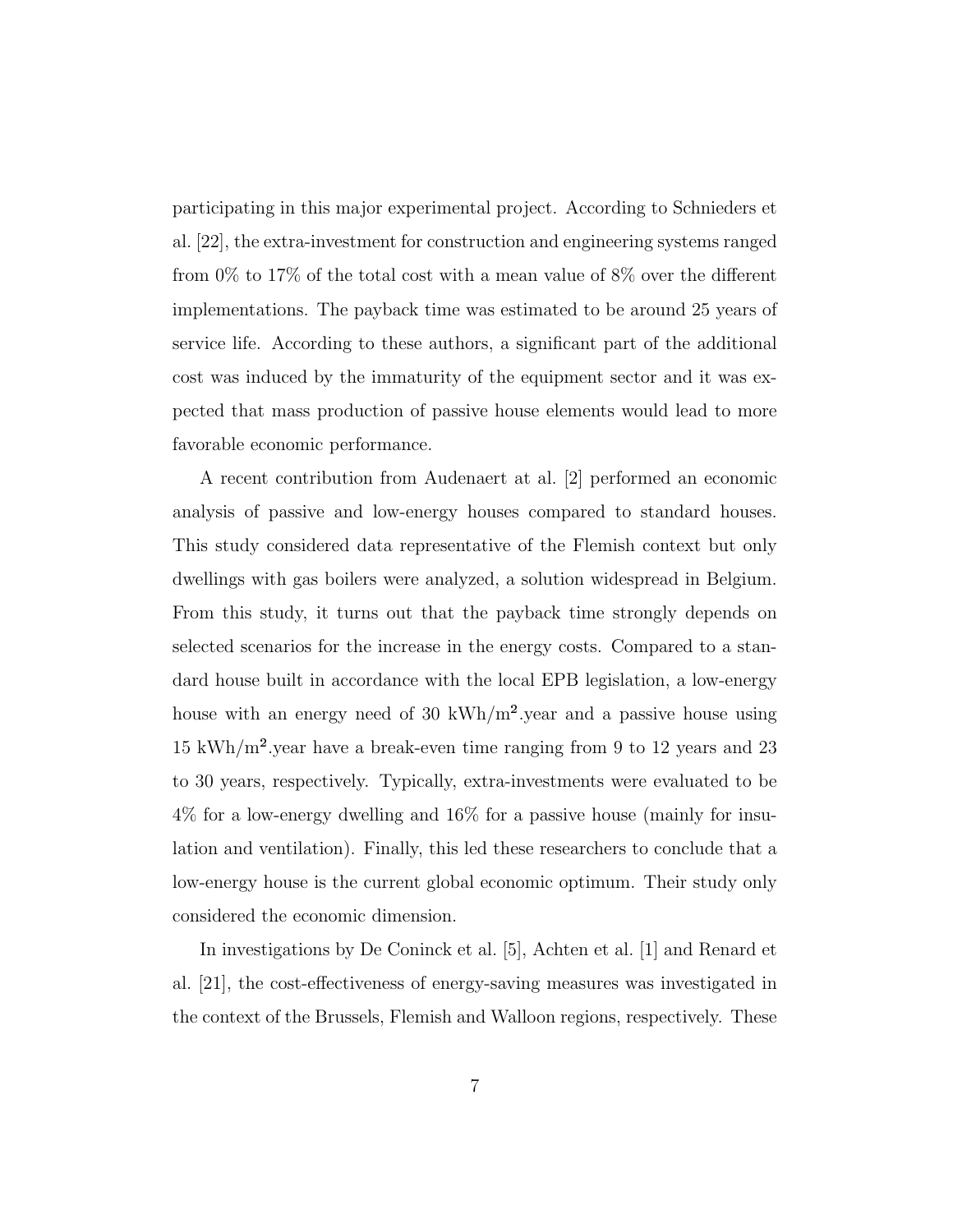multi-criteria studies considered the economic aspects and the environmental dimensions for different building typologies. Furthermore, they integrated the architectonic measures in parallel to different energy supply systems so that global performance was analyzed. According all these studies, the global economic optimum is located at the low-energy insulation level and not at the passive house level. These works are good points of comparison for the present contribution. In fact, our methodology to evaluate the economic performance is quite similar to the work of Achten et al. [1], an approach that originated from the investigations by De Coninck et al. [5]. Nevertheless, the methodology to evaluate the performance of heating systems is different in the present work, as well as the objectives of the research.

Finally, Badescu [3] investigated the economic performance of ground thermal energy for passive houses. Unfortunately, the investment costs for the heat pumps were set far too low to be representative of the Belgian market. Furthermore, the methodology to evaluate the system performance differs significantly from the present approach. Finally, the main objective of the Badescu's study was the cost and less focused on the environmental impact of systems. Nevertheless, this study showed clearly that systems are worth being investigated in the context of passive houses.

#### 3. Methodology

## 3.1. Environmental and energy efficiency assessment

The methodology to evaluate the efficiency and the environmental impact of heating systems complies with the EN-15603 [10] standard. Using conversion factors and the delivered energy consumption in a dwelling for each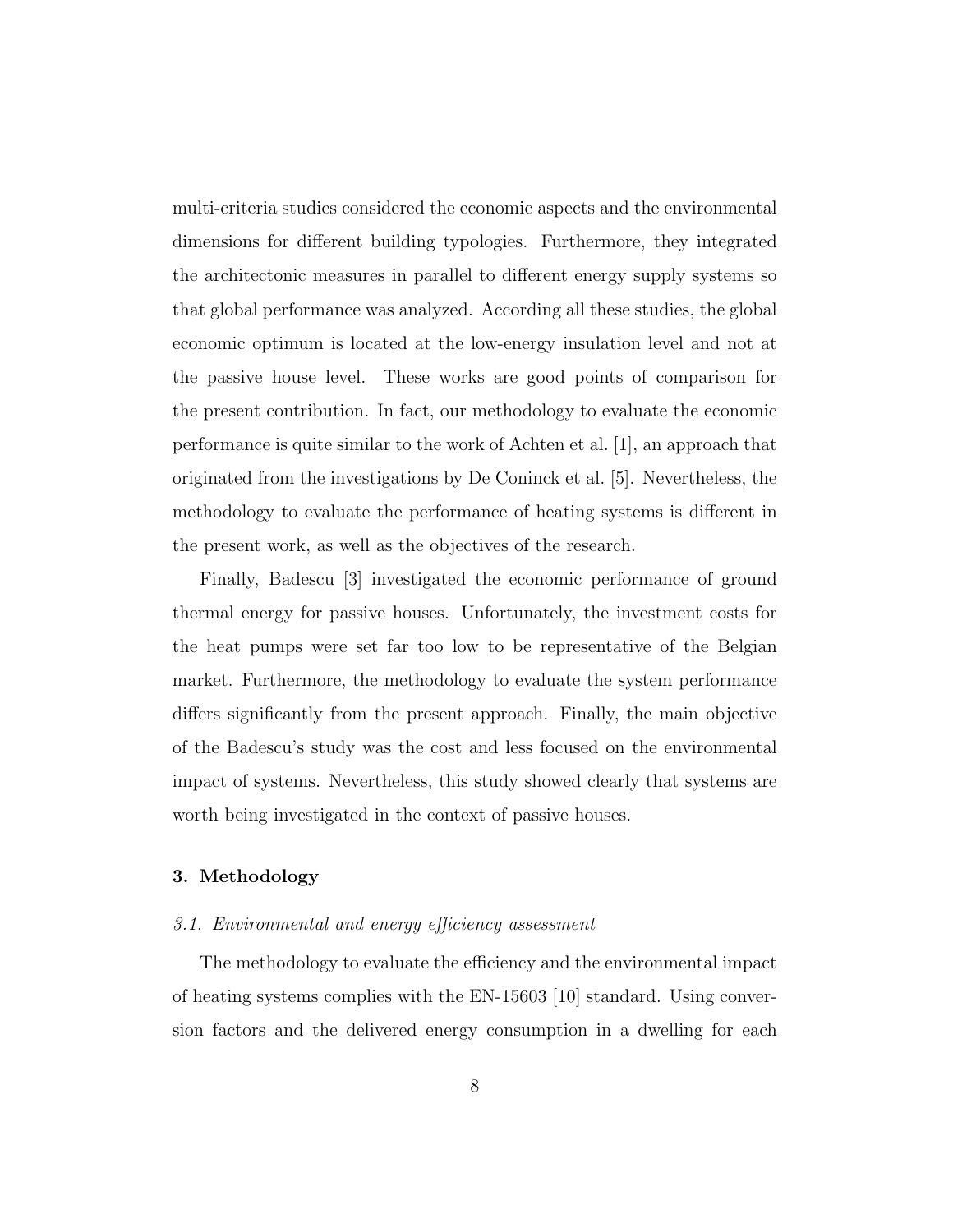energy carrier (sometimes termed *final* consumption), the method enables the total primary energy consumption and the equivalent- $CO<sub>2</sub>$  emissions to be evaluated. These are the only two indicators used in the present work to characterize the environmental performance of heating systems. For instance, the embedded gray energy in the building and energy systems is not considered here. As far as the delivered energy consumptions are concerned, they are evaluated for each energy carrier using the different parts of EN-15316 standard [8]. In general, these standards give representative model parameters in their annexes. They also give some latitude to the reader concerning the modeling approach. For the sake of the completeness, the choices made here are introduced in the next subsection.

# 3.1.1. Details of the evaluation method

In the EN-15603 procedure to evaluate the performance of the building, the calculation method starts from the net SH and net domestic hot water (DHW) needs and then subsequently evaluate the efficiency, the thermal losses as well as the auxiliary electricity consumption for the emission, distribution, storage and production sub-systems. In fact, the method proceeds upstream compared to the actual direction of the energy flow (i.e. from emission to the production sub-system, from the needs to the source). The EN-15603 standard considers two different ways to take into account the recoverable thermal losses of the sub-systems to get the reduction of the net SH need. In the holistic approach, the recoverable losses are directly added to the internal gains of the building so that the SH need has to be re-evaluated accordingly. In this last approach, the net SH energy needs and energy systems performance have to be evaluated in a coupled way (e.g. us-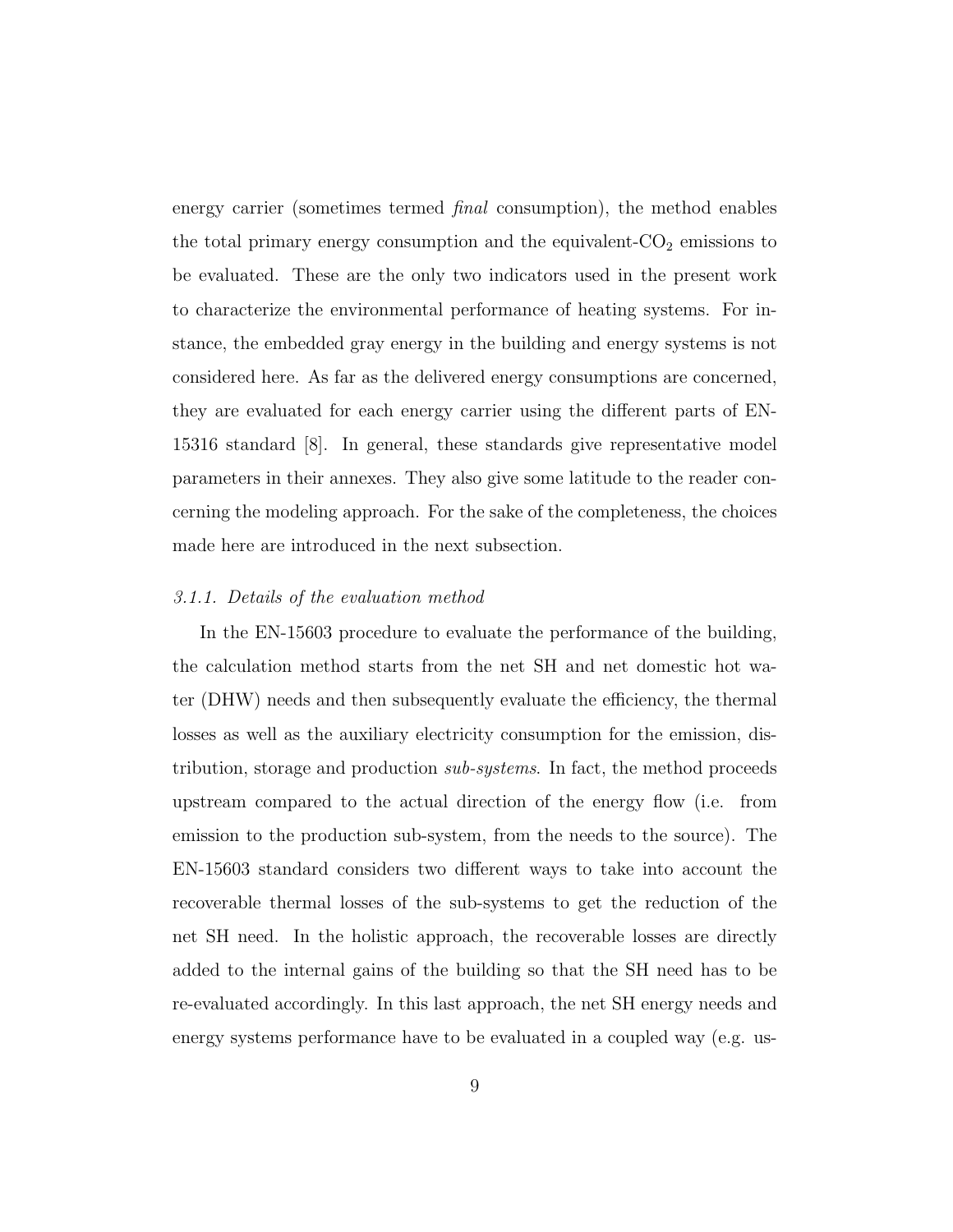

Figure 1: Sketch of the procedure to evaluate the environmental and energy performance of heating systems based on the EN-15316 and EN-15603 standards. The part covered by the present methodology is pictured by the green box.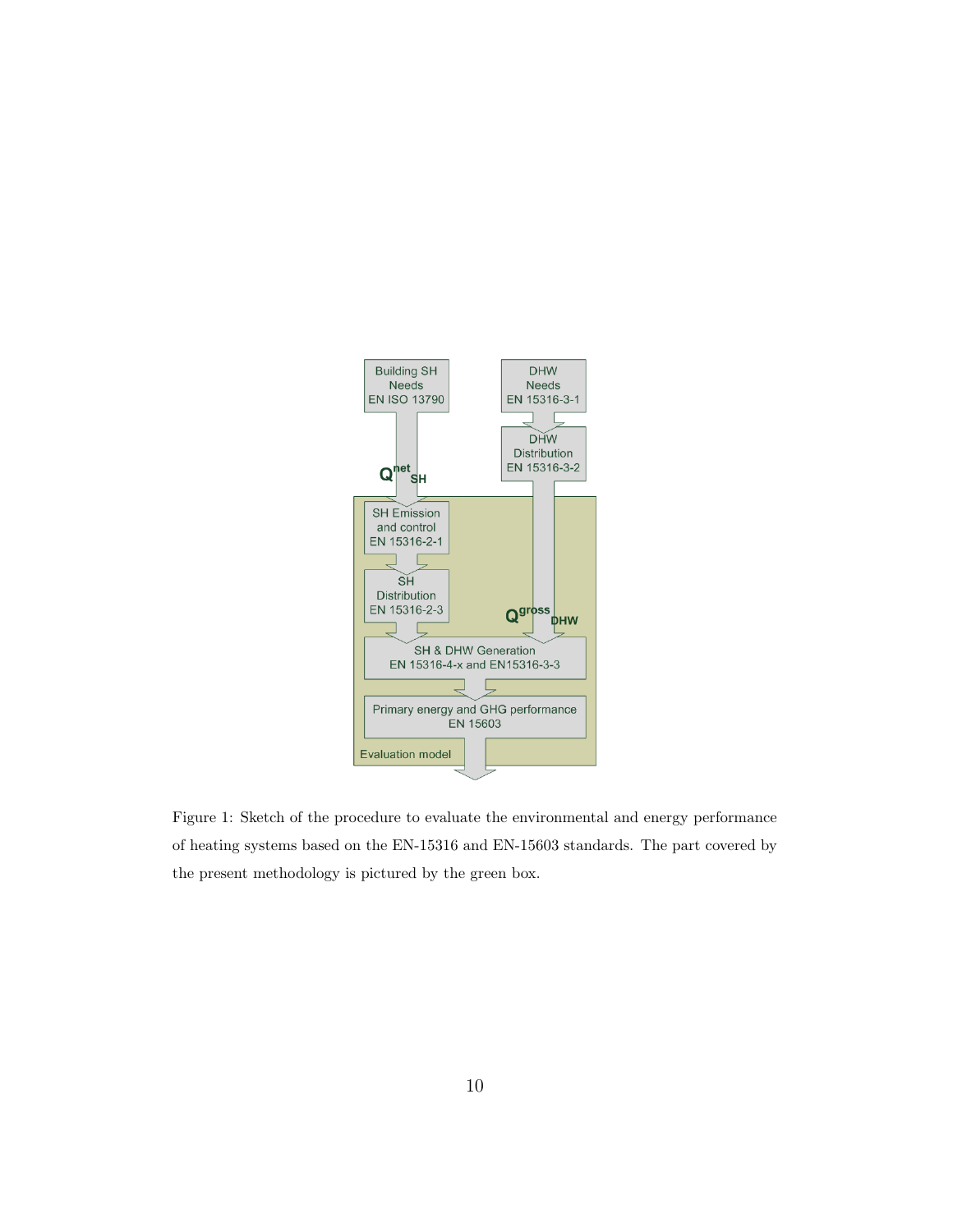ing an iterative method). Unfortunately, the analysis of the energy systems performance cannot then be realized alone without considering the architectonic properties of the building. In other words, energy systems cannot be analyzed without considering a specific building project and typology. On the contrary, using the decoupled approach, the recoverable losses are not added to the internal gains but only reduce the consumption of the energy sub-system considered. Though it is less accurate, this method enables the consumption of different energy systems to be evaluated using the net SH need as a constant input (during all the evaluations). This is the approach followed in the present work. The interested reader is invited to consult the EN-15603 standard for an extended explanations. It should also be mentioned that the heat production sub-system is always assumed to be placed within the protected volume of the envelope.

In fact, the present method only considers to the parts of the EN-15603 standard that deal with heating. The net SH need is the first input in the analysis fixed by the user. In this way, the investigation is located downstream of the architectural measures. One assumes that the building has given thermal properties, summarized by its net energy SH need, and that one has to choose the best heating system to respond to this demand. This approach enables the performance of different heating strategies to be compared, and can investigate how they modify the global energy footprint of the building. Furthermore, the emission and distribution sub-systems for the DHW are assumed unchanged between all the test cases investigated here, so that their recoverable thermal losses are assumed to be already integrated into the net SH need (i.e. the first input of the method). The second input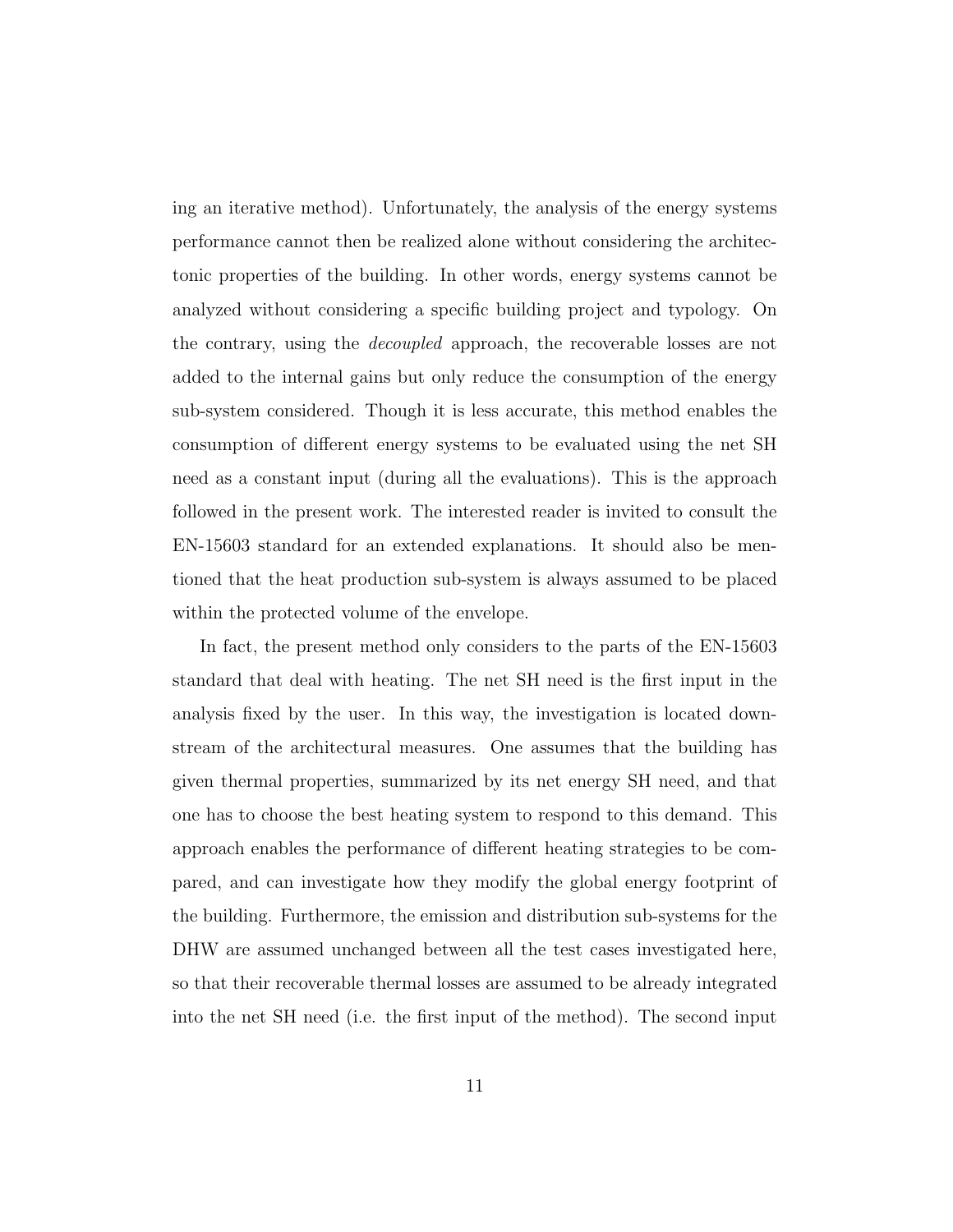of the method is then the gross DHW need (i.e. the input energy into the DHW distribution sub-system). In summary, the initial data for the analysis is the total heat demand of the building, being the combination of :

- 1.  $Q_{SH}^{net}$ , the net energy need for the SH,
- 2.  $Q_{DHW}^{gross}$ , the gross energy need for the DHW.

The complete procedure is illustrated by Fig. 1. The electricity consumed by auxiliaries is evaluated for each sub-system, again from emission to the production, and finally summed up. Additional electricity consumption is considered if the dwelling is equipped with controlled mechanical ventilation  $(CMV)$ : a typical value of 2 kWh/m<sup>2</sup>.year is assumed here.

## 3.1.2. Conversion factors

In terms of conversion factors, the average factors and not the marginal factors are considered here. The factors for the total primary energy and for the equivalent- $CO<sub>2</sub>$  emission are extracted from the Gemis 4.5 database [19] because it takes the fuel life cycle into account : extraction, conditioning, transport and combustion. This is particularly valuable for energy based on wood. Considering the carbon cycle, it is well known that the impact of wood combustion on GHG is neutral. Nevertheless, it takes energy to extract and transport the wood. This is integrated in the Gemis factors. Furthermore, following the Gemis methodology, the hypothesis behind the evaluation of the conversion factors should be transparent. The selected values are given in Table 1.

Concerning the electricity delivered by the grid, the Gemis database integrates the production of nuclear power plants. In Belgium, they currently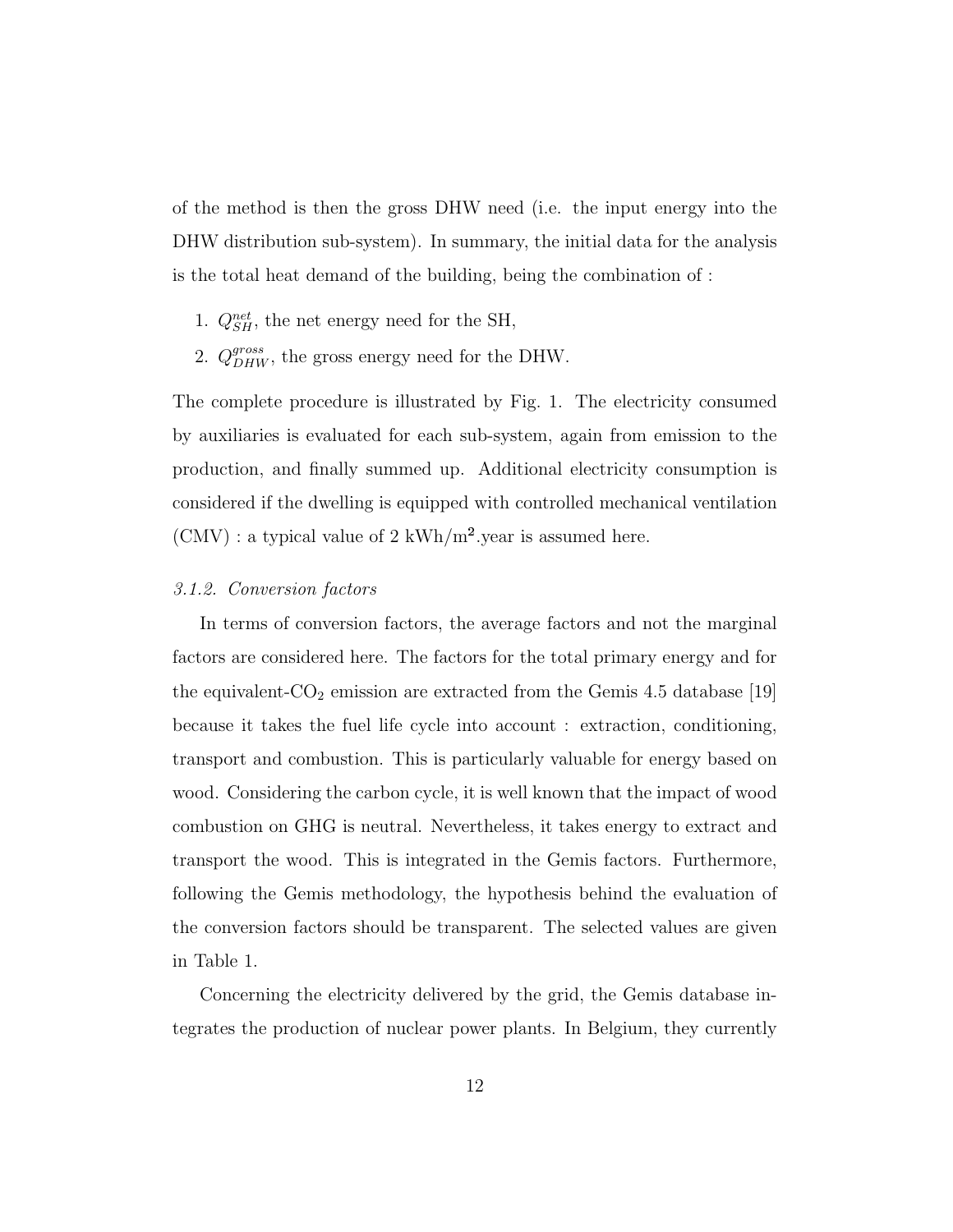represent about 60% of the national electricity production. In fact, this leads to a total primary energy factor that is higher and an emission of  $CO<sub>2</sub>$  that is lower than using when the regional EPB conversion factors. Nevertheless, the future of nuclear power plants in Belgium is quite uncertain [6]. A phase-out has been officially planned even though this decision has been reconsidered in order to achieve post-Kyoto goals in terms of national  $CO<sub>2</sub>$  emission levels. Considering a phase-out of the nuclear power plants, energy production will be progressively replaced by gas and coal power plants. As a consequence, the electricity mix will then be characterized by a lower total primary energy factor but much greater emissions of  $CO<sub>2</sub>$  than using nuclear power. Two sets of conversion factors are then investigated : the first refers to the current situation (termed mix 2010) while the second considers a nuclear phase-out (termed mix 2030). Both cases were already implemented in the Gemis database using the European Commission's scenario [11]. Although it is specific to the Belgian context, these two sets enable the investigation of two distinct configurations that can be found in many countries, or when considering different geographic boundaries for electricity production : electricity production characterized by low  $CO<sub>2</sub>$  emissions with a high level of total primary energy, and the opposite situation with high  $CO<sub>2</sub>$  emissions with a low level of total primary energy. The conversion factors for the UCPTE electricity mix given by the Annex E of EN-15603 [10] are also presented in the Table 1 as a point of comparison.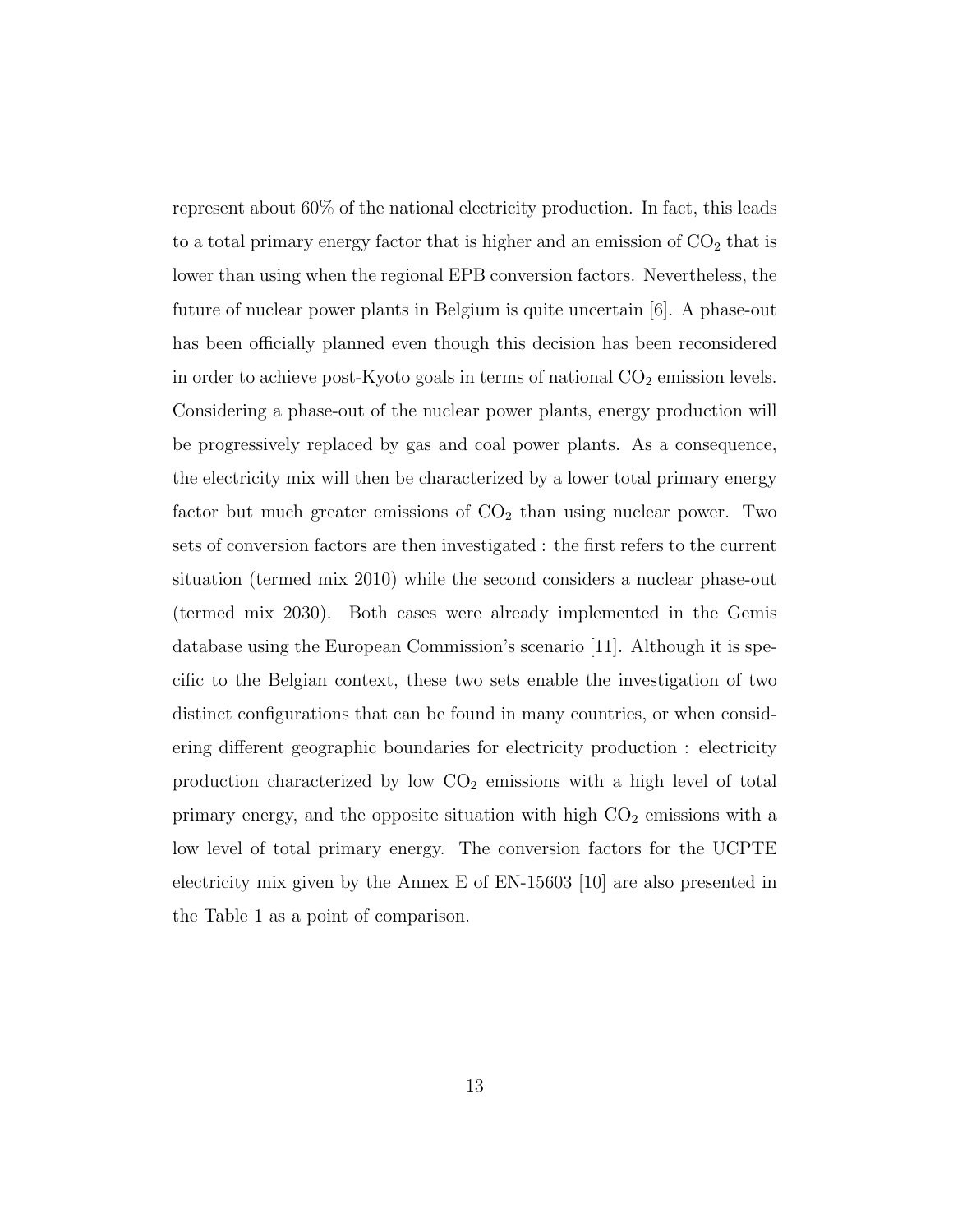| Energy carrier                        | Primary Energy                 | Equivalent- $CO2$              |
|---------------------------------------|--------------------------------|--------------------------------|
|                                       | factor                         | production coef.               |
|                                       | $kWh_{prim}/kWh_{deliv}^{HHV}$ | $g_{eq-CO2}/kWh_{deliv}^{HHV}$ |
| Selected values:                      |                                |                                |
| Natural Gas                           | 1.1                            | 232                            |
| Wood pellets                          | $1.2\,$                        | 46                             |
| Wood logs                             | 1.05                           | 22                             |
| Electricity (Belgian mix $2010$ [11]) | 3.096                          | 216                            |
| Electricity (Belgian mix $2030$ [11]) | 2.3                            | 534                            |
| Informative:                          |                                |                                |
| Electricity (Regional EPB [23])       | 2.5                            |                                |
| Electricity (EN $15603$ [10])         | 3.31                           | 617                            |

Table 1: Conversion factors for Belgium extracted from the Gemis database [19].

### 3.2. Investigated systems

# 3.2.1. Test cases

The net SH need is a model input. Five specific values are considered throughout the remainder of this work. The standard building is assumed to have a net energy requirement,  $Q_{SH}^{net}$ , of 120 kWh/m<sup>2</sup>.year. This is the order of magnitude for a detached house with the minimal EPBD requirements of Wallonia. Practically, Belgium has a maritime temperate climate, the design external temperature for SH is typically -10°C. The low-energy, the very low-energy dwelling are defined here by a  $Q_{SH}^{net}$  of 60, 30 kWh/m<sup>2</sup>.year, respectively. An *intermediate* level is considered at  $45 \text{ kWh/m}^2$  year between the very low and low-energy test cases. By definition, the passive house has a  $Q_{SH}^{net}$  equal to 15 kWh/m<sup>2</sup>.year. The gross energy need for DHW,  $Q_{DHW}^{gross}$ DHW that includes the distribution losses, is fixed to 3000 kWh/year although this amount clearly depends on the occupant behavior. This amount is representative of the consumption of four permanent occupants.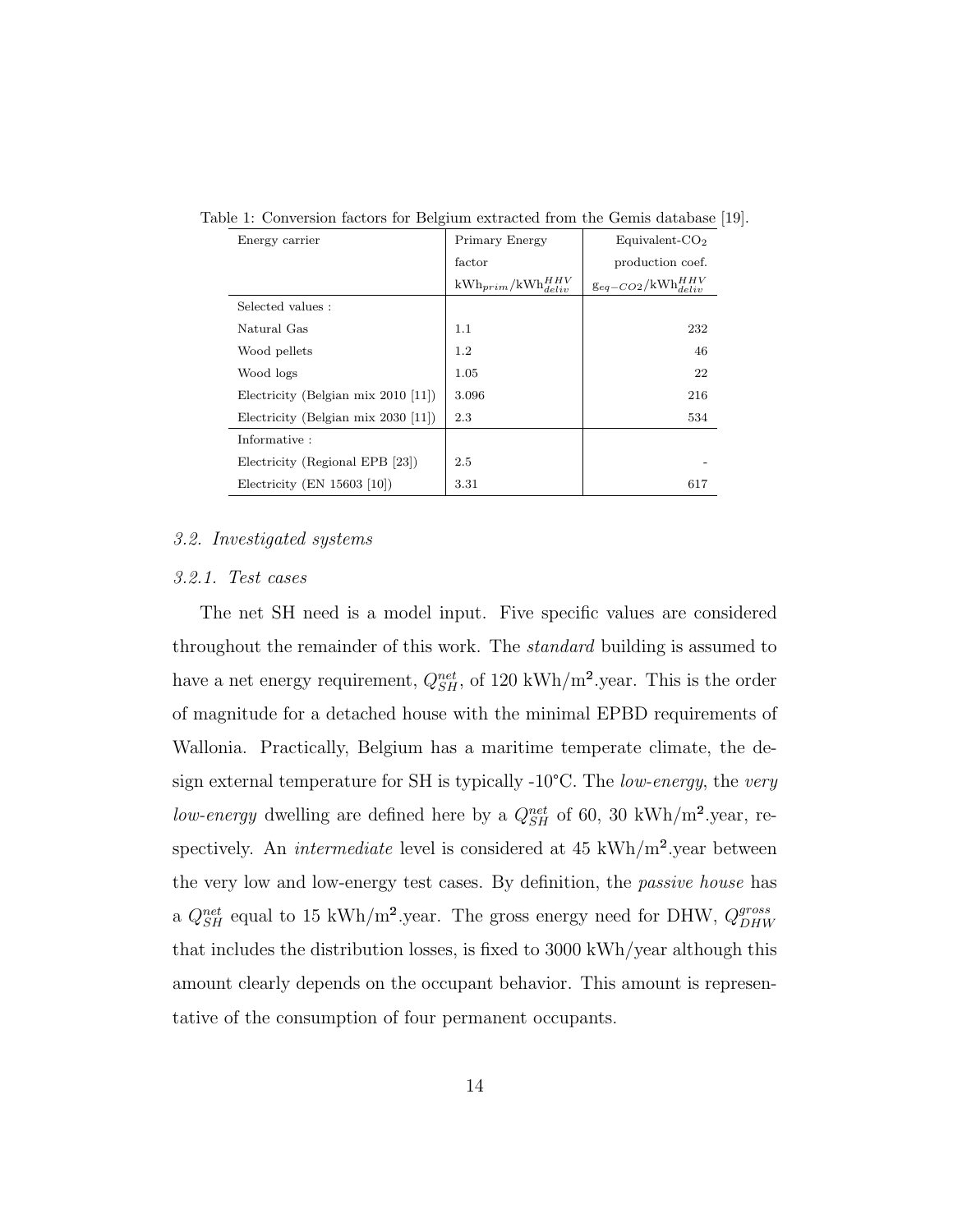| House           | Net energy need               | Gross energy need                  | CMV with      | Electricity                                      | Max power            |
|-----------------|-------------------------------|------------------------------------|---------------|--------------------------------------------------|----------------------|
|                 | for $SH(Q_{SH}^{net})$        | for DHW $(Q_{DHW}^{gross})$        | heat recovery | for CMV                                          | of losses            |
| Passive         | $15 \text{ kWh/m}^2.\text{y}$ | $3000 \frac{\text{kWh}}{\text{y}}$ | yes           | $2 \frac{\text{kWh}}{\text{m}^2}$ .y             | $\sim 1.5~\text{kW}$ |
| Very low-energy | $30 \text{ kWh/m}^2$ .        | $3000 \text{ kWh/y}$               | yes           | $2 \frac{\text{kWh}}{\text{m}^2 \cdot \text{v}}$ | $\sim 2.0~{\rm kW}$  |
| Intermediate    | $45 \text{ kWh/m}^2.\text{y}$ | $3000 \text{ kWh/y}$               | no            | $0 \text{ kWh/m}^2$ .                            | $\sim 4$ kW          |
| Low-energy      | $60 \text{ kWh/m}^2$ .y       | $3000 \text{ kWh/y}$               | no            | $0 \text{ kWh/m}^2$ .y                           | $\sim 5~\text{kW}$   |
| Standard        | $120 \text{ kWh/m}^2$ .y      | $3000 \text{ kWh/y}$               | no            | $0 \text{ kWh/m}^2$ .y                           | $\sim 8~\text{kW}$   |

Table 2: Summary of the energy demands of the five test cases : the typical maximal power of the envelope losses in design weather conditions are reported in the last column.

#### 3.2.2. SH emission and distribution sub-systems

For the passive house test case (see Table 2), the air is considered to be the default emission and distribution sub-system. Corresponding investments listed in Table 3 are based on a single heating coil placed in the supply air duct, downstream of the heat recovery unit. For the other four test cases, a hot-water loop equipped with radiators is required as, by definition of the passive house, their envelopes are not efficient enough to be heated by the ventilation air (see the nominal heating powers in Table 2). For the sake of simplicity, only low-temperature radiators equipped with thermostatic valves (TRV) are considered here. Floor heating is not covered in the present work. In a single-family house, 8 radiators is a typical number of heat emitters to ensure thermal comfort. The energy requirements for the SH emission and distribution is computed using part 2 of the EN-15316 [8].

Table 3: Investment costs without value-added tax (VAT) for the distribution and emission systems : the electric heating coil has the same price as a hot-water coil.

| Energy       | Material                 | Installation      | Total                    |  |  |  |
|--------------|--------------------------|-------------------|--------------------------|--|--|--|
|              | $\left[\in\right]$ piece | $\epsilon$ /piece | $\left[\in\right]$ piece |  |  |  |
| Radiator     | 350                      | 250               | 600                      |  |  |  |
| Heating coil | 550                      | 450               | 1000                     |  |  |  |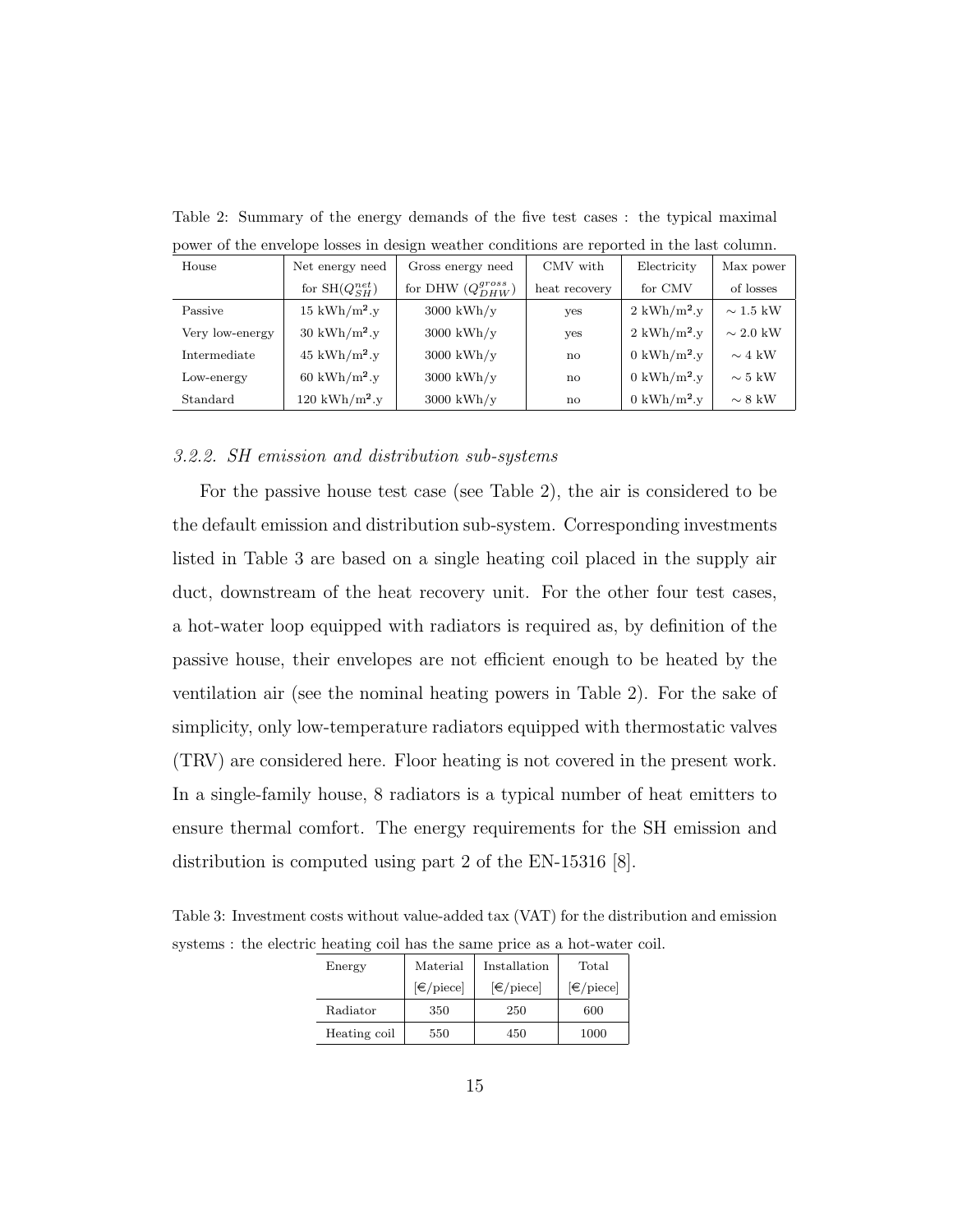Using these reasonable assumptions, it is possible to evaluate the savings induced by the air-heating simplification compared to a conventional hotwater loop equipped with radiators. From the prices reported in Table 3, the minimal investment cost for the air-heating is about 1  $k \in \mathbb{R}$  while a lowtemperature radiators network is roughly 5  $k \in \mathbb{R}$ . Thus, the saving is thus estimated to be 4 k $\epsilon$  without value-added tax (VAT).

#### 3.2.3. Heat production sub-systems

As already mentioned, passive houses are characterized by SH power of less than 10 W/m<sup>2</sup>. The design power of a passive single-family dwelling is then typically close to 2 kW. Most existing heat production sub-systems are oversized for this application. The smallest gas, wood boilers or classical heat pumps have a minimum of 8 kW and even using a power modulation of 10- 30%, the delivered power is still too high. Domestic fuel boilers are currently oversized for passive house applications and are not considered in the present work, even though small modulating oil boilers are appearing progressively on the market. If no buffer tank is installed, oversizing leads to frequent start and stop cycles of the boiler. A fully physically consistent approach would evaluate this phenomenon using dynamic simulations, as done in Peeters et al. [20], but this is beyond the scope of the present contribution. For the sake of the simplicity, the following assumptions are made :

 The energy requirements and efficiencies of the heat production subsystems are evaluated using part 4 of the EN-15316 standard [8]. These evaluation methods differ between the types of production sub-systems and their particular technology. The models are essentially based on steady-state approaches. Monthly periods for the energy balances are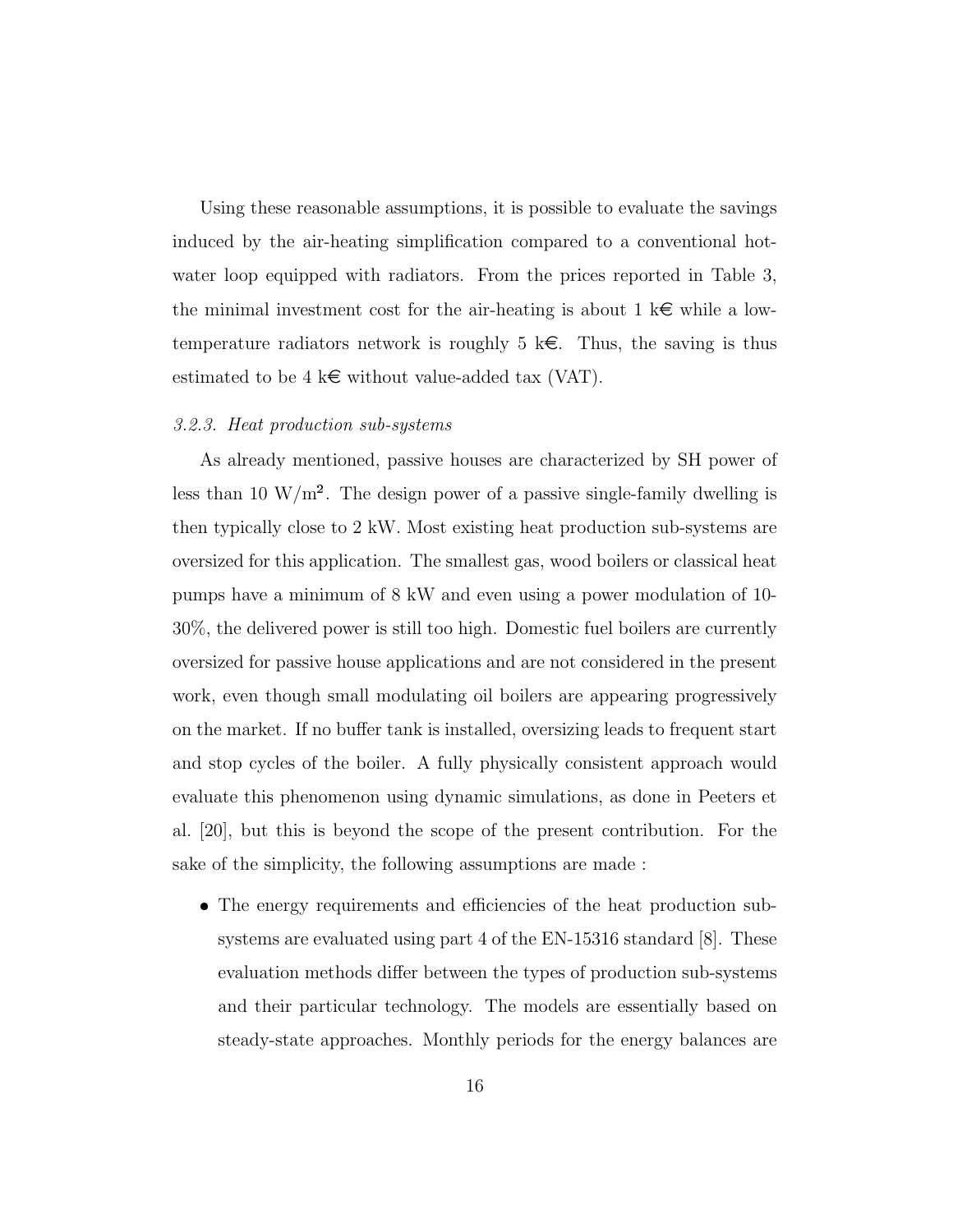applied here. An exception is nonetheless made for heat pumps where their efficiencies are not evaluated here using the EN-15316 standard (part 4-2). In fact, heat pump (HP) performance depends on many parameters, such as the equipment performance or the installation quality (e.g. the control). According to HP specialists, simple steady-state approaches fail to reproduce the large range of efficiencies that can be found in real installations. As a consequence, a range of annual seasonal performance factors (SPF) is preferred here in place of the efficiencies computed using the standards [7, 17]. Finally, wood stoves are not covered by the EN-15316 standard so that adaptations of the wood boiler standard have been performed in order to cover the stove technology.

 Wood boilers are considered to be systematically coupled to a buffer tank. The volume of this buffer is designed to store a long combustion cycle at nominal power : a minimum of 30 min for wood pellets and about one hour for wood logs. These long production cycles should minimize the emission of pollutants and enable the best efficiency to be reached. The energy that is stored in the buffer tank will be distributed following the rhythm of the needs in the building. As this buffer tank is not reloaded continually, the boiler remains inactive during relatively long periods where the boiler temperature is not maintained. This assumption leads us to neglect the boiler losses during the stand-by periods, the major part of the thermal losses are emitted by the buffer tank. For other production sub-systems, a buffer tank is also considered when the nominal power is oversized compared to the needs of the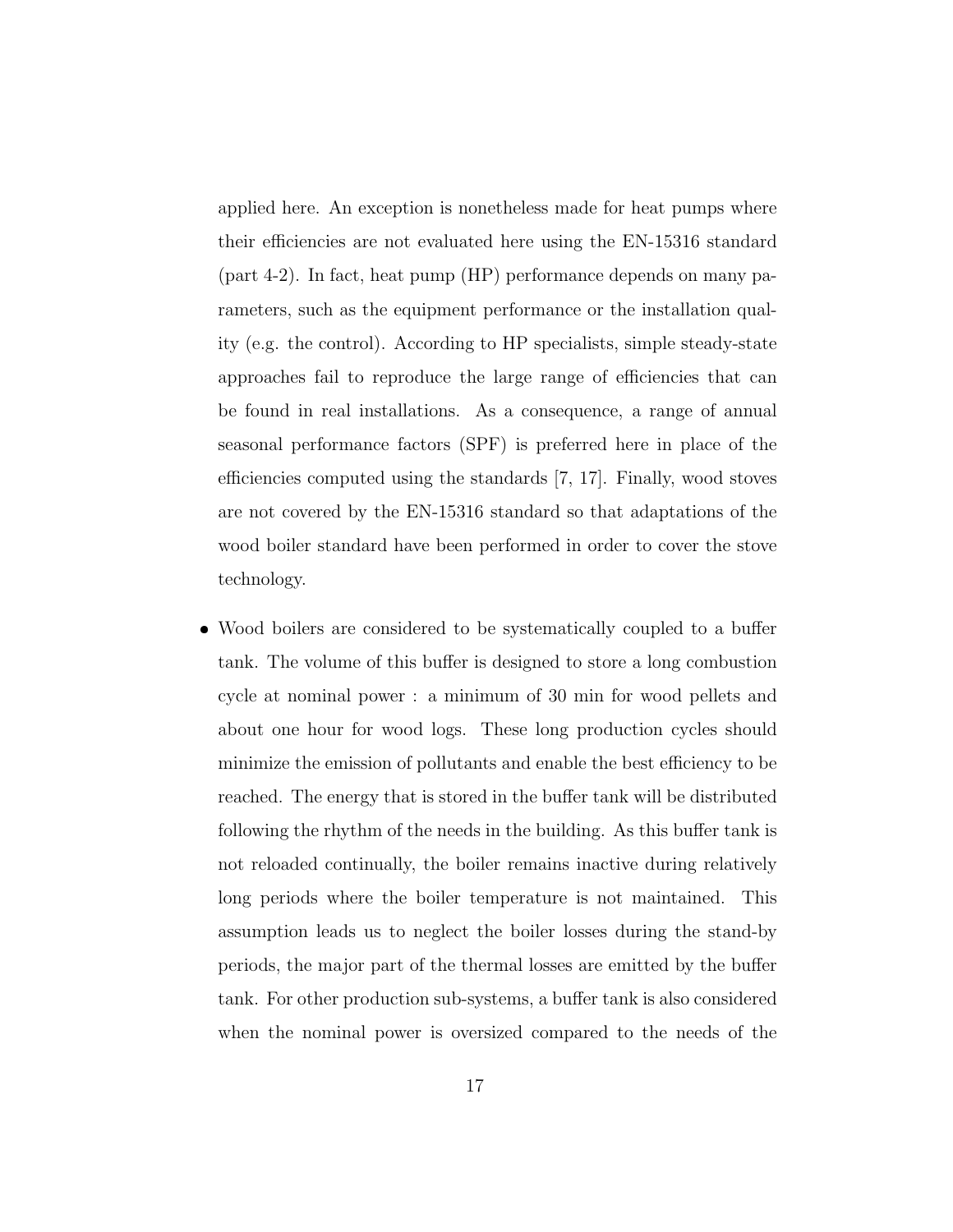envelope. For instance, a buffer tank is assumed to be systematically coupled to the heat pump in order to ensure long production cycles. In fact, it is well-known that too short production cycles for HP leads to significant reduction in performance and accelerated mechanical wear.

Table 4: Properties of the different heat production sub-systems investigated, possibly including a buffer tank : HP stands for heat pump, HW for hot water circuit and Rad. is the shortening of direct radiation. The nominal production efficiency  $\eta_{prod}$  is based on the lower heating value (LHV). SPF only corresponds to HP. Finally, the investment without VAT is reported in the last column.

| ID   | Sub-system type                |             | <b>SH</b> |                               | <b>DHW</b>            |                     |                           |
|------|--------------------------------|-------------|-----------|-------------------------------|-----------------------|---------------------|---------------------------|
|      | and norminal power             | Type        | Buffer    | $\overline{\eta_{prod}^{SH}}$ | Type                  | $\eta_{prod}^{DHW}$ | Invest.                   |
|      |                                |             | tank      | or SPF                        |                       | or SPF              |                           |
| (1)  | Full electric                  | Electric    | no        | 1.00                          | Electric water-heater | 1.00                | $1.0 \text{ } k \in$      |
| (2)  | Gas boiler (25 kW)             | Gas         | yes       | 1.08                          | Gas instantaneous     | 1.08                | $6.2 \text{ } k \in$      |
| (3)  | Gas boiler (10 kW)             | Gas         | no        | 1.08                          | Gas semi-accumulation | 1.08                | 5.4 k $\in$               |
| (4)  | Pellets boiler (10 kW)         | Wood        | yes       | 0.94                          | Wood                  | 0.94                | $12.0 \text{ } k \in$     |
| (5)  | Logs boiler $(10 \text{ kW})$  | Wood        | yes       | 0.94                          | Wood                  | 0.94                | $10.5 \text{ } k \in$     |
| (6)  | Pellets stove (10 kW)          | Wood        | no        | 0.85                          | Electric water-heater | 1.00                | $5.8 \; \mathrm{k} \in$   |
| (7)  | Logs stove $(10 \text{ kW})$   | Wood        | no        | 0.75                          | Electric water-heater | 1.00                | 4.8 k $\in$               |
| (8)  | Pellets stove (10 kW)          | Wood        | no        | 0.85                          | Gas water-heater      | 1.08                | 7.9 k€                    |
| (9)  | Logs stove $(10 \text{ kW})$   | Wood        | no        | 0.75                          | Gas water-heater      | 1.08                | 6.9 k $\in$               |
| (10) | Pellets stove (10 kW) :        | Wood (Rad.) | yes       | 0.85                          | Pellets               | 0.85                | $8.0 \text{ } k \in$      |
|      | 30% Rad. and 70% HW            | Wood (HW)   | yes       | 0.85                          | Electric water-heater | 1.00                |                           |
| (11) | Logs stove $(10 \text{ kW})$ : | Wood (Rad.) | yes       | 0.82                          | Logs                  | 0.75                | $8.0 \text{ k} \in$       |
|      | 30% Rad. and 70% HW            | Wood (HW)   | yes       | 0.89                          | Electric water-heater | 1.00                |                           |
| (12) | Air-Water HP (8 kW)            | HP          | yes       | $2.5 - 3.5$                   | HP                    | $1.5 - 3$           | $13.2 \text{ } \text{kg}$ |
| (13) | Air-Water HP (compact)         | HP          | yes       | $2.0 - 3.0$                   | HP                    | $1.5 - 2.5$         | $10.5 \; \mathrm{ke}$     |
| (14) | Water-Water HP (8 kW)          | HP          | yes       | $3 - 4.5$                     | HP                    | $1.5 - 3$           | 14.2 k $\in$              |
| (15) | Brine-Water HP (8 kW)          | HP          | yes       | $3-4$                         | HP                    | $1.5 - 3$           | $15.0 \text{ ke}$         |
| (16) | Ground-Water HP (8 kW)         | HP          | yes       | $3-4$                         | HP                    | $1.5 - 3$           | $13.5 \; \mathrm{k} \in$  |

Different strategies to perform the heat production are reported in Table 4. The first group is the approaches based o electricity. This method is characterized by the lowest investment that is almost negligible.

The second group is based on the natural gas, a solution that is widespread in Belgium. The first approach here corresponds to instantaneous DHW pro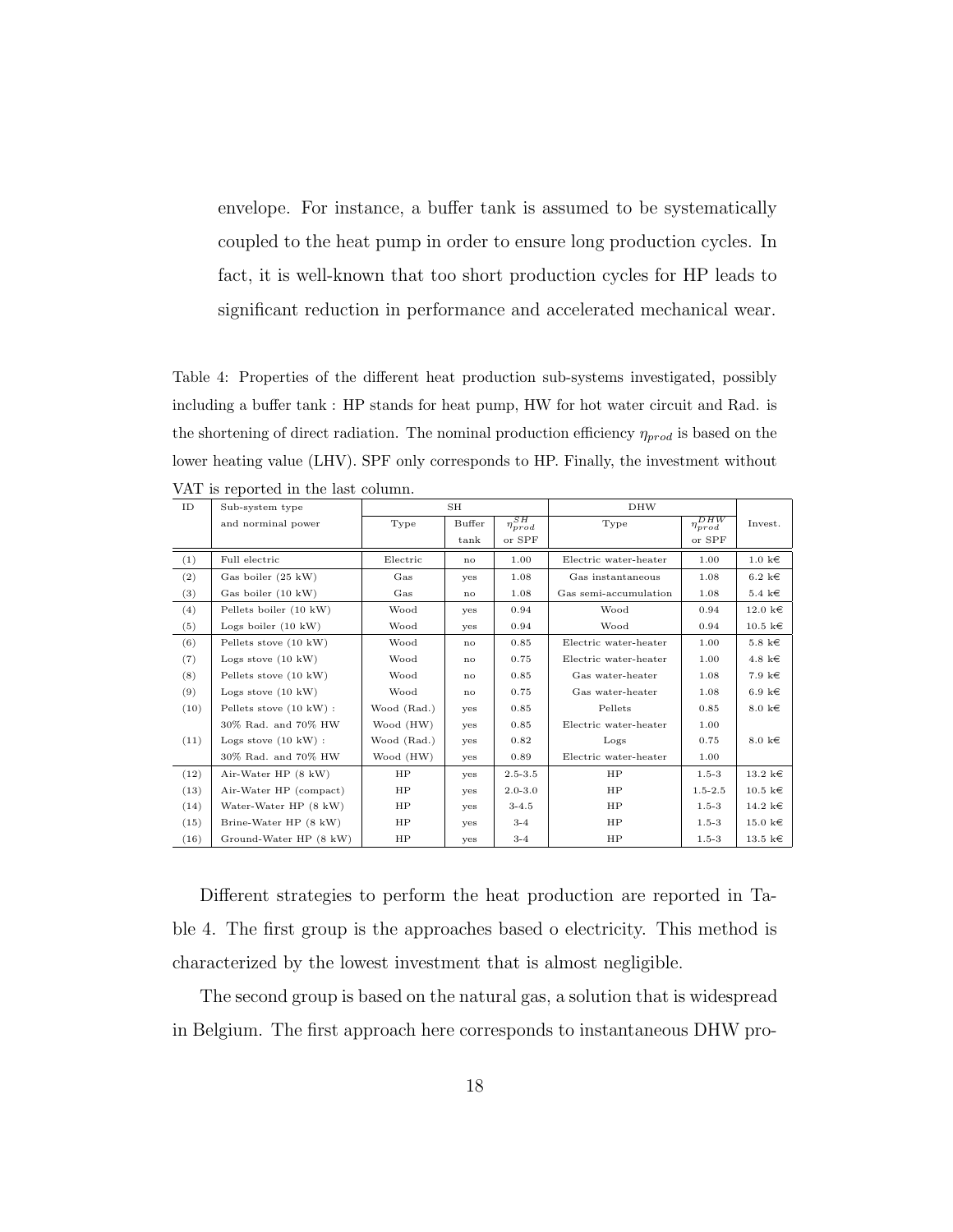duction which leads to a typical boiler power of 25 kW. As already mentioned, this is oversized for energy efficient houses so that a buffer tank is considered for the SH. The second approach is based on semi-accumulation production of DHW. The boiler power is reduced to 10 kW and the DHW storage tank is integrated with the boiler. Both methods, based on a condensing gas boiler, have investments that can be regarded as intermediate.

The third group takes the wood-based approaches into consideration (i.e. based on pellets or logs). In terms of investment, only the prices for highperformance devices are considered in order to ensure the best environmental performance. Wood boilers here transfer their energy to a buffer tank to ensure long production cycles. Their investment cost is higher than gas boilers. On the opposite, wood stoves radiate their power directly into their thermal zone. They will be termed standard stoves in the remainder of this work. The DHW must then be produced by an independent system (that could be an electric or a gas water-heater). In between, intermediate emission strategies can be found. Some stoves directly emit a fraction of their power and the rest is transferred to a hot-water loop using a heat exchanger. They are often termed *hydro-stoves*. From the manufacturer's data, one typically finds 30% of direct radiation for 70% transmitted to the hot water, subsequently stored in a buffer tank. The stored heat can be emitted subsequently into the building, following its instantaneous needs. In hot periods where no SH is required, DHW has to be produced using another sub-system (as an electric backup heater). Wood stove approaches have investments that range from costs of the gas to wood boilers.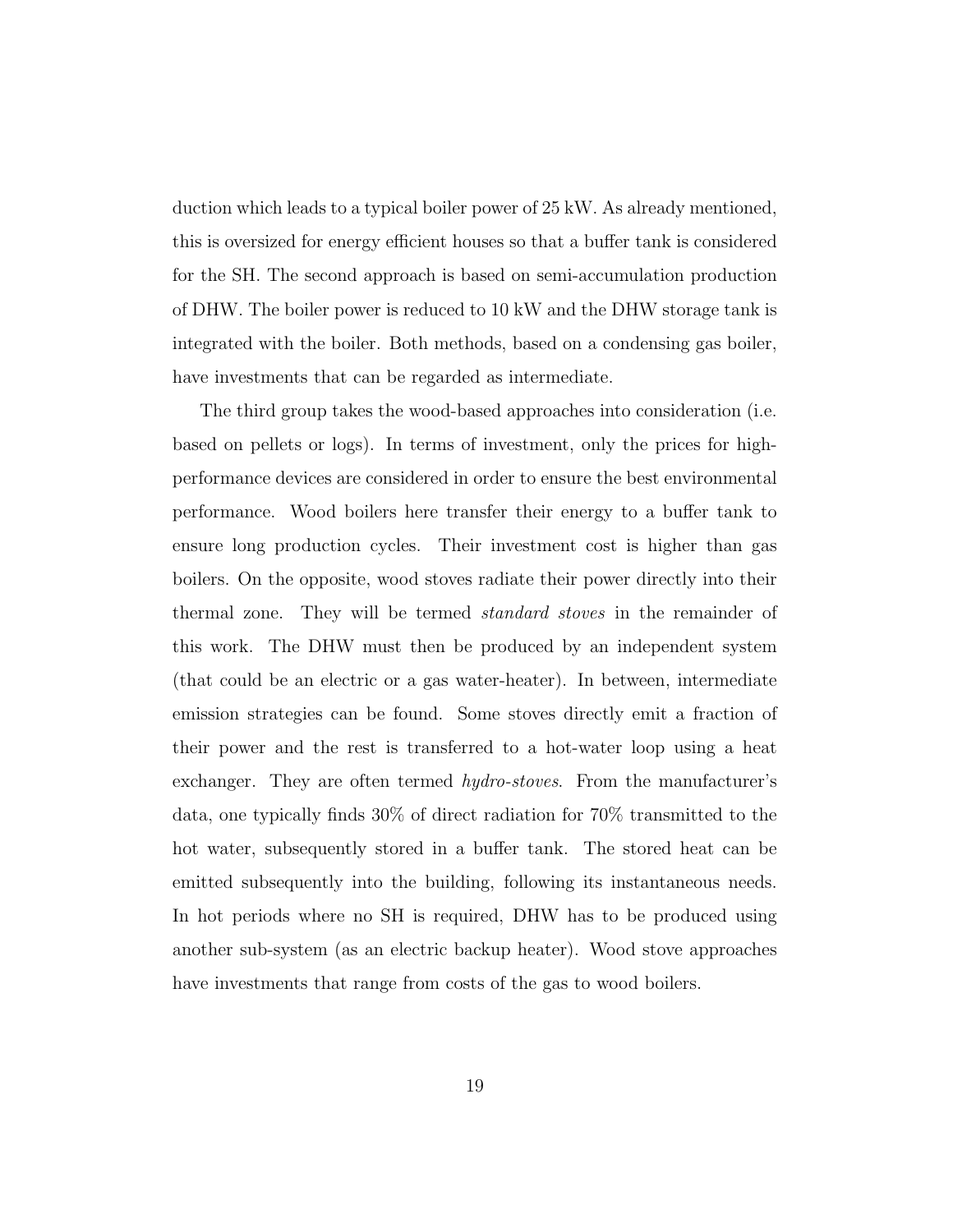Heating strategies based on heat pumps (HP) are then introduced. On the one hand, standard HP are considered. HP designed for standard existing dwellings are contrasted with HP especially developed for passive houses. Standard HP are characterized by the highest investments. Fortunately, dedicated products are developed for passive house applications such as compact air-water HP that use the ventilation air (sometimes termed combi HP). They present a smaller investment than the standard HP but their performance are sometimes lower.

Finally, all these approaches can be complemented using solar thermal techniques. Only solar production of DHW is considered here. In this context, a solar installation equipped with  $4 \text{ m}^2$  is representative of single-family applications. The additional cost for these 4 m<sup>2</sup> is typically 6.0 k $\epsilon$  without VAT assuming upmarket flat-plate collectors.

Micro-CHP as well as district heating are not investigated in this article.

#### 3.2.4. Insulation strategies for the detached house typology

In order to evaluate the global economic performance of energy saving measures on the heating system and the building envelope, the extrainvestment to have an envelope with thermal performance that is superior to the minimal EPB requirements should also be considered. As extrainvestments depend on the dwelling typology, a specific case must be chosen : in our case, a two-storey detached typology with a net heated surface of  $150 \text{ m}^2$ . Its envelope has a protected volume of  $420 \text{ m}^3$ , a  $360 \text{ m}^2$  transmission surface and  $35 \text{ m}^2$  of windows. Orders of magnitude for extra-investment are reported in Table 5 for the four test cases introduced in Table 2, while SH needs were evaluated using the PHPP software [16] and the Brussels climate.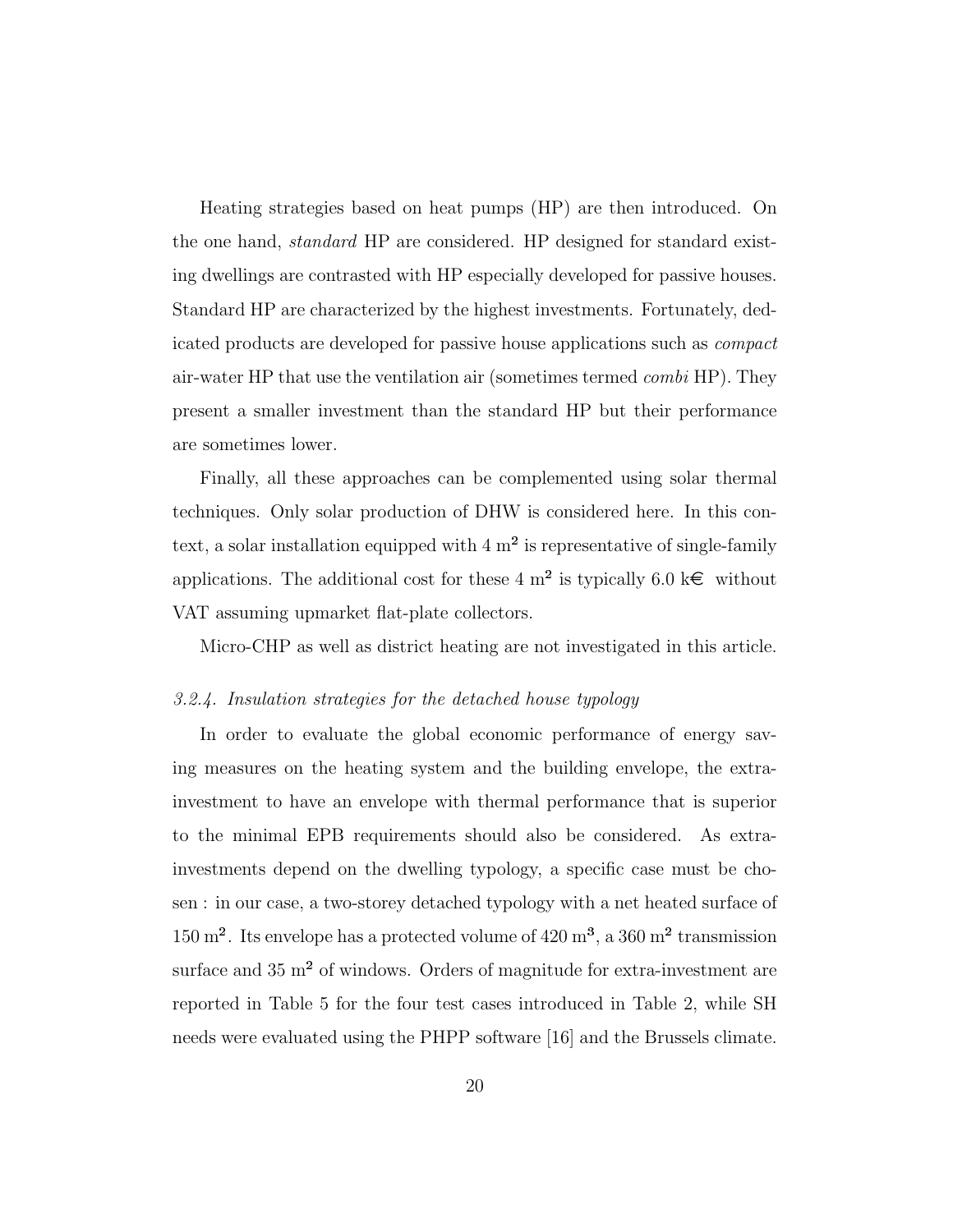These prices are close to values of other authors reported in Section 2.

Table 5: Extra-investment without VAT for the improvement of the thermal performance of the envelope compared to the standard case (see Table 2). In order to evaluate the relative extra-cost, the standard reference house is assumed to have a base price ranging from 175 k $\epsilon$  to 225 k $\epsilon$ . U<sub>m</sub> stands for the mean transfer coefficient of the envelope excluding windows.

| House        | Net energy              | $U_m$                     | Air                      | Insulation               | Triple-   | Ground-               | Venti-    | Total                  | Relative       |  |
|--------------|-------------------------|---------------------------|--------------------------|--------------------------|-----------|-----------------------|-----------|------------------------|----------------|--|
|              | need for SH             | envelope                  | tightness                |                          | glazing   | work                  | lation    | $extra-cost$           | $extra-cost$   |  |
| Passive      | $15 \text{ kWh/m}^2$ .y | $0.11 W/m^2$ .y           | $5 \; \mathrm{k} \in$    | 11 k $\in$               | 8 k $\in$ | $1 \; \mathrm{k} \in$ | 6 k $\in$ | $31 \text{ } k \in$    | $14-18$ %      |  |
| Very low-e   | $30 \text{ kWh/m}^2$ .  | $0.17 \text{ W/m}^2$ . v  | $3.5 \; \mathrm{k} \in$  | 5.5 k $\in$              | $\sim$    | $1 \; \mathrm{k} \in$ | 6 k $\in$ | $16 \; \mathrm{k} \in$ | $7.1 - 9.1\%$  |  |
| Intermediate | $45 \text{ kWh/m}^2$ .  | $0.17 \text{ W/m}^2$ .y   | $3.5 \; \mathrm{k} \in$  | $5.5 \; \mathrm{k} \in$  | $\sim$    | $1 \; \mathrm{k} \in$ | $\sim$    | $10 \text{ } k \in$    | $4.4 - 5.7 %$  |  |
| Low-energy   | $60 \text{ kWh/m}^2$ .  | $0.25 \,\mathrm{W/m^2.v}$ | $3.5 \; \mathrm{k} \in$  | $2.2 \text{ } \text{kg}$ | $\sim$    | $\sim$                | $\sim$    | 5.7 k $\in$            | $2.5 - 3.2 \%$ |  |
| Standard     | $120 \text{ kWh/m}^2$ . | $0.45 \,\mathrm{W/m^2.v}$ | $\overline{\phantom{0}}$ | $\overline{\phantom{0}}$ | $\sim$    | $\sim$                | -         |                        |                |  |

## 3.3. Economic performance assessment

The economic dimension is analyzed using the same methodology as in Achten et al. [1], De Coninck et al. [5] and Renard et al. [21]. The investment as well as the total discounted cost (TDC) are the selected indicators to characterize the economic performance. The investment includes the material, the connection to an energy network and the installation costs. It must also be mentioned that no financial incentives are considered here (e.g. reduced taxes) as well as no maintenance costs. The space occupied by the heating systems in the envelope is also not integrated here.

The TDC evaluation is complying with the global cost method of the EN-15459 standard [9]. The selected discount rates are 2, 3.5 and 5% (here termed  $t_a^l$ ,  $t_a^m$  and  $t_a^h$ , respectively). Furthermore, the value-added tax (VAT) is taken to be 21%, which is representative of new buildings, and the inflation rate 2%. It is assumed that the lifespan for the heating systems is 20 years. Two assumptions for the lifespan of building envelope measures is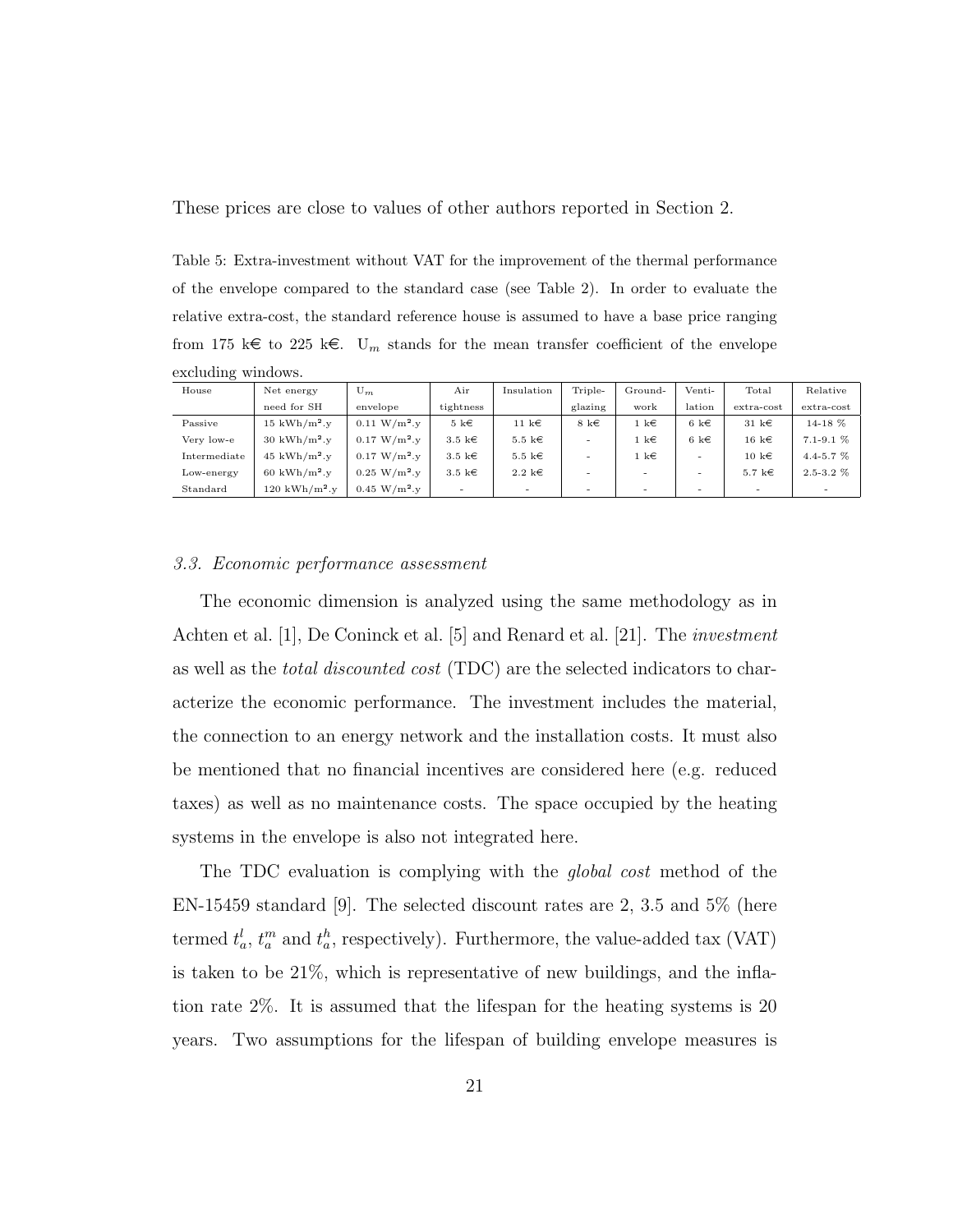here considered : 40 and 60 years for the envelope itself, coupled with 20 and 30 years for the mechanical ventilation system. These periods can be shorter than the actual lifespan of the building (i.e. typically more than 60 years). When considering both heating systems and architectonic measures together, their operating times are very different making the economic assessment complex. In fact, three calculation periods are here considered for the TDC evaluations : 20, 40 and 60 years. If the calcution period is longer than the lifespan of a given energy savings measure, a new investment is then done after each corresponding lifespan. If the calculation is shorter than the lifespan of a given energy savings measure, a residual value is considered : it is assumed that the value decreases linearly with time to be zero at the end of the lifespan. The reader is invited to consult the EN-15459 standard [9] for more details.

The investment costs have been already introduced in the last subsection. It is worth mentioning that it is difficult to establish accurate and fixed values although these costs are vital to properly evaluate the economic performance. Prices strongly vary between manufacturers and installations so that the conclusions extracted from the present work must always be regarded with these cost assumptions in mind. Investments, for the different heating systems or to improve the thermal performance of the envelope, are based on other studies [2, 21], on typical values communicated by manufacturers, as well as on the estimations made by installers and by an engineering office, MATRIciel. By definition of the TDC, a difference in investment can be reflected direcly in the graphs, or results can be adapted using the economic parameters (i.e.  $t_a$ , inflation rate and lifespan).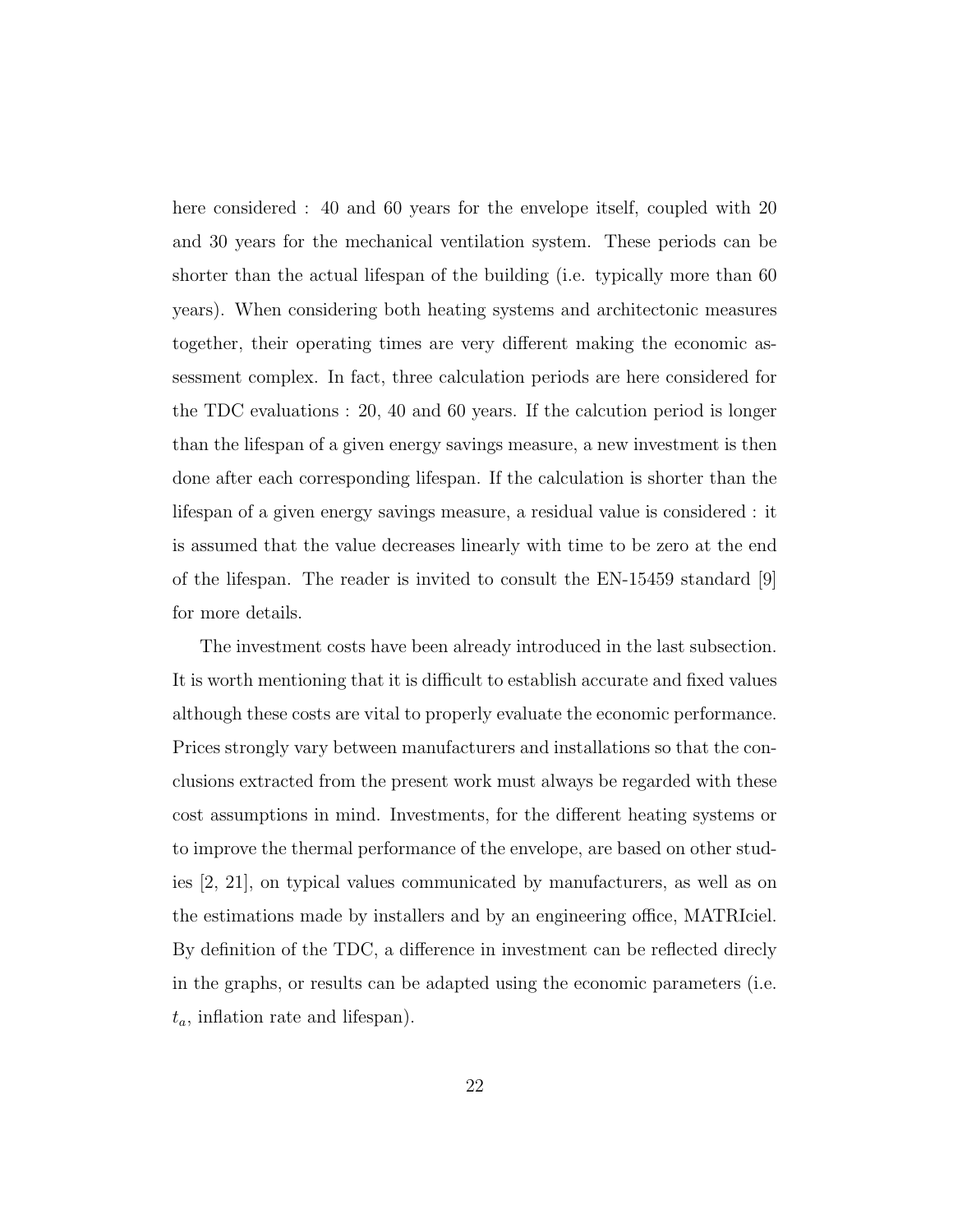In line with De Coninck et al. [5], the increase in gas and oil prices is integrated through three different scenarios termed low, medium and high, these are extracted from a European Commission report [12]. They will be referred using the shortenings,  $S^l$ ,  $S^m$ ,  $S^h$ , respectively. In the near future, natural gas will play an increasing role in the production of electricity (at least if the nuclear power plants phase-out takes place as assumed in [12]). As a consequence, the rate of increase in the electricity price is here taken equivalent to the gas price. The domestic fuel is directly linked to the oil prices and as wood is a direct competitor of the fuel, its growth rate is expected to follow the same evolution [21]. The current energy costs are listed in Table 6 while the aforementioned scenarios are reported in Table 7.

| Energy         | Production     | Constant       | Total          |
|----------------|----------------|----------------|----------------|
|                | $[c \in /kWh]$ | $[c \in /kWh]$ | $[c \in /kWh]$ |
| Elec. off-peak | 3.8            | 6.8            | 10.5           |
| Elec. peak     | 9.5            | 9.7            | 19.2           |
| Natural gas    | 3.5            | 3.5            | 7.0            |
| Wood-pellets   | 5.4            |                | 5.4            |
| Wood-logs      | 3.8            |                | 3.8            |

Table 6: Belgian energy costs in June 2009 including VAT : the prices are split into a part that increases with time and the other part that is assumed constant.

Table 7: Three scenarios for the increase of the energy cost [5, 12] : annual rate of linear increase for the production part of the energy cost.

| Energy        | Low $[S^l]$ | Medium $[S^m]$ | High $[S^h]$ |
|---------------|-------------|----------------|--------------|
| Electricity   | 0.0         | 2.1            | 4.3          |
| Natural gas   | 0.0         | 2.1            | 4.3          |
| Domestic fuel | 0.0         | 1.9            | 3.2          |
| Wood          | 0.0         | 1.9            | 3.2          |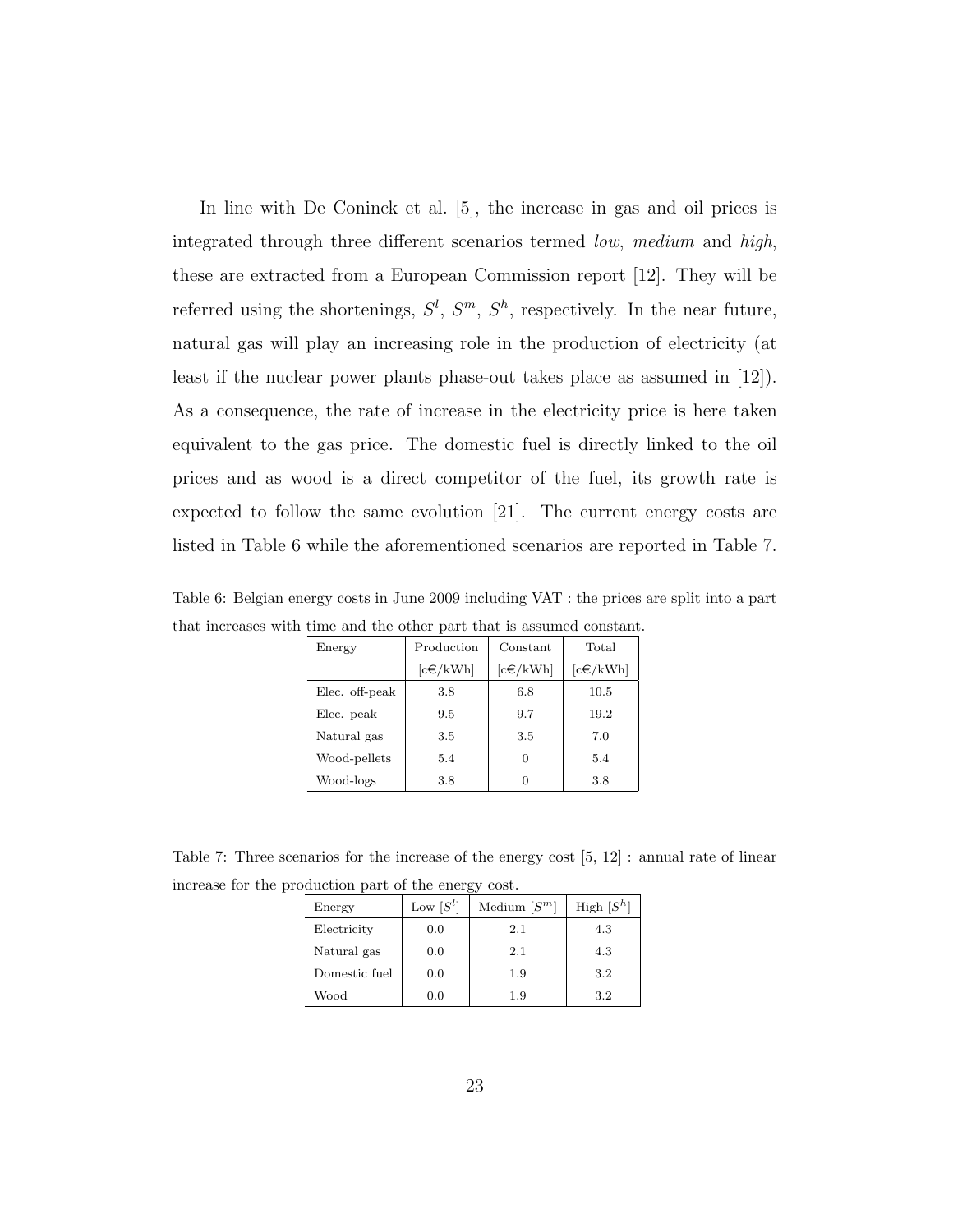#### 4. Results for constant net energy needs

First, only the performance of the heating systems is investigated here : the additional measures to improve the envelope performance are not integrated in the total discounted costs (TDC). As the only variable input in the analysis is the net heat demand for the SH, the following results do not depend on the dwelling typology. Only the SH emission sub-systems can change as a function of net SH need. The air heating is applied for the passive house test case while the hot water loop equipped with radiators is considered for the other test cases, as reported in Section 3. The heating strategies reported in Table 4 are analyzed using the high scenario for energy prices,  $S^h$ , (Table 6) and the *medium* discount rate,  $t_a^m$ . By default, the Belgian electricity mix of 2010 is assumed (Table 1). The electricity mix of 2030 will only be considered if it leads to different or refined conclusions.

# 4.1. Comparison of heating systems for the standard house

The standard test case is first analyzed. The performance of the different heating strategies is depicted in Figs. 2 and the results are summarized qualitatively in Table 8.

The full-electric approach has total primary energy consumption and  $CO<sub>2</sub>$ production that are so high that the corresponding markers are beyond the bounds of Figs. 2. Fortunately, this approach is naturally excluded as its TDC of 66 k $\epsilon$  is far higher than other techniques. This is the best situation where the economic performance works for the environment conservation by disqualifying the worst systems from an environmental point of view.

The condensing gas boilers present rather neutral performance in terms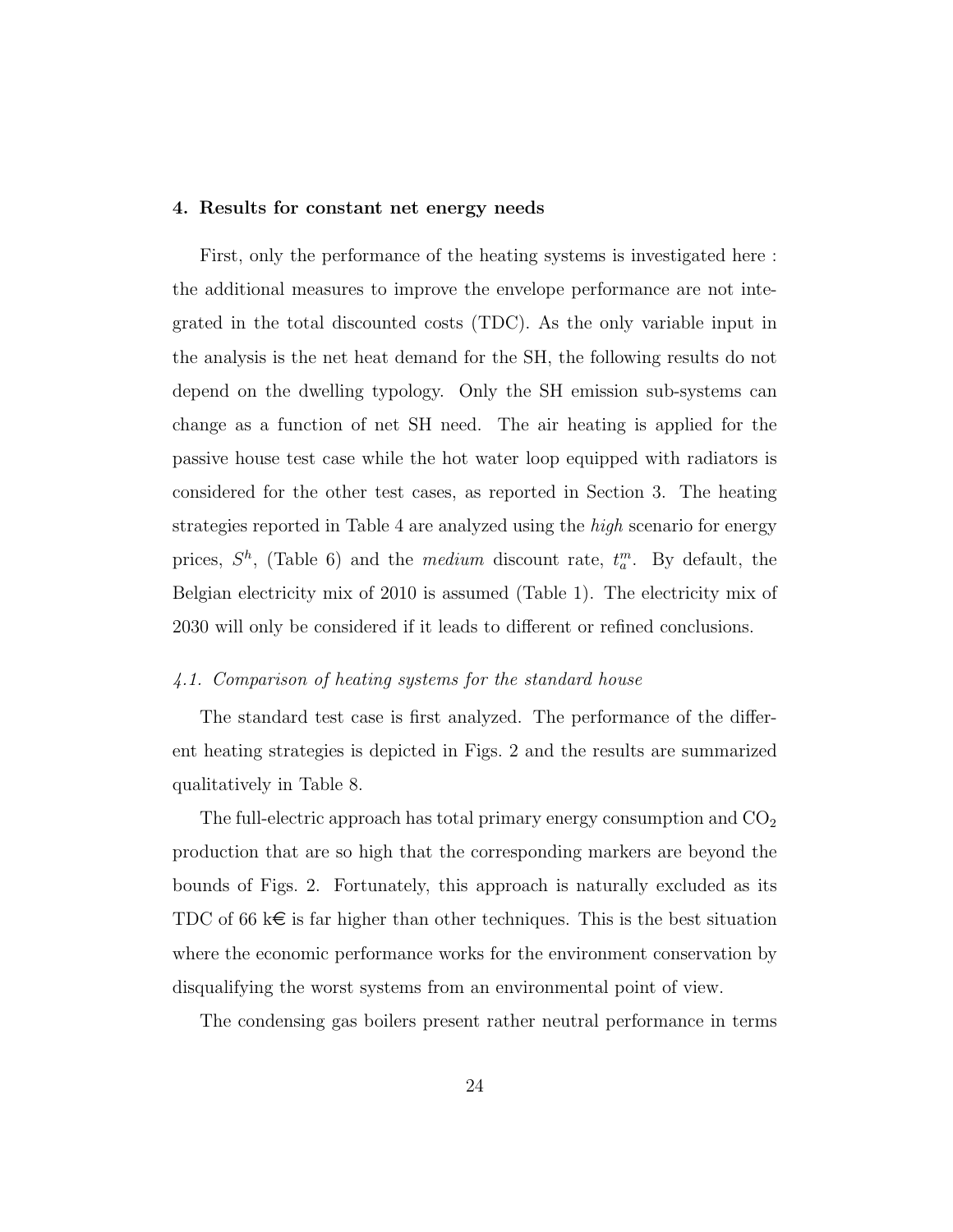investment, TDC or total primary energy. Nevertheless, it is well-known that this technology, which is based on fossil fuels, emits a larger amount of  $CO<sub>2</sub>$ . Given the current global warming issue, this solution cannot be regarded as optimal. In the following comparisons, this solution is taken as point of reference as gas is widespread in the Belgian heating market.

The economic as well as the environmental performance of the standard heat pumps strongly depends on the SPF considered. The best SPF give interesting primary energy consumptions ranging from 110 to 140 kWh/m<sup>2</sup>.year, see Fig.  $2(a)$ . Using the lowest SPF values, the primary energy consumption is close to a condensing gas boiler. In terms of  $CO<sub>2</sub>$  production, see Fig. 2(b), HP have a positive impact as they significantly reduce the emissions compared to a condensing gas boiler, and this, whatever the SPF range employed. This is a major argument for HP technology. Nevertheless, this is due to the structure of the electricity production in Belgium in 2010 which is mainly driven by nuclear power plants : electricity is characterized by relatively low  $CO<sub>2</sub>$  emissions. This situation must be regarded with caution, the questions of nuclear wastes and the safety of nuclear power are still open. Primary energy consumption is a good indicator to monitor this waste production and, as already mentioned, the HP performance concerning primary energy depends on the SPF quality. Furthermore, if the electricity mix of 2030 is considered (the graph is not reported here), the situation is the opposite. Compared to gas, the HP are favorable in terms of total primary energy whatever the SPF considered, while they perform significantly better in terms of  $CO<sub>2</sub>$  emissions only if the best SPF are assumed. In both cases, the environmental performance is only fully satisfying if high-performance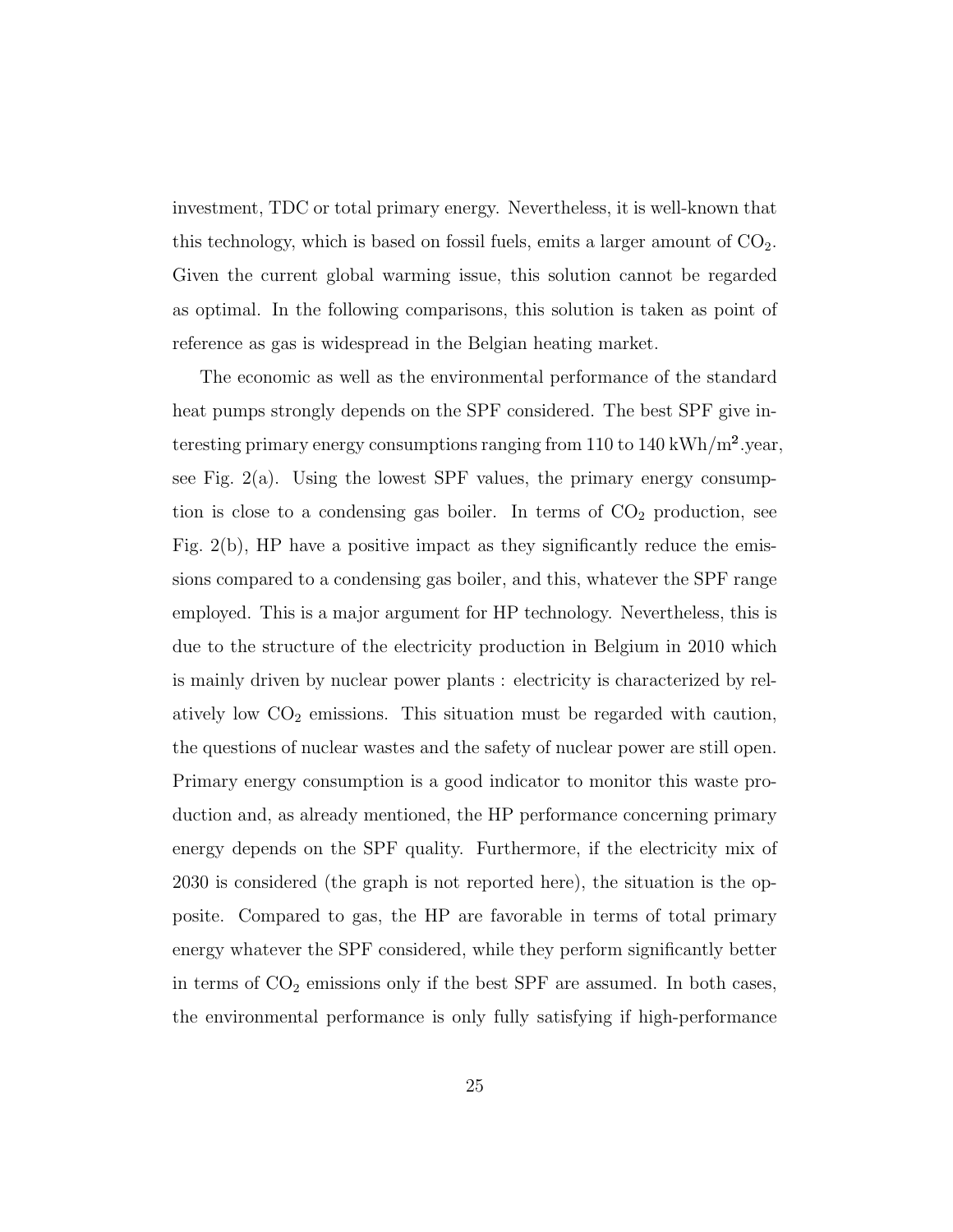HP and installations are considered. From an economic point of view, the trend is equivalent : only best SPF give attractive TDC. Using the lowest SPF, the higher investment cost in HP is never fully recovered compared to gas. As a conclusion, efficient HP, with SPF comparable to the highest values of Table 4, are attractive solutions as they combine cost-effectiveness for end users along with good environmental performance. This conclusion holds true for both electricity mixes that are considered. Working with highperformance HP is thus important otherwise the gain from this technology remains questionable. This can be done using efficient equipment but also by ensuring the quality of installations (e.g. a proper control). In this context, the role of a government to enforce quality can be helpful.

The last group is the approaches based on wood. The economic performance is commented on first. The wood-logs boiler is better than the condensing gas boiler as the lower energy cost for wood logs enables the recovery of the extra-investment to install the log boiler. Given the present economic assumptions, the energy cost for wood-pellets remains close to the gas price so that the extra-investment in a pellets boiler is never completely recovered during the 20-years operating time. As far as the wood stoves are concerned, only the technology using a heat-recovery unit is investigated here as it is the only wood stove approach (proposed here) that can ensure thermal comfort in the standard dwelling (i.e. the approaches 10 and 11 in Table 4). As the investment is lower than for wood boilers, the conclusions for stoves remain the same as for the wood boilers, but slightly better. Regarding the environmental performance, the  $CO<sub>2</sub>$  emissions of wood approaches are significantly lower than using other heating systems. Nevertheless, the impact of the wood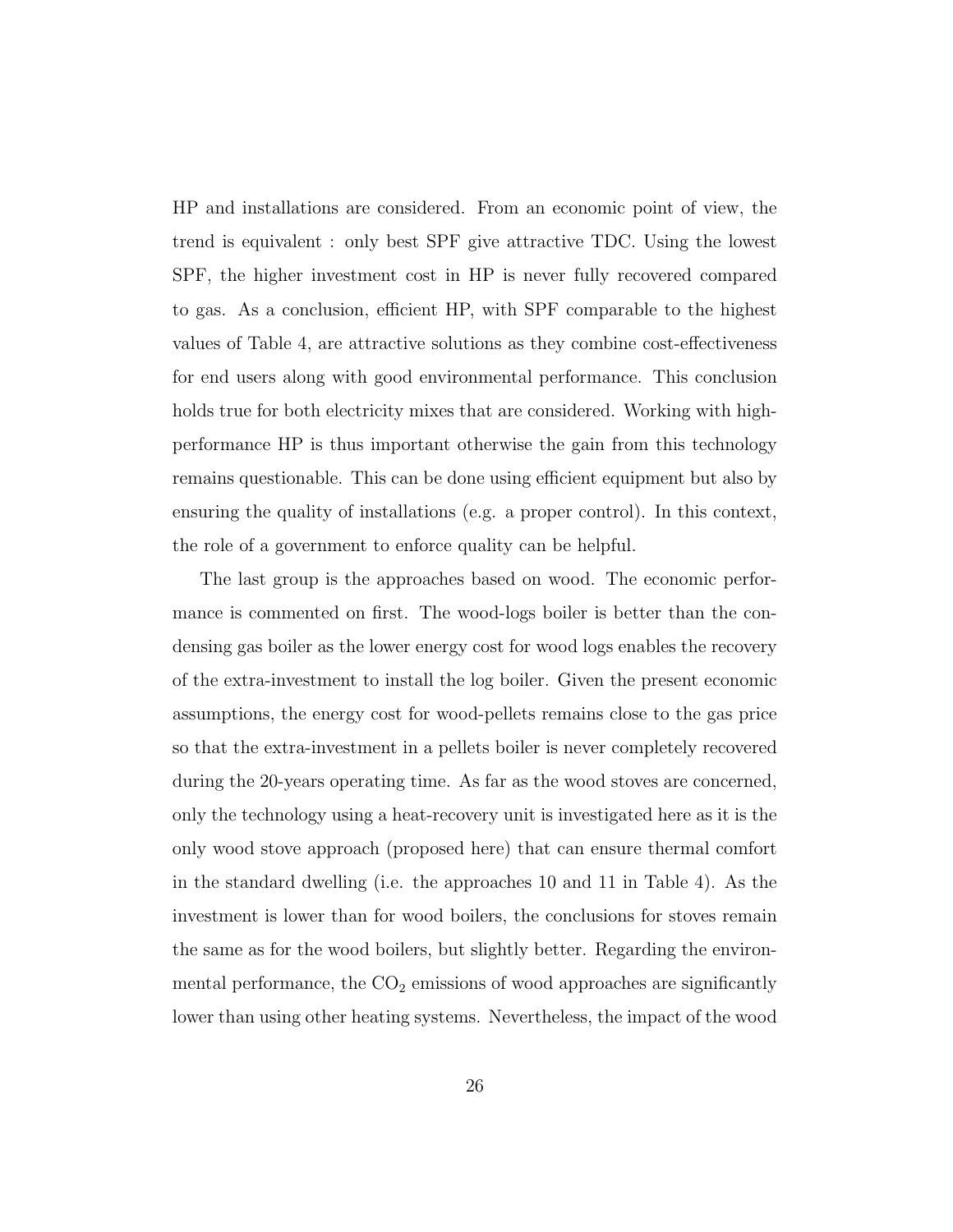approaches is positive if forests are managed in a sustainable way. In this context, the energy fluxes that will be extracted from the forests are translated by the total primary energy consumption. This consumption ranges from 200 to 250 kWh/m².year. The hydro-stove is less efficient than boilers. In conclusion, heat production using wood technologies is not particularly energy efficient but the impact in terms of  $CO<sub>2</sub>$  emission is highly favorable (as long as the conversion factors used here for wood are representative and the best combustion devices are employed).

Table 8: Summary of the performance of heating systems for the standard house test case with a  $Q_{SH}^{net}$  of 120 kWh/m<sup>2</sup>.year. Good performance is pictured by a ⊕, worse performance by  $\ominus$  and performance that is intermediate or prone to interpretation is shown using a  $\odot$ . Strong trends are highlighted by doubling the symbol.

|                 |            | Standard HP   |            |             | Elec              | Gas     |          | Wood-Boiler | Wood-Stove      |              |  |
|-----------------|------------|---------------|------------|-------------|-------------------|---------|----------|-------------|-----------------|--------------|--|
|                 |            | $E1-Mix$ 2010 |            | El-Mix 2030 |                   |         |          |             |                 | $Hydro + El$ |  |
| Case            | <b>SPF</b> | <b>SPF</b>    | <b>SPF</b> | <b>SPF</b>  |                   |         | Log      | Pel         | Log             | Pel          |  |
|                 | Min        | Max           | Min        | Max         |                   |         |          |             |                 |              |  |
| TDC             | $\odot$    | ⊕             | ⊙          | $\oplus$    |                   | $\odot$ | ⊕        | ⊙           | ⊕               | $\odot$      |  |
| Eprim           | $_{\odot}$ | ⊕             | $\oplus$   | $\oplus$    | $\Theta$ $\Theta$ | $\odot$ | ⊙        | $_{\odot}$  | Θ               | ⊖            |  |
| CO <sub>2</sub> | $\oplus$   | ⊕⊕            | Θ          | $\oplus$    | $\Theta$ $\Theta$ | Θ       | $\oplus$ | $\oplus$    | $\oplus \oplus$ | $\oplus$     |  |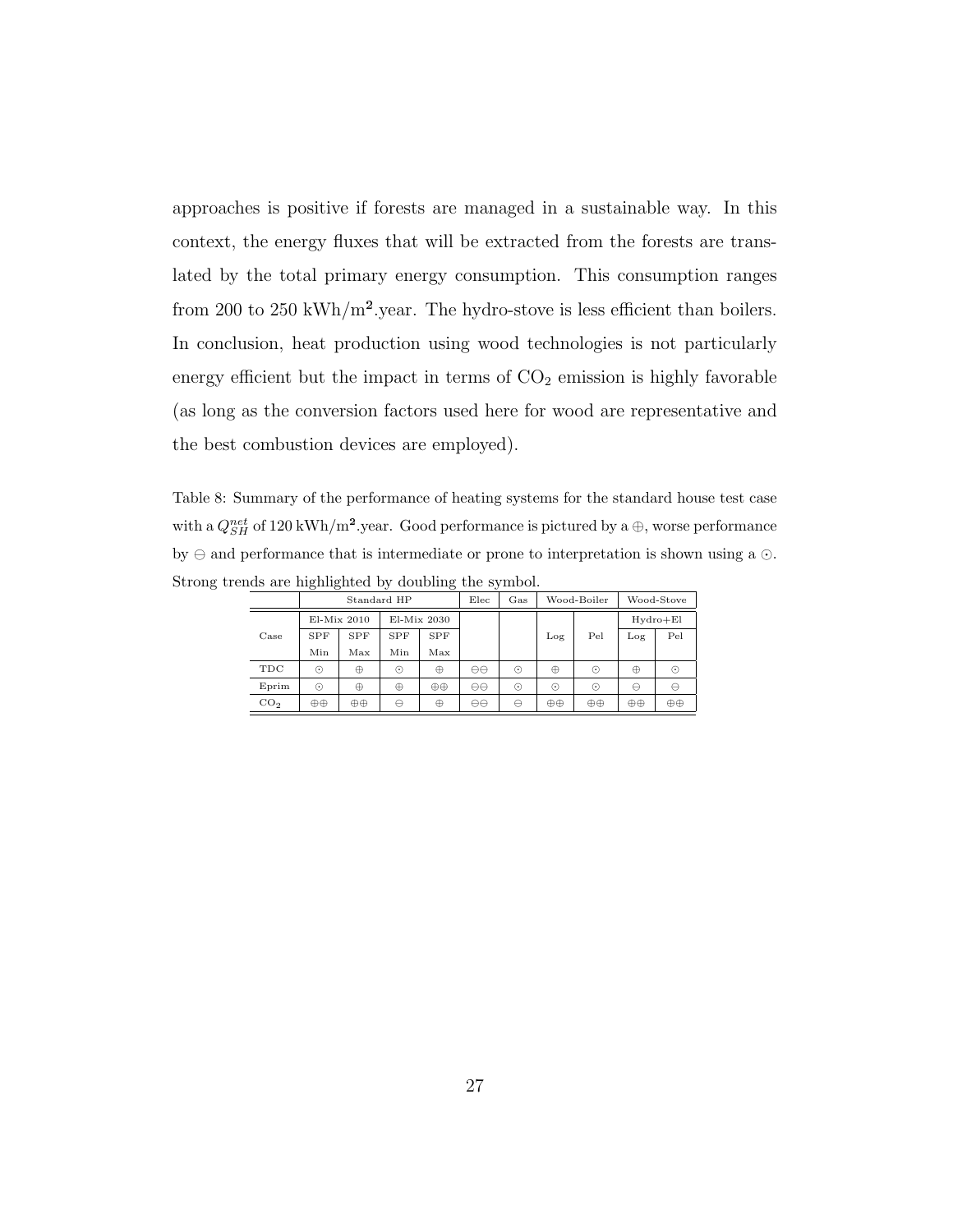

(b) Equivalent- $CO<sub>2</sub>$  emissions

Figure 2: Case of the reference house with a  $Q_{SH}^{net}$  of 120 kWh/m<sup>2</sup>.year : total discounted cost (TDC) for 20 years as a function of the total primary energy consumption and equivalent-CO<sub>2</sub> emissions for the different heating strategies without solar thermal panels.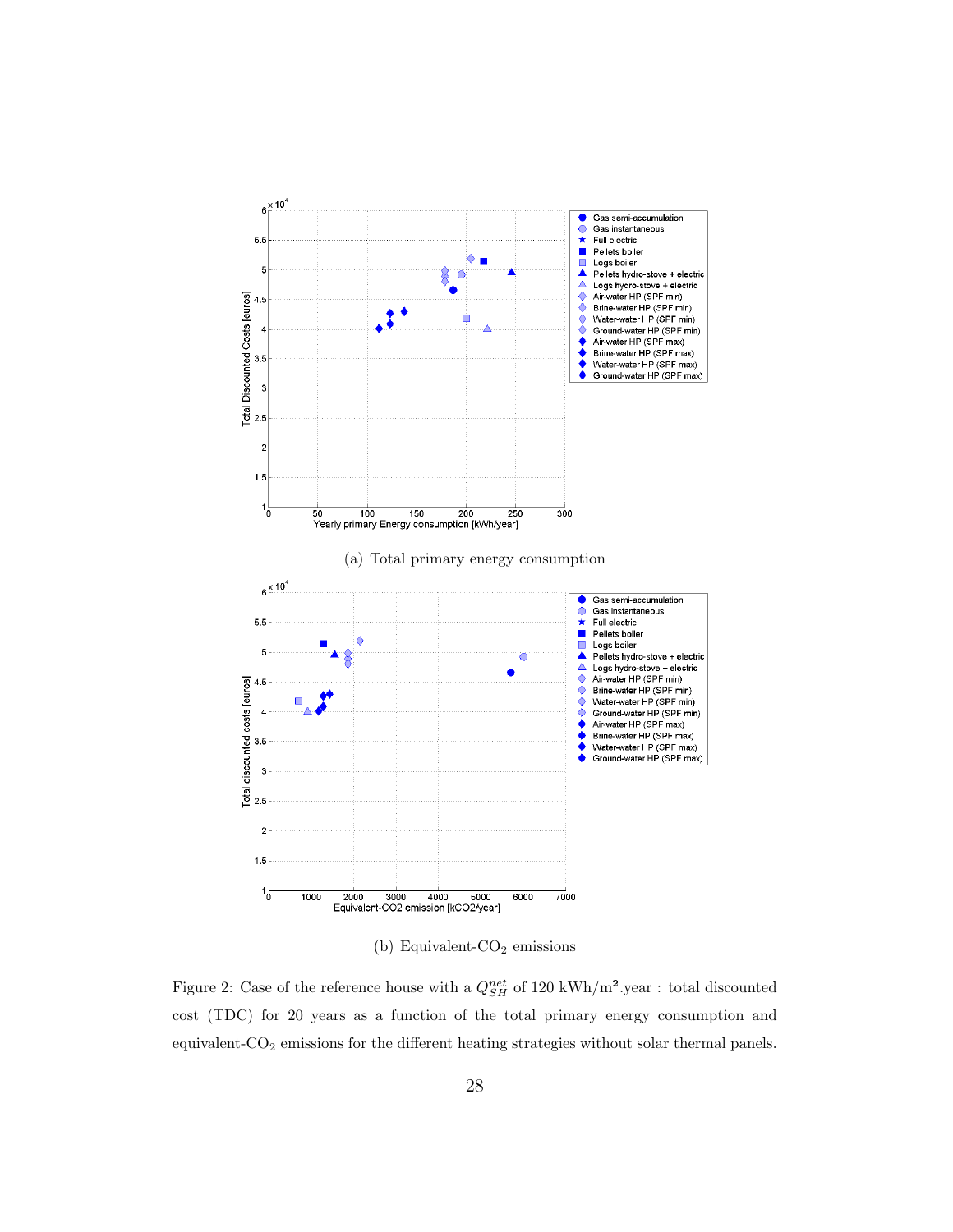#### 4.2. Comparison of heating systems for the passive house

With regard to the reference standard test case already analyzed, the specificities of heating systems at the passive house level can now be highlighted, see Figs. 3. The performance of the heating systems is summarized qualitatively in Table 9.

The gas boiler is again taken as a reference. Its economic as well as energy efficiencies are still intermediate, as in the standard test case (see Subsection 4.1). Regarding the level of the  $CO<sub>2</sub>$  emissions, this approach cannot be regarded as optimal.

The full electric approach is here problematic. This approach is an economic optimum : its TDC and investment costs are low so that it is an attractive solution from a consumer point of view. Unfortunately, the primary energy consumption as well as the  $CO<sub>2</sub>$  emissions are unfavorable. These trends will be more or less important depending on the electricity mix considered. Using the Belgian mix of 2010, the primary energy consumption is close to 110 kWh/m<sup>2</sup>.year. In fact, it is an energy footprint comparable to the low-energy house equipped with a condensing gas boiler. The full electric solution must be discarded as the effort to improve the envelope insulation is clearly lost by the inefficiency of the heating system. The passive standard includes a criterion on non-renewable primary energy consumption [15]. Even though this consumption should be established using the PHPP software, the full electric approach would be prohibited by this limit. Nevertheless, the primary energy criterion is not always applied in local variants of the passive house concept (as it is the case in Wallonia).

SH using electricity can however be more acceptable. In fact, the ef-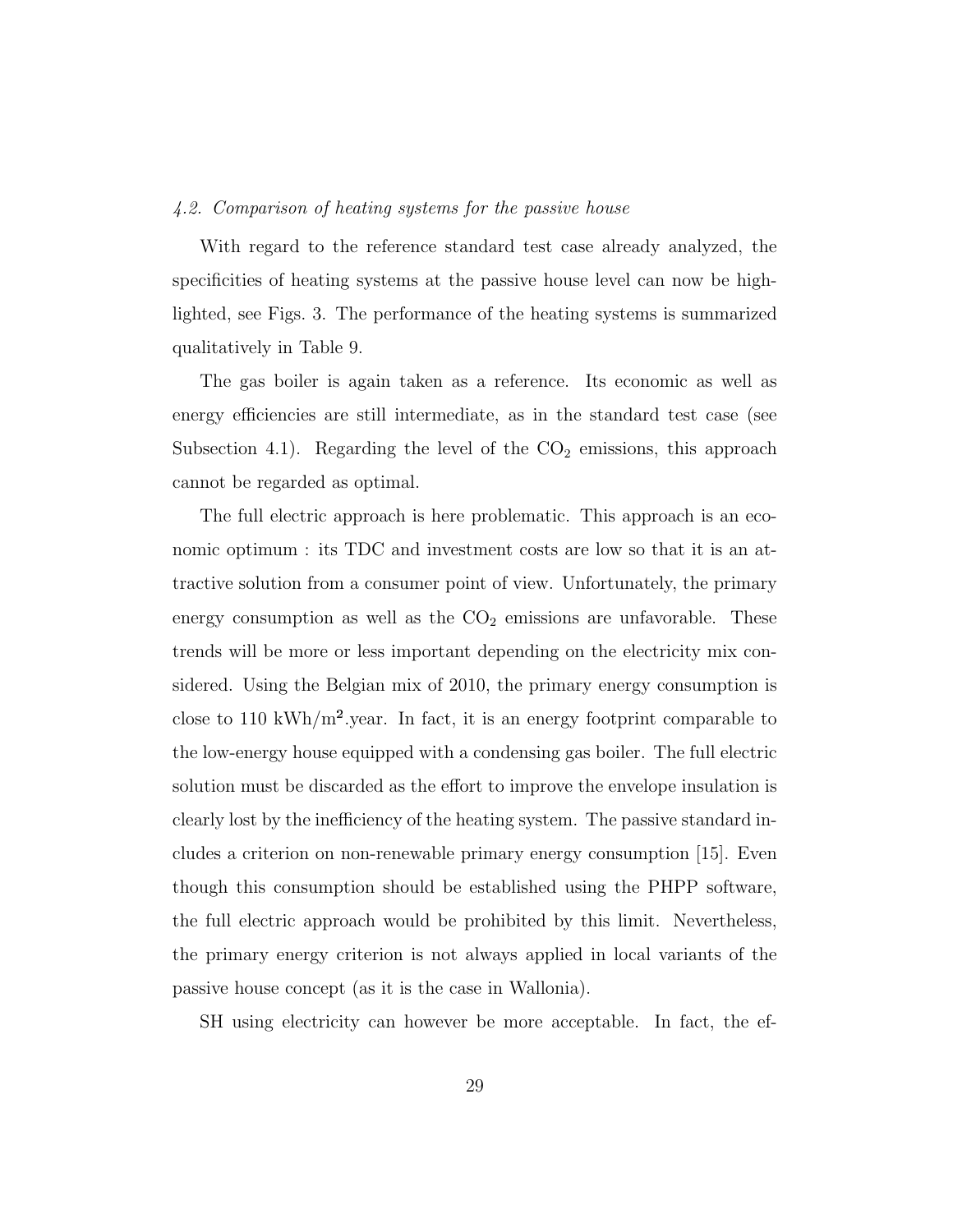ficiency could be improved by adding  $4 \text{ m}^2$  of solar thermal panels. The primary energy consumption would be reduced by about 40 kWh/m<sup>2</sup>.year to reach 70 kWh/m<sup>2</sup> year, for a total investment and TDC comparable to a condensing gas boiler (without solar panels). Of course, a gas boiler could always be equipped with solar panels to give better environmental performance. Nevertheless, this would lead to higher investment costs. In places where the gas network is not present, an electricity-based approach coupled to solar thermal panels can give global performance comparable to that of gas (without panels) for an equivalent investment, total primary energy consumption and TDC. If the electricity mix of 2010 is assumed, electricity plus solar thermal gives better performance in  $CO<sub>2</sub>$  than gas, while the performance is equivalent if the electricity-mix of 2030 is considered.

Summarizing the performance of heat pumps becomes even more complex than in the standard case. At the passive house level, their investments are relatively high compared to the energy consumption. Furthermore, the DHW needs are dominant here and HP coefficients of performance (COP) are lower for these levels of temperature. As a consequence, the performance of standard HP for the passive house is reduced compared to the standard test case, both from an environmental as well as an economic point of view. In fact, the extra-investment for a standard HP is not recovered (whatever the SPF range considered). If the best SPF are considered, the high investments for standard HP enable only to give a slight reduction of 10 kWh/m<sup>2</sup> year compared to the gas approach. Using the lowest SPF values, the primary energy consumption is again equivalent to gas. The  $CO<sub>2</sub>$  emissions level is still favorable due to nature of the electricity production, mainly realized us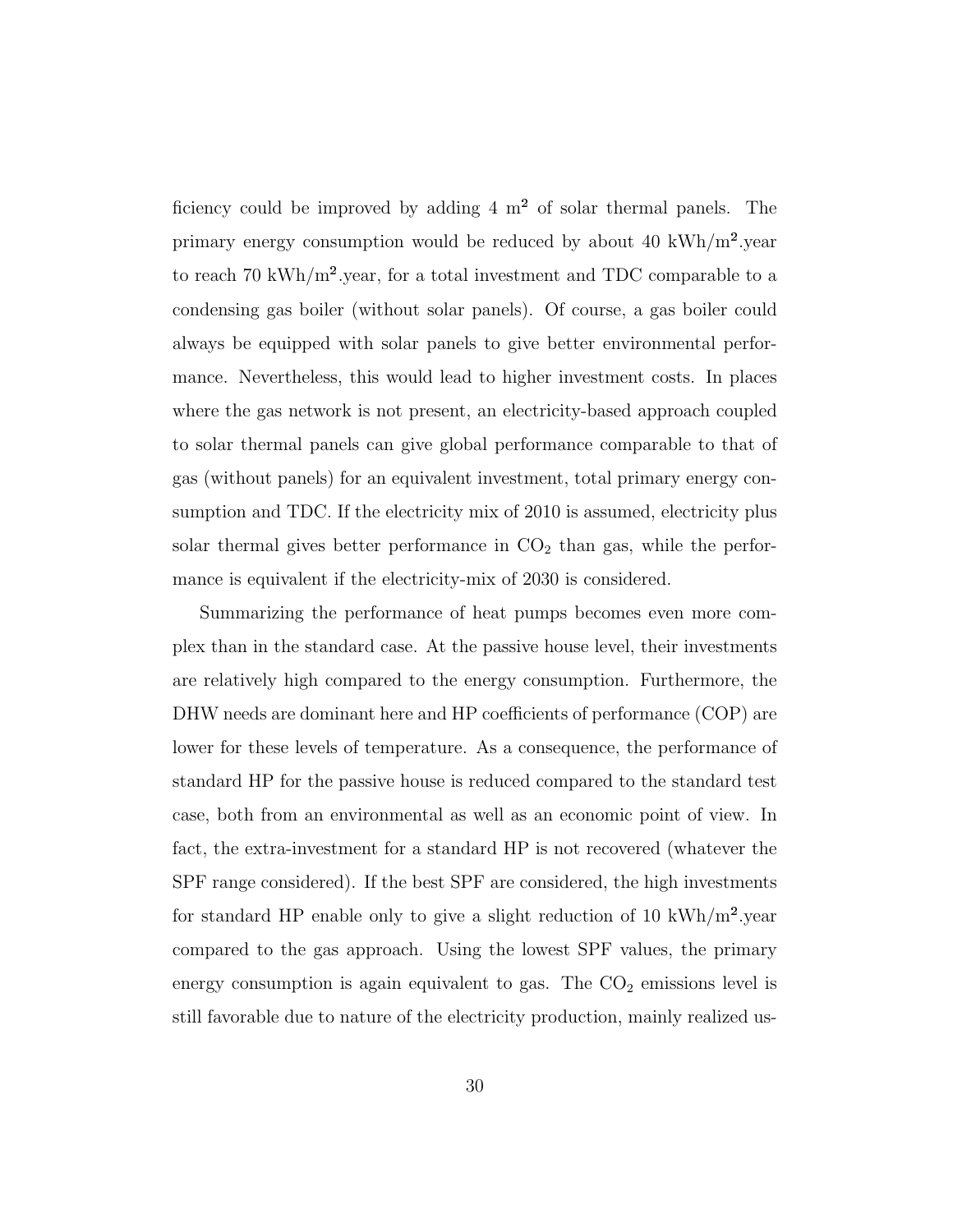ing nuclear power plants. If the electricity mix of 2030 is now assumed (the graph is not reported here), standard HP have then good environmental performance, in terms of primary energy and  $CO<sub>2</sub>$ , if the best SPF are applied. The lowest SPF give performance that is comparable to gas for a higher TDC and investment. In conclusion, the trends are complex. As long as the best SPF are assumed, standard HP have good environmental performance at the passive house level but significant extra-costs must be accepted to reach it (i.e. investment and TDC).

The compact HP can enhance the performance of HP at the passive house level (approach 13 in Table 4). If the best SPF are considered, this solution combines an intermediate investment and TDC with good environmental performance  $(CO<sub>2</sub>$  and primary energy). Nonetheless, the investment cost for compact HP varies strongly between manufacturers so that this conclusion must be regarded with caution and always reconsidered as a function of a particular project. Furthermore, the lowest SPF factor for the DHW production has been intentionally set low as some compact HP present poor performance for DHW production (i.e. sometimes dominated by a direct electric heater). Using the lowest SPF leads then to poor environmental performance, or at least questionable. As a conclusion, compact HP are attractive solutions for a passive house as long as the manufacturers manage to supply equipment with a moderate investment cost along with the best SPF.

Some wood-based approaches are well suited for energy-efficient dwellings. Wood boilers present good environmental performance : a primary energy consumption that is comparable to gas with the lowest levels of  $CO<sub>2</sub>$  emissions. The primary energy consumption, the image of the energy flux ex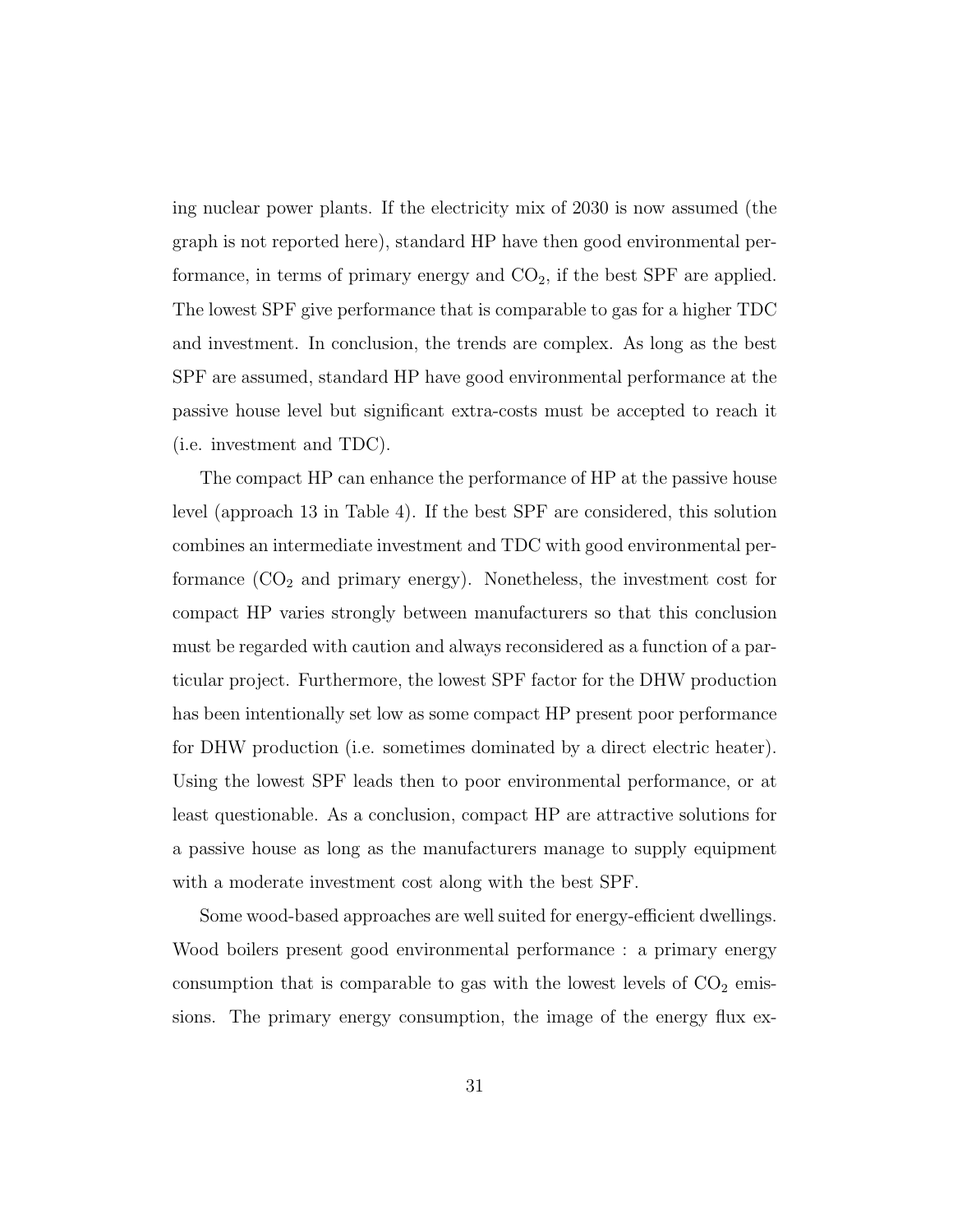tracted from the forest, is more favorable than for the standard house : the quantity of wood required to realize the heating is almost reduced by a factor four. As a conclusion, the wood approaches have a positive impact on the GHG emissions and, compared to the standard house, the low consumption leads to smaller quantities of wood being extracted from forests. Given their high investment costs, wood boilers have lower cost-effectiveness at the passive house level, even though using wood logs reduces this trend. As for the standard HP, the better environmental performance of wood boilers represents extra-costs at the passive house level.

Wood stoves with their intermediate investments are better sized for a passive house. The TDC ranges from values that are slightly lower and higher than gas according to the technology considered. Nevertheless, the environmental performance using standard wood stoves is lower than wood boilers. In fact, the DHW needs are dominant and should be produced by another heating system. If the DHW production is simply performed using an electric boiler, the environmental performance are intermediate between the full-electric approach and the wood boilers. The drawback will be more or less pronounced in terms of  $CO<sub>2</sub>$  or primary energy following the electricity mix considered. Whatever the mix used, a fully satisfying solution cannot be found. If the DHW production is performed using a gas water-heater, the performance is then, by nature, between the wood and gas boilers. There is a general comprise between cost-effectiveness and rather intermediate environmental performance. It is maybe better to use this investment (for a gas water-heater) to improve the standard stove to a hydro-stove. Both approaches have comparable investment costs and TDC but the hydro-stove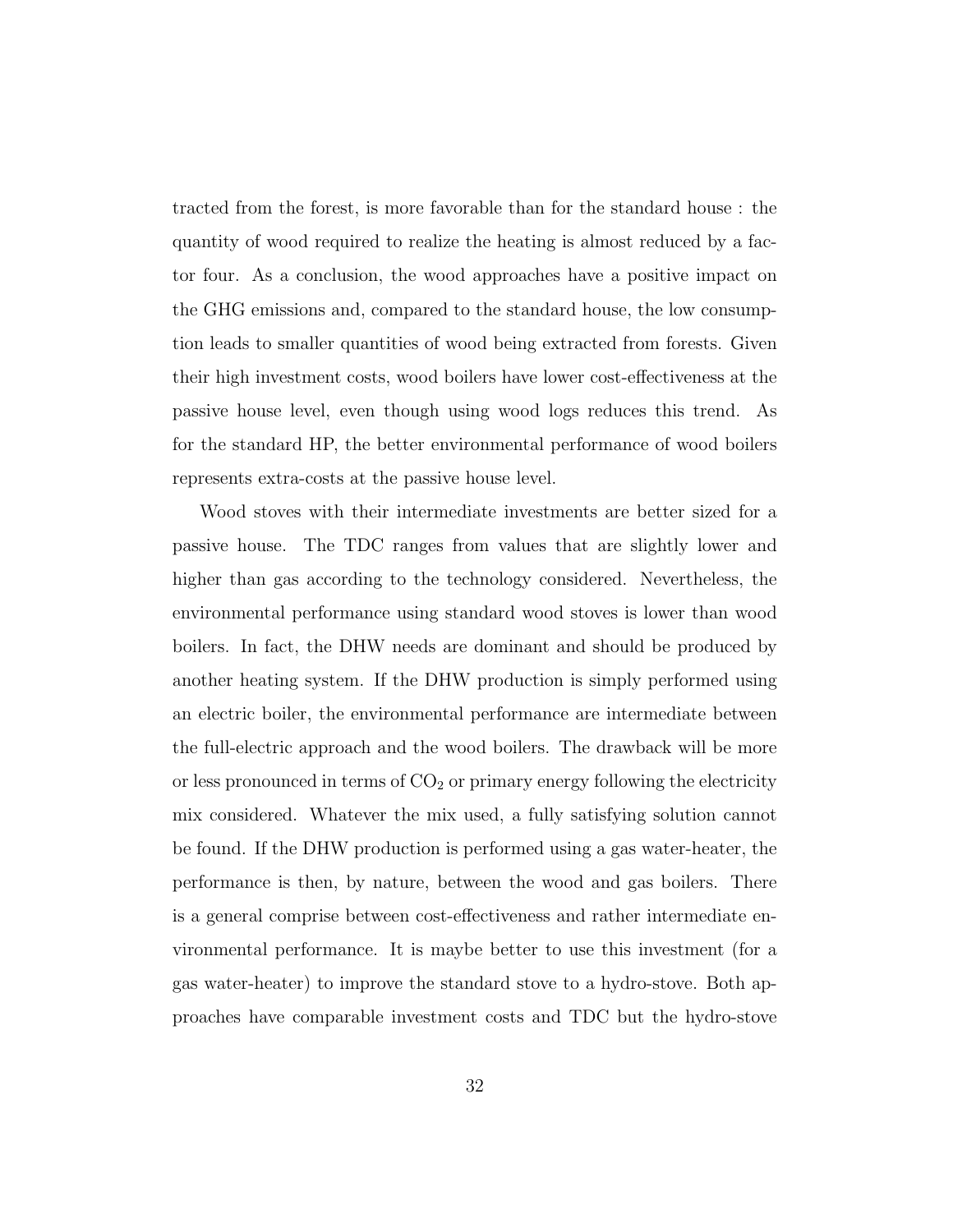always has better environmental performance. The improvement in terms of  $CO<sub>2</sub>$  emissions is more pronounced if the electricity mix of 2010 is applied. Finally, solar thermal panels are an attractive solution to complement the wood stoves, especially when solar energy substitutes electricity or gas. By combining solar panels to wood stoves, investments then shift from intermediate values to higher investments that are representative of wood boilers.

In conclusion, for the passive house test case, heating systems that can be fully satisfying for an end user (by combining economic and environmental performance) are the compact HP with the best SPF, the wood-log boiler (although characterized by a slightly higher TDC), the hydro-stove (with or without solar thermal panels), and the standard stove with solar thermal panels that use an electric backup. Other techniques can be used but at least one constraint on the economic, primary energy or  $CO<sub>2</sub>$  dimensions has to be relaxed.

Table 9: Summary of the performance of heating systems for the passive house test case with a  $Q_{SH}^{net}$  of 15 kWh/m<sup>2</sup>.year. Good performance is pictured by a  $\oplus$ , worse performance by  $\ominus$  and performance that is intermediate or prone to interpretation is shown using a  $\odot$ . Strong trends are highlighted by doubling the symbol.

|                 |                   |               | Standard HP |             | Compact HP                  |                |                   | Elec          | Gas      |           | Wood-Boiler            |               |           | Wood-Stove |           |           |           |                        |
|-----------------|-------------------|---------------|-------------|-------------|-----------------------------|----------------|-------------------|---------------|----------|-----------|------------------------|---------------|-----------|------------|-----------|-----------|-----------|------------------------|
|                 |                   | $El-Mix 2010$ |             | El-Mix 2030 |                             | El-Mix 2010    |                   | $El-Mix 2030$ |          |           |                        |               |           | DHW Elec   |           | DHW gas   |           | $Hydro + El$           |
| Case            | <b>SPF</b>        | SPF           | <b>SPF</b>  | <b>SPF</b>  | SPF                         | <b>SPF</b>     | <b>SPF</b>        | <b>SPF</b>    |          |           | Log                    | $_{\rm{Pel}}$ | Log       | Pel        | Log       | Pel       | Log       | Pel                    |
|                 | Min               | Max           | Min         | Max         | Min                         | Max            | Min               | Max           |          |           |                        |               |           |            |           |           |           |                        |
| TDC             | $\Theta$ $\Theta$ | Θ             | $\Theta$    | $\ominus$   | $\ominus$                   | -<br>$(\cdot)$ | $\leftrightarrow$ | $\odot$       | $\oplus$ | $(\cdot)$ | $(\cdot)$              | ⊖             | $\oplus$  | $\oplus$   | $(\cdot)$ | ⊙         | $(\cdot)$ | (1)                    |
| Eprim           | $\odot$           | ⊕             | ⊕           | ⊕           | $\ominus$                   | $\odot$        | $\odot$           | $\oplus$      | ⊖        | $\odot$   | $\left( \cdot \right)$ | ∩             | $\ominus$ | ⊖          | $\odot$   | ⊙         | $(\cdot)$ | $\left( \cdot \right)$ |
| CO <sub>2</sub> | $\oplus$          | $\oplus$      | ∩           | ⊕           | -<br>$\left( \cdot \right)$ | ⊕              | ∸                 | $\oplus$      | ⊖        | $\mapsto$ | $\oplus \oplus$        | $\oplus$      | ⊖         | ⊷          | ⊖         | $\ominus$ | ⊕         | ⊕                      |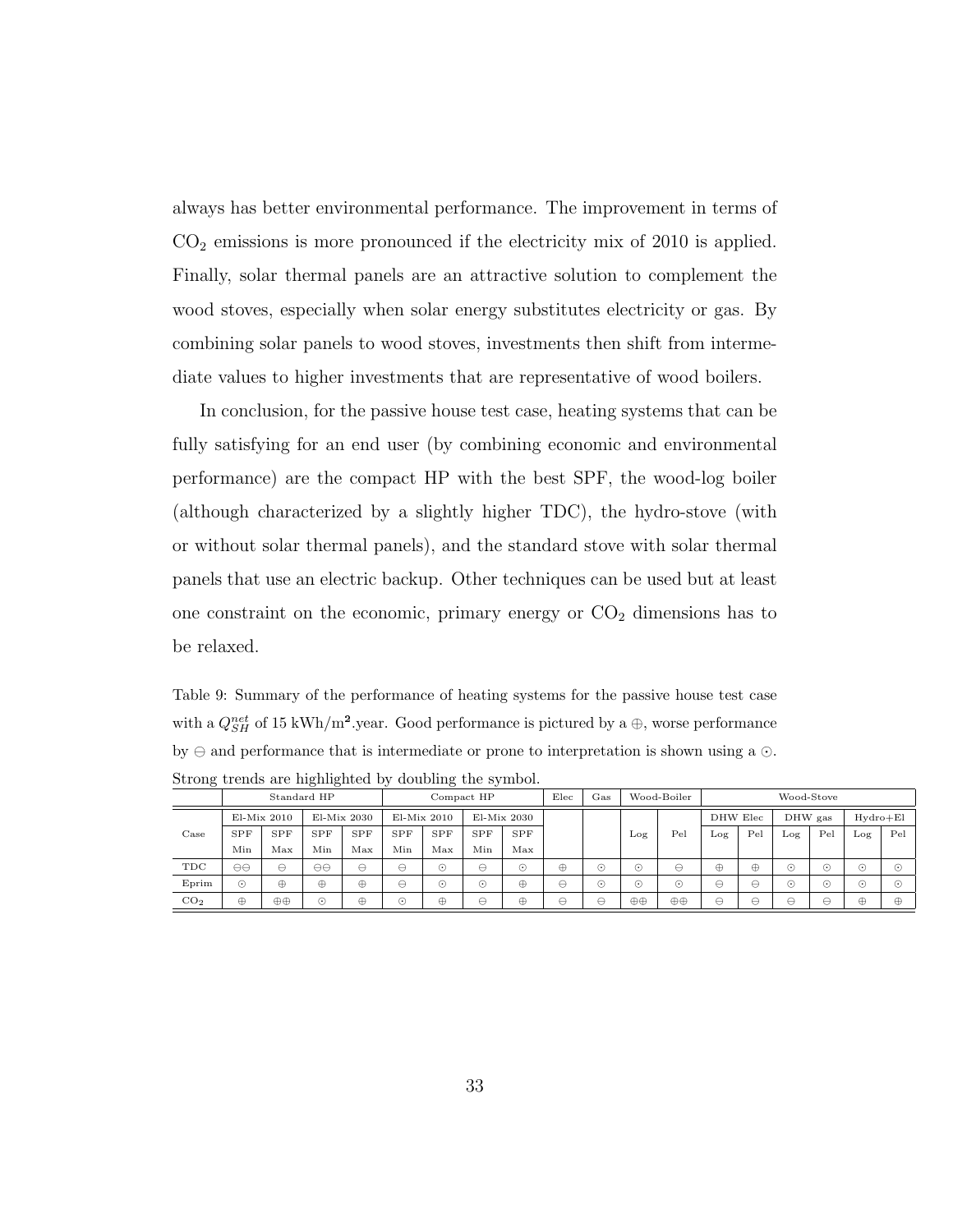

(b) Equivalent- $CO<sub>2</sub>$  emissions

Figure 3: Case of the passive house with a  $Q_{SH}^{net}$  of 15 kWh/m<sup>2</sup>.year : total discounted cost (TDC) for 20 years as a function of the total primary energy consumption and equivalent-CO<sup>2</sup> emissions for the different heating strategies without solar thermal panels (unless specified).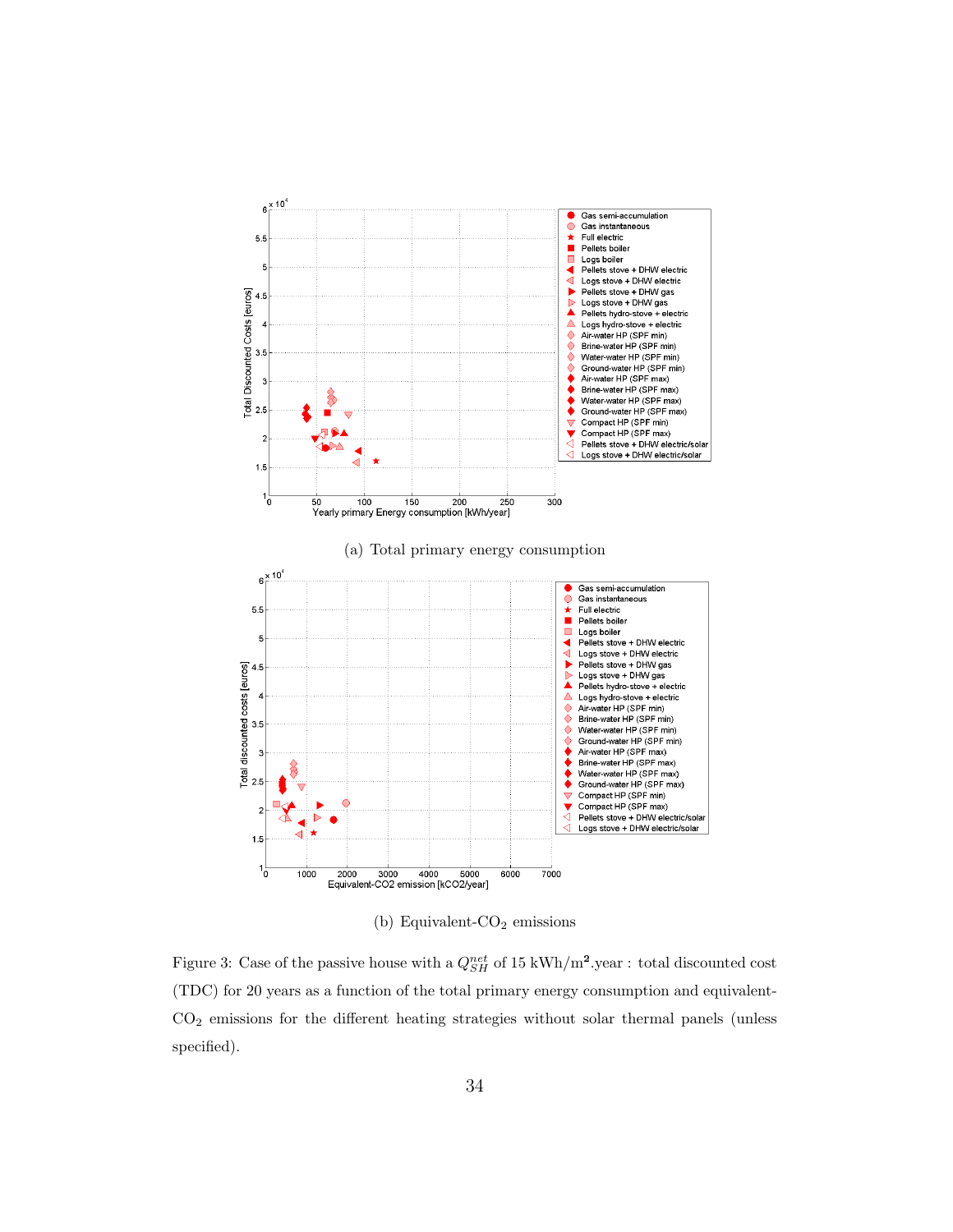#### 4.3. Comparison of heating systems for the very low and low-energy houses

As expected, the cases of the very low and low-energy houses have performance between the passive and the standard houses. As a consequence, conclusions are an intermediate between these two cases.

For the very low-energy house, the full-electric approach is still competitive from an economic point of view (the corresponding graphs are not reproduced here). This is due to its low investment cost compared to other approaches. From the passive house to the very low-energy level, hot waterbased approaches should indeed go from an air SH to a hot-water loop equipped with radiators (i.e. an extra-cost estimated at  $4 \text{ } k \infty$ ). This constrats with the electric SH where inexpensive electric heaters can be added to increase the heating power of the installation without noticeably increasing the global investment cost (compared to the investment at the passive house level). Again, regulations should be established in order to prevent the full-electric approach being implemented in a very low-energy house.

# 4.4. Solar thermal panels

As solar panels are only considered for the DHW production, their environmental performance is by definition independent of the net energy requirement for SH and thus, from the test cases considered. The best environmental performance is obtained when solar energy substitutes electricity, then the primary energy is reduced by about 40 kWh/m<sup>2</sup>.year. If solar panels substitute a condensing gas boiler, the gain is about 19 kWh/ $m^2$ .year and  $18 \text{ kWh/m}^2$  year to complement wood-based approaches. The economic performance is not significantly lowered when the net SH need is reduced. Best TDC are also obtained when solars panels substitute electricity.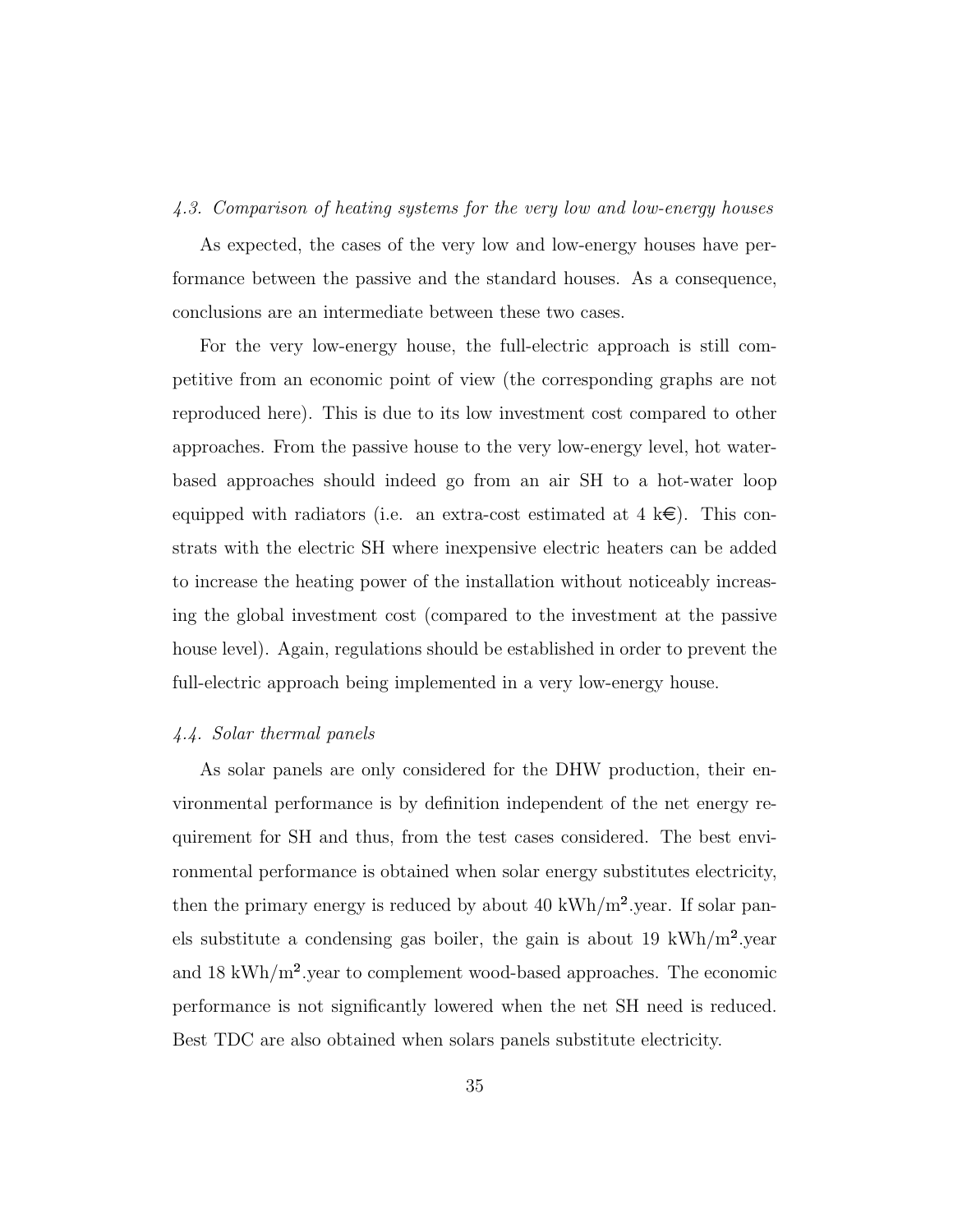## 4.5. Influence of the increase in energy prices

The three different scenarios, termed low, medium and high and reported in Table 7, are investigated along with the influence of the discount rate. The higher the rate of increase in energy prices, the higher the total discounted costs (TDC). The lower the discount rate the higher the TDC. Nevertheless, the relative positions of the different strategies remain almost unchanged so that conclusions derived from the high scenario for the energy prices and the medium discount rate, can be considered representative.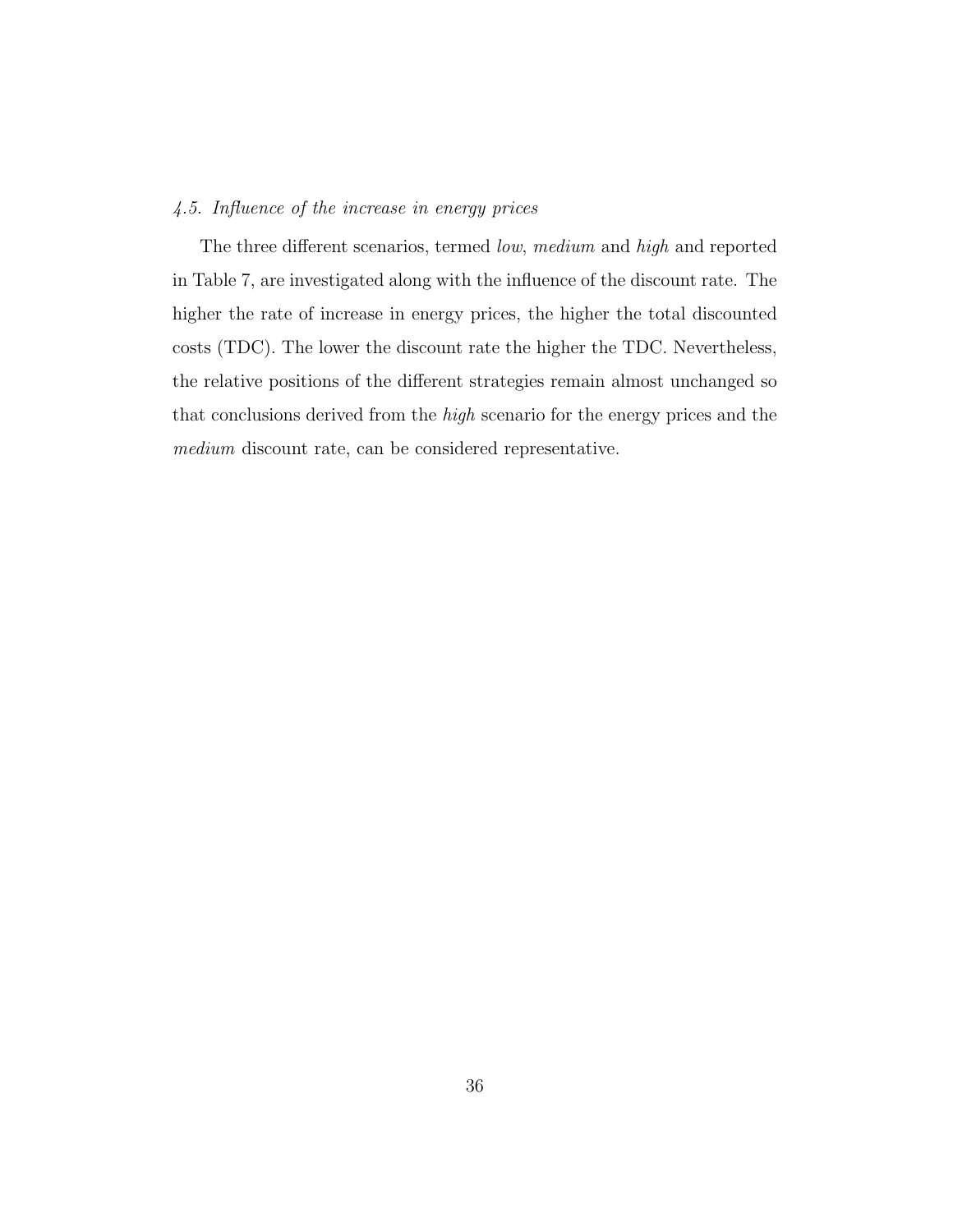## 5. Global results for different net energy needs

In this section, the performance is evaluated at a global level combining heating systems with energy-savings measures on the building envelope. As a consequence, extra-investments listed in Table 5 are added in the TDC (based on a period of 20, 40 or 60 years). TDC for 20 years are presented in Figs. 4 : approaches are distinguished following their net SH needs and the heating system. Again, results are established using the *high* scenario for the increase in the energy prices  $(S<sup>h</sup>)$  and the *medium* discount rate  $(t<sub>a</sub><sup>m</sup>)$ .

In the following analysis, the full-electric approach will not be considered as it could lead to cost-optimal solutions but characterized by poor environmental performance. Furthermore, results for wood-logs approaches give cost-optimal solutions at high net SH needs : this is due to the price of this energy carrier that is here significantly lower. This characteristic of wood logs could overshadow the economic behavior that one wants to highlight at the passive house standard. The reader is therefore invited to consider this solution apart in the remainder of the section.

Following the passive house definition, the curves should present two global economic optima, the first being located between 30 and 60 kWh/m².year and the second generated near 15 kWh/m².year when one simplifies the SH system. From Fig.  $4(a)$ , the first global optimum can easily be identified by the curve. It corresponds to the very low to the low-energy test cases. To reach best envelope performance, the installation of a CMV using a heat recovery unit becomes necessary so that the global investment is prone to a significant jump. For the passive standard, the triple-glazing generates a second jump. These extra-investments lead to the TDC increase for the very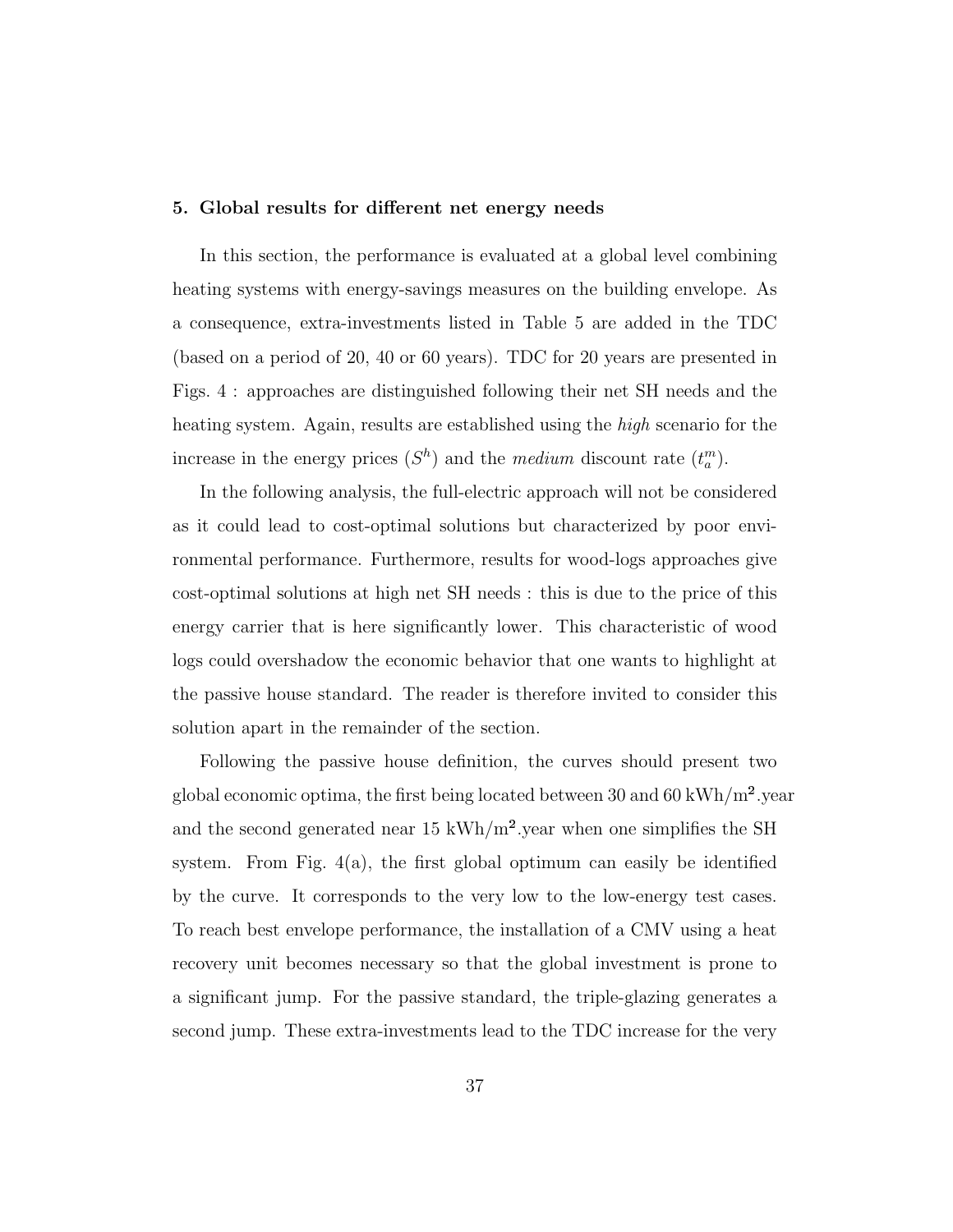

(b) Lifespan : envelope 60 years, ventilation 30 years

Figure 4: Total discounted cost (TDC) for 20 years as a function of the total primary energy consumption. Each alternative is depicted by a tag with a color representative of the net SH need and a shape to specify the heating system technology (see graphs legend) : red is for the passive house, orange is for the very-low energy house, green is for the intermediate case, cyan for the low-energy house and blue for the standard test case.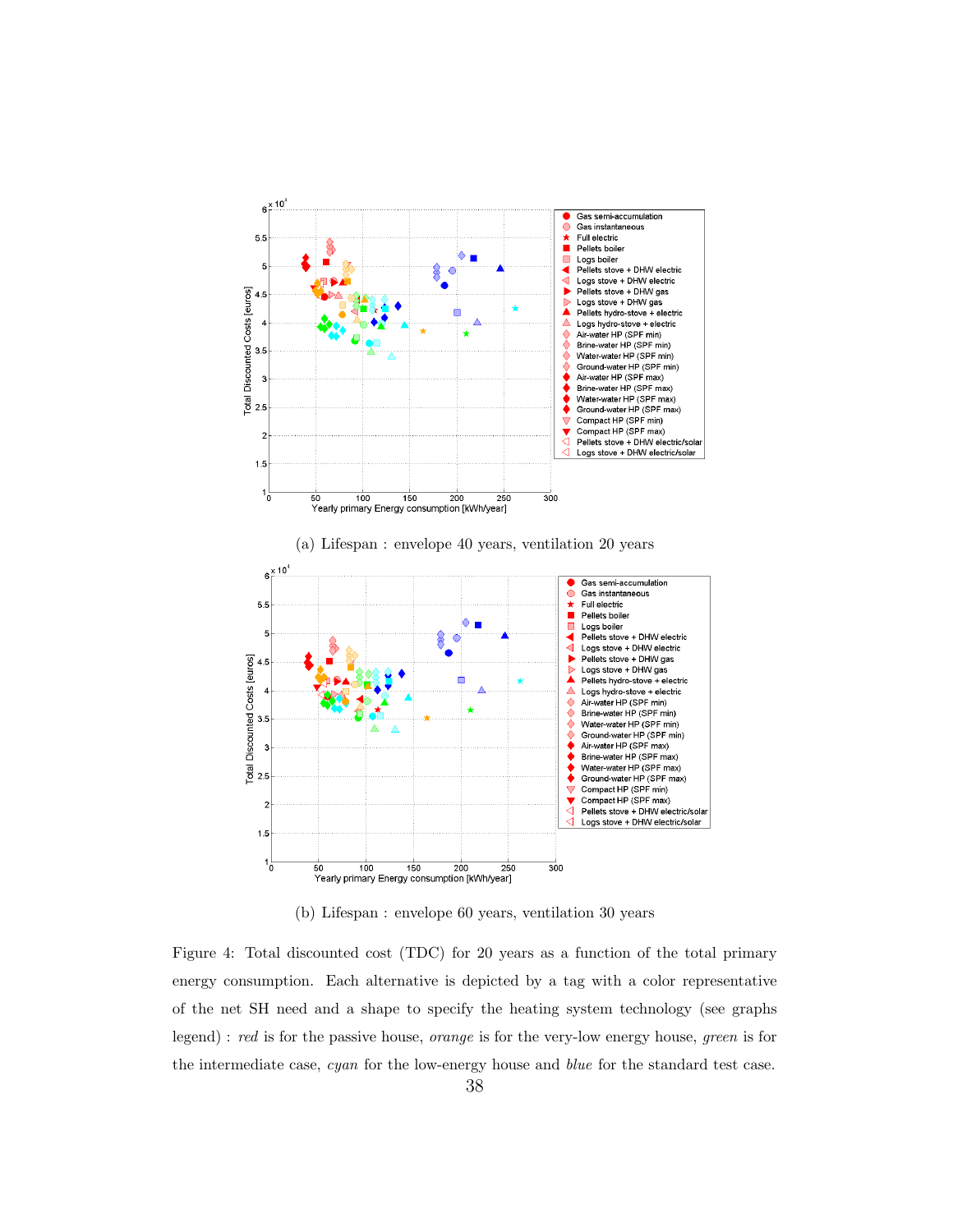low and passive houses. As already mentioned, this last conclusion is not new and was already stated in Renard et al. [21] and Achten et al. [1] for comparable economic scenarios.

At the passive house standard, two distinct phenomena should give rise to a significant reduction of the investment (and TDC) of SH system : (1) the simplification of the SH distribution sub-system to the air heating and (2) the completed switch in technology where both SH distribution and production sub-systems are changed (i.e. using the compact HP, the standard wood stoves with solar thermal panels). To analyze the first phenomenon, one clearly notices that the curve is continuous for a given heating system when one reduces the net SH need progressively towards the passive house level : the curve only presents one global optimum. On the contrary, the introduction of new heating concept at the passive house level improves the economic performance significantly, generating a clear discontinuity : the compact HP compared to the general trend of standard HP, the standard stoves with solar thermal panels compared to the wood boilers.

The robustness of these conclusions must be tested using different other economic assumptions. Results are summarized in Table 10. Given the level of extra-investment considered in the article, the passive house test case can hardly become a global economic optimum without incentive. Some conditions can nonetheless reduce significantly the impact of the extra-investment by increasing the residual value of the architectonic measures, or by increasing the energy costs : a longer lifespan for architectonic measures (see Fig.4(b)), a low discount rate and a high increase in the energy prices. With severe conditions, the passive house test case can become a global economic optimum.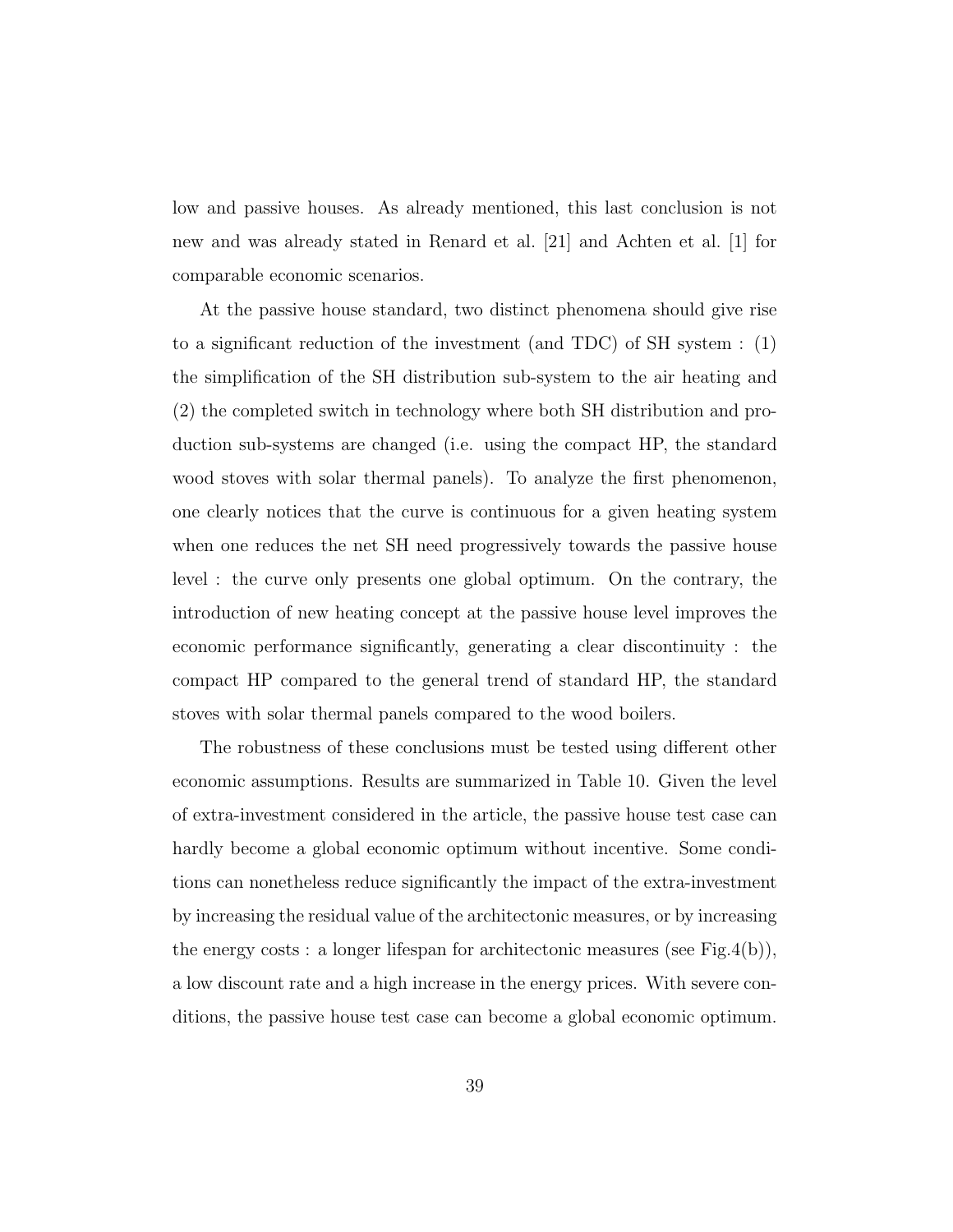In this case, the simplification of the heating system contributes significantly to reach this optimum. Again, the complete shift in heating technology (2) is more effective than the air-heating simplification (1) to generate the new global optimum. The air heating only generates a new global optimum for heating systems with relatively low investments (e.g. the gas boiler) and when the economic scenario has already flattened the Pareto front around the very low SH needs.

Let us recall that the present study is a snapshot of the Belgian market using typical current prices. In the future, it could be expected that these prices will be reduced significanlty with increasing number of passive house being built.

Table 10: Qualitative summary of the passive house TDC as a function of different economic scenarios : ⊕ if the passive house is the *global* optimum,  $\oslash$  if the passive house is not far from the *global* optimum and results to be discussed,  $\odot$  if the passive house test case performs better than the standard house (when both cases are equipped with a gas boiler), and  $\ominus$  in other cases.

| Ecomical indicator          |               | TDC 20 years |                           |                       |         |                   |                                   |                         |               | TDC 40 years |                                 |                           |               |                         |               |                        | TDC 60 years           |          |  |
|-----------------------------|---------------|--------------|---------------------------|-----------------------|---------|-------------------|-----------------------------------|-------------------------|---------------|--------------|---------------------------------|---------------------------|---------------|-------------------------|---------------|------------------------|------------------------|----------|--|
| Lifespan [envelope/ventil.] | $20/20$ years |              | $40/20$ years             |                       |         | $60/30$ years     |                                   |                         | $40/20$ years |              |                                 | $60/30$ years             |               |                         | $60/30$ years |                        |                        |          |  |
| Discount rate $t_a$         | $\cdot$ n     | $t_a^m$      | $\mathbf{r}$<br>$\iota_a$ | $\mathbf{r}$<br>$a_a$ | $t_a^m$ | $\mathbf{r}$<br>a | $\mathbf{h}$<br>$\mathcal{L}_{a}$ | $\sqrt{m}$<br>$\iota_a$ | $\iota_a$     | h<br>a       | $\lrcorner m$<br>$\mathfrak{a}$ | $\mathbf{r}$<br>$\iota_a$ | $+ h$<br>a    | $_{+}m$<br>$^{\iota}$ a | $\iota_a$     | h<br>$\iota_a$         | $\lceil m \rceil$<br>a | $\alpha$ |  |
| Eco. Scenario $S^t$         | ⇔             |              | е                         |                       | е       |                   | ⊖                                 | $\odot$                 | $\oplus$      |              | $\ominus$                       | ۰.،                       | Θ             | Э                       | ⊕             | $\left( \cdot \right)$ | $\left( \cdot \right)$ | ₩        |  |
| Eco. Scenario $S^m$         | ⊖             |              | е                         | ↩                     | ⊙       | ۰۱.               | ⊖                                 | $\odot$                 | $\oplus$      |              | ⊙                               | . .                       | $(\,\cdot\,)$ | ۰.۱                     | $\oplus$      | ۰.۱                    | $\left( \cdot \right)$ | ⊕        |  |
| Eco. Scenario $S^h$         | ⇔             |              | Θ                         | ⇔                     | ⊙       | (1)               | ۰.۱                               | Ø                       | ⊕             | $( \cdot )$  | ⊙                               | ۰.۱                       | ۰۰۱           | ⊘                       | $\oplus$      | (1)                    | $\oplus$               | ⊕        |  |

# 6. Conclusions

The objective of the article was to investigate the environmental as well as the economic performance of heating systems applied to new efficient singlefamily dwellings. The evaluation method is based on the EN-15316 [8], EN-15459 [9] and EN-15603 [10] standards using parameter values representative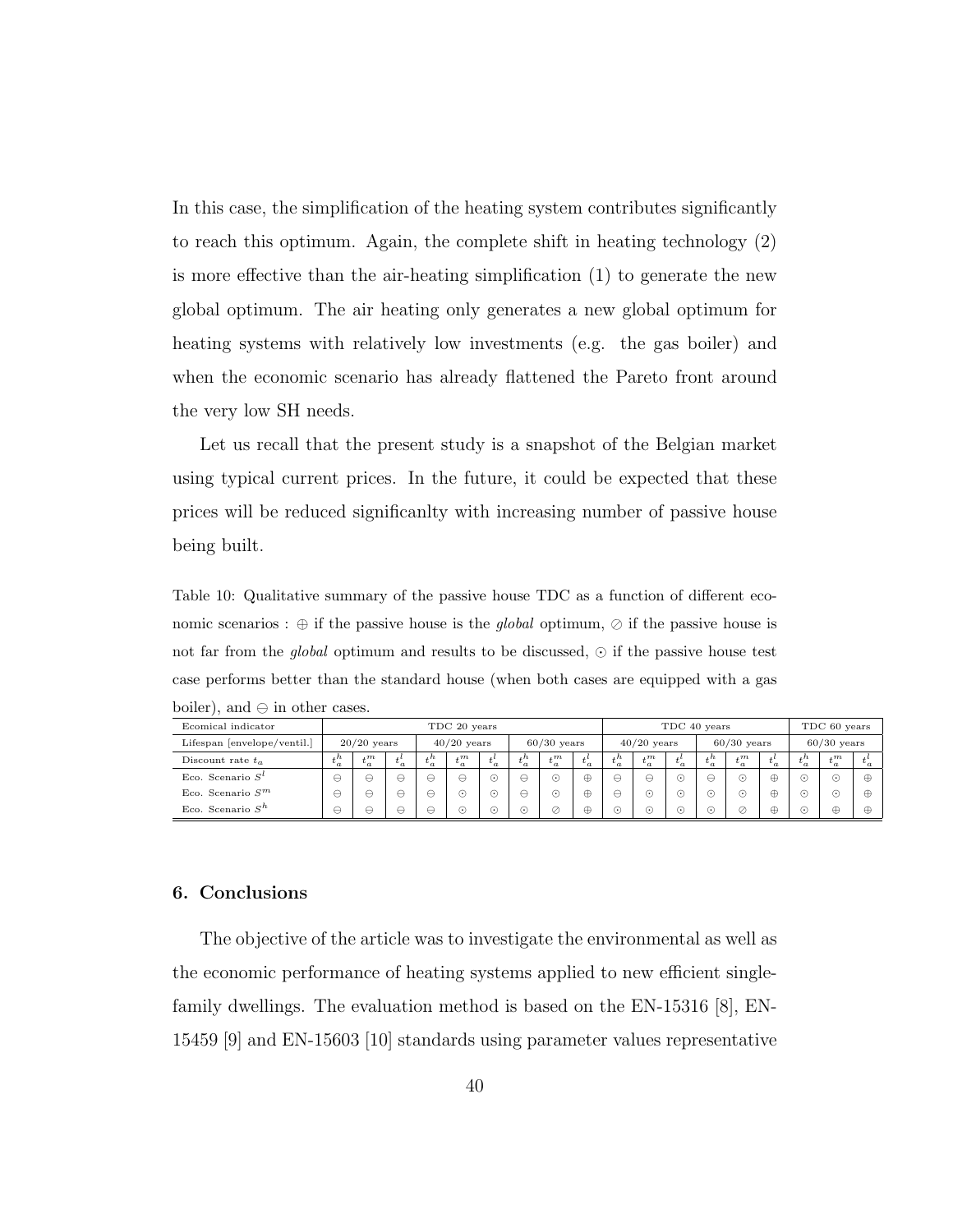of the current Belgian market (in terms of prices and energy carriers) and do not take any incentive or maintenance costs into account. The total primary energy consumption and the equivalent- $CO<sub>2</sub>$  emissions are the only two indicators used here to rate the environmental impact, while the total discounted costs are used to evaluate the economic performance.

The first objective was to analyze the performance of heating systems without taking the architectural measures into account : the net SH need was the main input for the calculations. It turned out that the heating systems that are efficient for very low net SH needs are those characterized by a moderate investment cost along with good environmental performance. Among systems investigated here, the compact HP with the best SPF, the woodlog boilers, the wood hydro-stoves and the standard stoves supplemented by solar thermal panels for the DHW production (using electric backup) are intrinsically the most appropriate solutions from an end user's point of view. They combine cost-effectiveness with good environmental performance. Furthermore, some solutions that are optimal at higher net energy needs (e.g. for 120 kWh/m<sup>2</sup>.y), like the standard HP and the wood-pellet boilers, will involve too high investments to be cost-optimal for very low net SH needs. On the contrary, one solution that is not optimal at higher net SH needs, the full-electricity approach, becomes cost-optimal at very low SH needs while it still presents poor environmental performance. This last solution must be prohibited as it clearly destroys the effort made to improve the thermal performance of the envelope. For example, it can be done through the national or regional regulation.

The second objective was to investigate the global performance, com-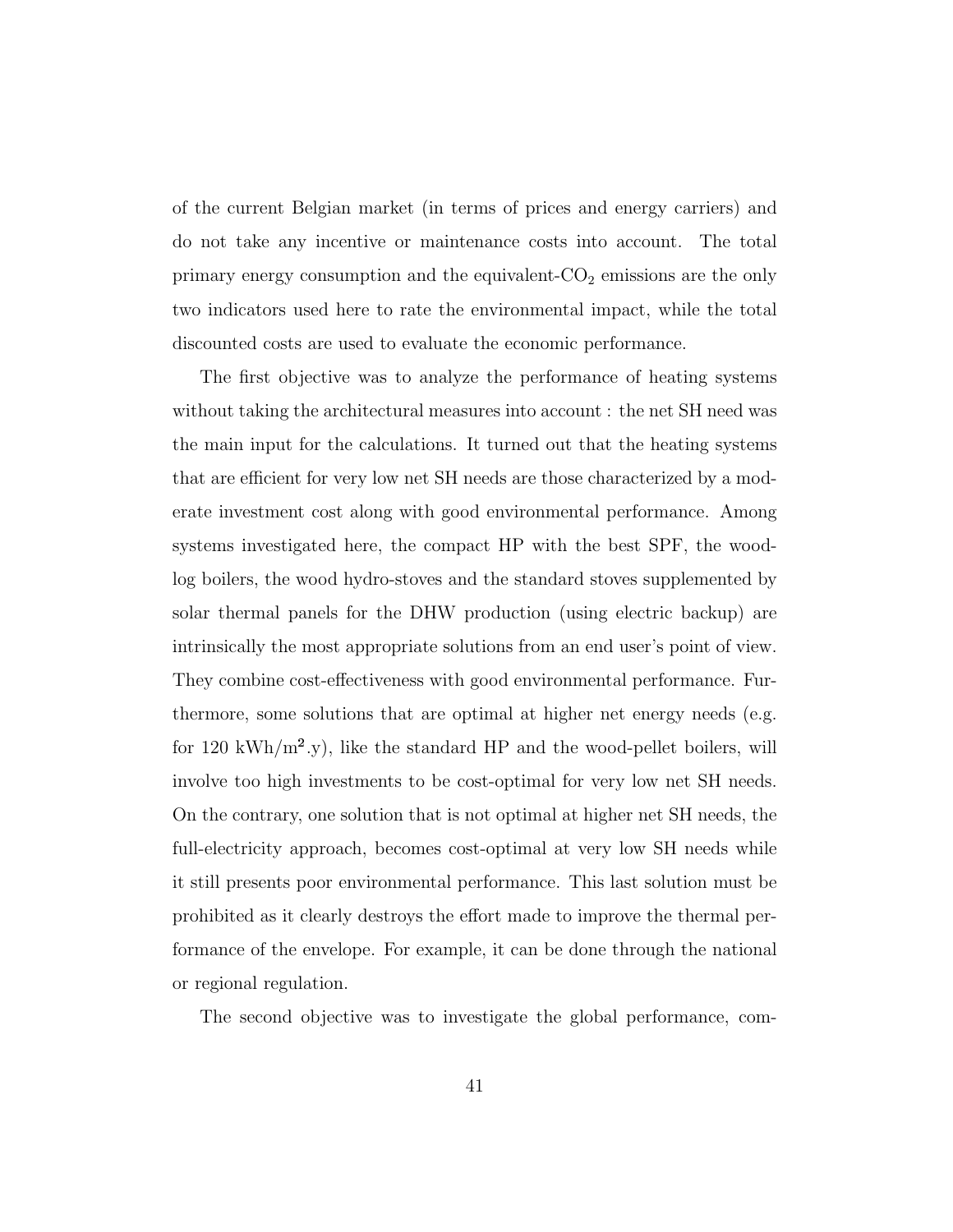bining the heating system and energy-savings measures for the envelope, for one typical detached house typology. Only economic performance was commented upon. Given the current high level of extra-investment needed to reach the passive house level (i.e. essentially for the triple-glazing and mechanical ventilation), this test case can hardly be a global economic optimum. Nonetheless, the passive house can become a global optimum if severe assumptions are considered : a longer lifespan of architectonic measures combined with a low discount rate or a high increase in energy prices. In this case, the simplification of the SH system contributes significantly to create this new optimum. The research found that the complete shift of the heating system is more effective than only limiting the simplification to the air heating (i.e without changing the production sub-system). This effect is clearly depicted by the compact heat pump. Nevertheless, the air heating can also lead to the global optimum for heating systems with relatively low investment (e.g. gas) when severe economic scenarios have already placed the passive house close to the global optimum. As cost-effectiveness is a major argument to facilitate the market penetration of passive houses, it is important to make a more precise definition of the conditions leading to the emergence of this new economic optimum. Finally, the present study should be regarded as a snapshot. In the future, it is indeed possible that the mass production of passive houses could significantly reduce the extra-investment.

# 7. Acknowledgements

The authors from the UCL want to thank the Walloon public services (SPW) for their support. The corresponding author wants to thank the Nor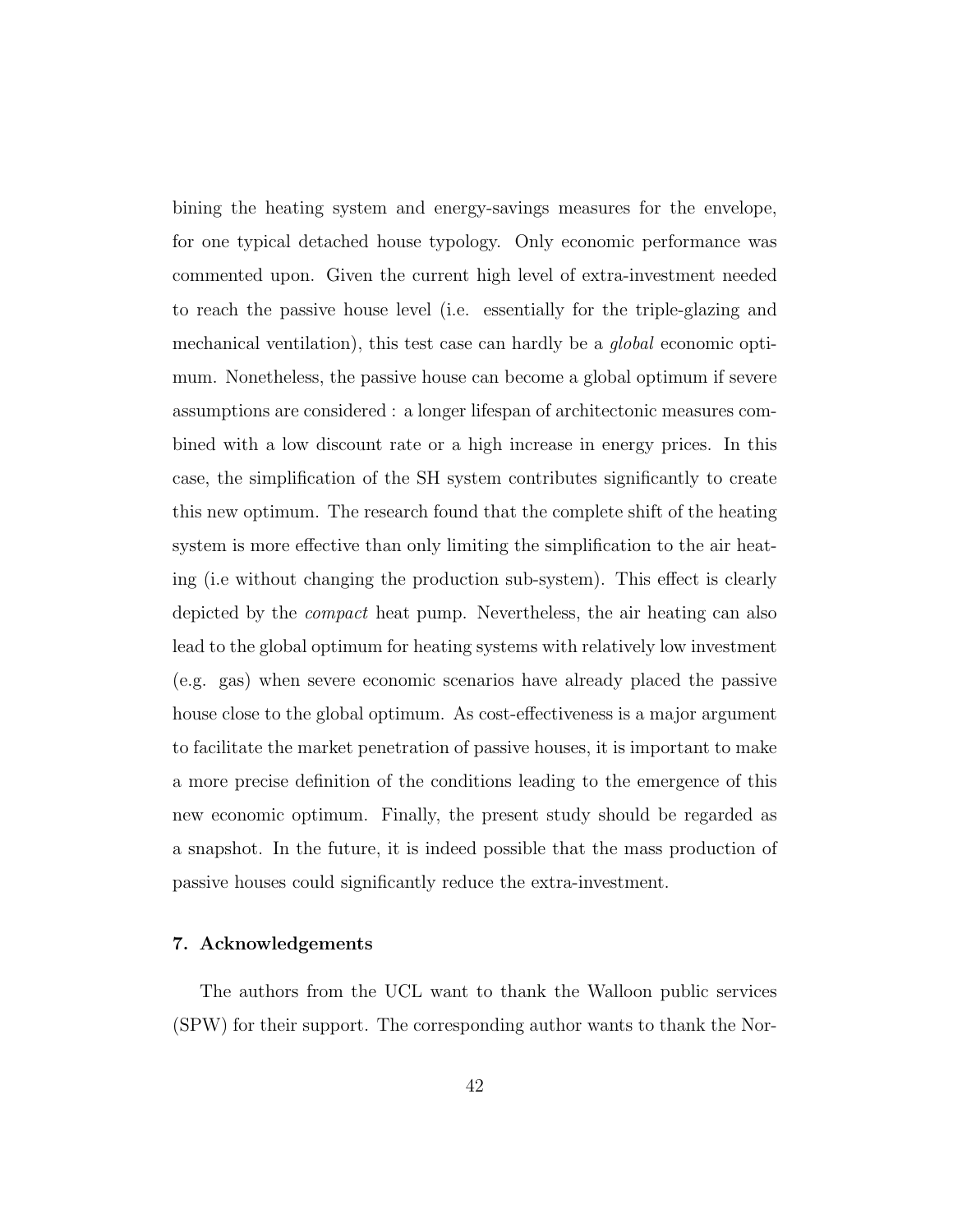wegian Research Council for their support, as this work was also performed in the framework of the Research Centre for Zero Emission Buildings (ZEB).

- [1] Achten, K., Coninck, R. D., Verbeeck, G., der Veken, J. V., July 2009. Analyzing the economic feasibility of permutations of energy-saving measures with batch simulations and Pareto optimization. In: Eleventh International IBPSA Conference. Glasgow, Scotland.
- [2] Audenaert, A., Cleyn, S. D., Vankerckhove, B., 2008. Economic analysis of passive houses and low-energy houses compared with standard houses. Energy Policy 36, 47–55.
- [3] Badescu, V., 2007. Economic aspects of using ground thermal energy for passive house heating. Renewable Energy 32, 895–903.
- [4] Ceera, June 2008. Application des principes de la maison passive en Région de Bruxelles-Capitale. Tech. rep, Centre d'Etude, de Recherche et d'Action en Architecture, Rapport Final.
- [5] Coninck, R. D., Verbeeck, G., August 2005. Technical-economic analysis of the cost-effectiveness of energy saving investments. Tech. rep., Brussels Institute for the Management of the Environment, Final Report.
- [6] D'haeseleer, W. et al, 2009. PRIMES scenario analysis towards 2030 for Belgium. European Review of Energy Markets, volume 3, issue 1.
- [7] EHPA, 2009. European Heat Pump Statistics, Outlook 2009. Tech. Rep.
- [8] European Standard EN 15316, 2007. Heating systems in buildings,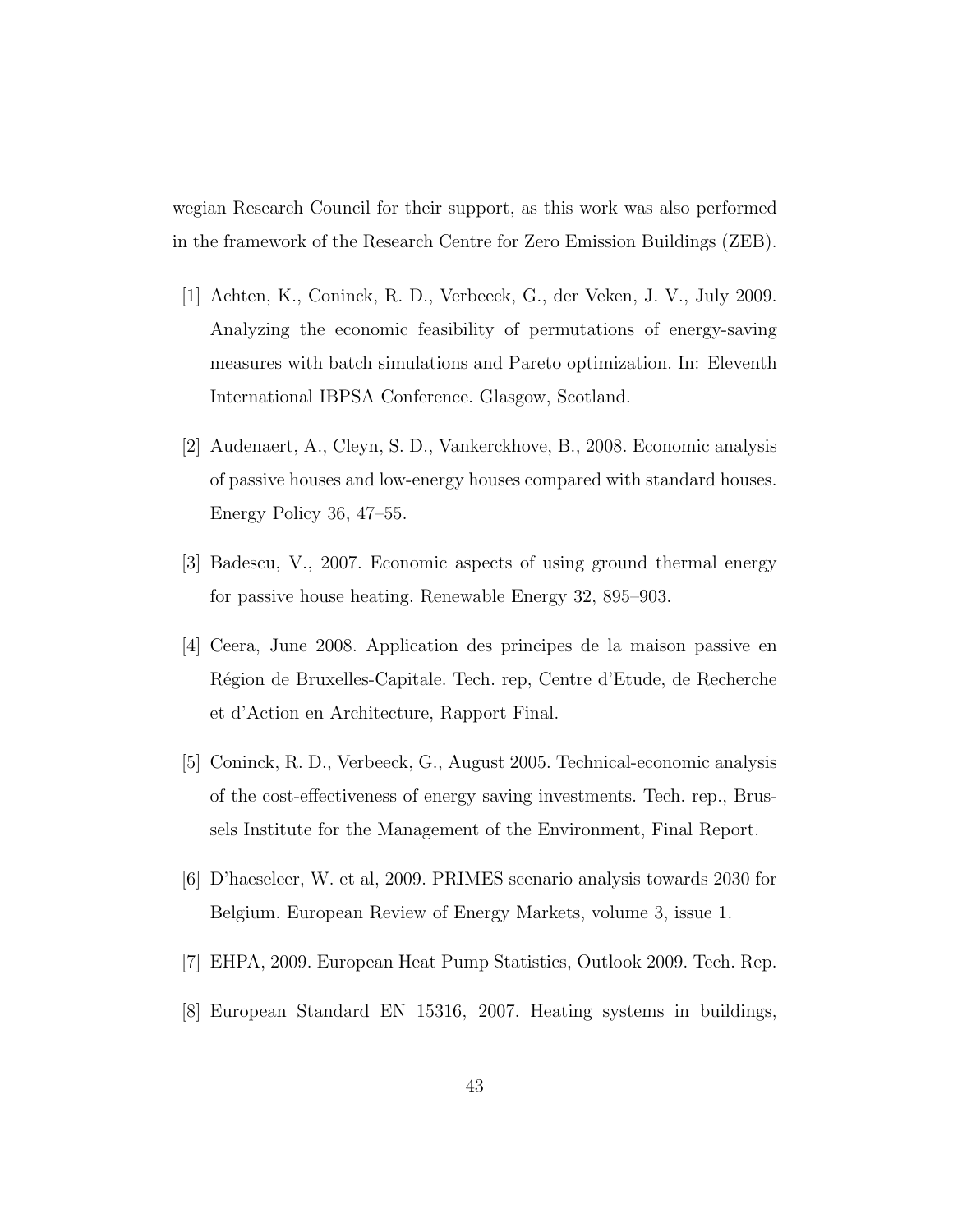method for calculation fo system energy requirements and system efficiency. European Committee for Standardization.

- [9] European Standard EN 15459, 2007. Energy performance of buildings, economic evaluation procedure for energy systems in buildings. European Committee for Standardization.
- [10] European Standard EN 15603, 2008. Energy performance of buildings, overall energy use and definition of energy ratings. European Committee for Standardization.
- [11] European Commission, 2003. Energy and transport trends to 2030 (PRIMES). Tech. rep., Directorate-General for Energy and Transport.
- [12] European Commission, 2004. European energy and transport scenarios on key drivers. Tech. rep., Directorate-General for Energy and Transport.
- [13] European Parliament, Council, December 2002. Energy Performance of Buildings Directive. (2002/91/EC).
- [14] Feist, W., Peper, S., Görg, M., July 2001. CEPHEUS, Cost Efficient Passive Houses as European Standards supported by the EU. Tech. rep., Passivhaus Institut, Final Report, Project information n°36.
- [15] Feist, W., Schnieders, J., Dorer, V., Haas, A., 2005. Re-inventing air heating : convenient and comfortable within the frame of the Passive House concept. Energy and Buildings 37, 1186–1203.